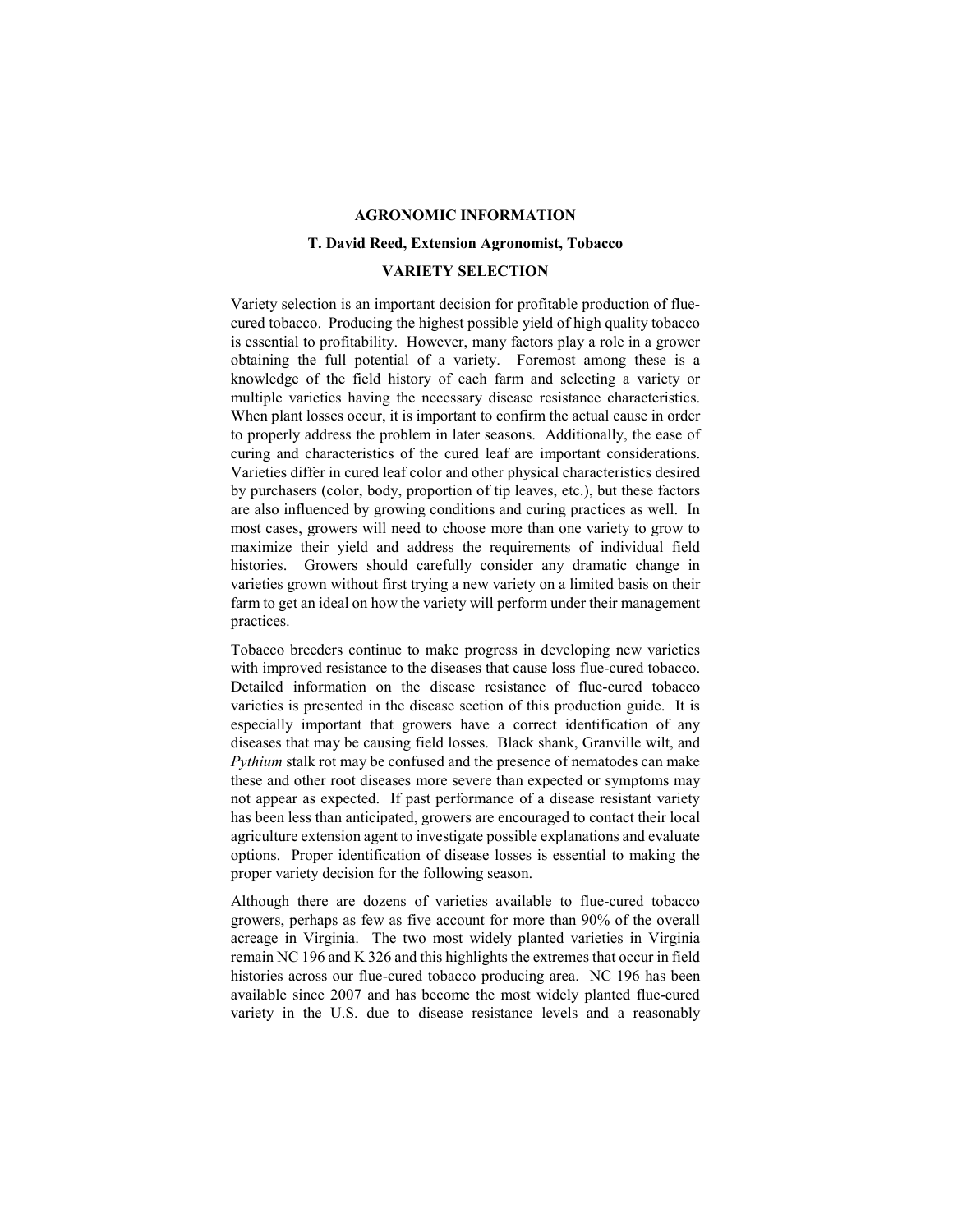consistent high yield potential. K 326 (1983) remains a popular choice among growers with fields without a history of disease due to the high yield potential, curability, and holding ability of the variety. Other more popular varieties include: PVH 2310 (early maturity, good curing, low disease resistance), CC 143 (especially popular among organic growers needing black shank resistance and tolerance to the tobacco cyst nematode), and CC 37 (black shank and Granville wilt resistance plus added root knot nematode resistance).

Results from the 2020 Flue-Cured Tobacco Official Variety Trial conducted at the Southern Piedmont Center near Blackstone, Virginia are shown in Table 1. Data are shown for yield, grade index, and relative yield. Grade index is a numerical measure of tobacco quality allows for comparisons between varieties. Relative yield is calculated based on the overall average yield of all varieties in the test. A relative yield of 100 indicates a yield approximate to the overall average of the test while values of 104 or 96 indicate that the yield of a particular variety was 4 percent above or below the test average, respectively. The test at Blackstone experienced a varied set of growing conditions over the 2021 season. Transplanting season was very dry and the tobacco was irrigated twice following transplanting for transplant survival and to maintain stand uniformity. This was followed by a June with above normal rainfall and this continued into July wtih4.7 in. of rain from tropical storm Elsa that blew over much of the test. Overall, the crop experienced alternating periods of wet and dry conditions with a compromised root system. The overall yield was not impacted but cured leaf quality was generally less than desirable. The test was fertilized with a total of 65 pounds per ac of nitrogen and this was sufficient as harvest was completed in early October. The test site is free of soil-borne diseases and nematodes and thus the data reflect the yield potential in the absence of any disease losses.

Relative yield data from the Flue-Cured Official Variety Trial for the past three seasons are presented in Table 2. The small number in parenthesis indicates the ranking of a specific variety among all of the varieties for each season. The test conducted at the Southern Piedmont Center is generally indicative of the yield potential of the different varieties grown under an irrigated, disease-free situation. A variety with a relative yield above consistently above 100 should be considered at having an above average yield potential.

Two new varieties will be commercially available for the 2022. Growers are encouraged to consider new varieties that may address needs (disease resistance, cured leaf characteristics, and yield) in their production. However, any new variety should initially be tried on a limited acreage to evaluate the variety under their specific conditions and management.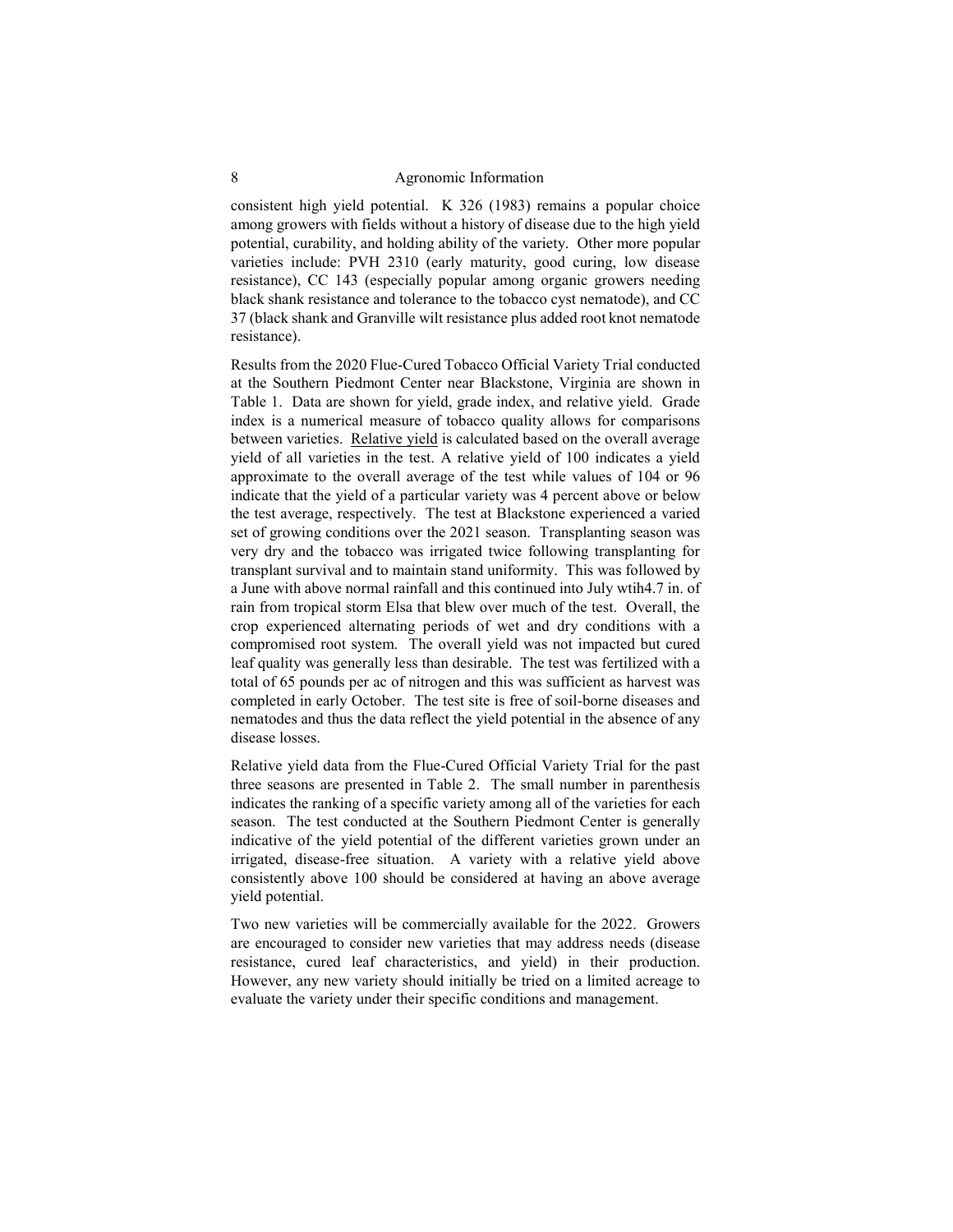**Table 1. Agronomic results from the 2021 Official Variety Trial conducted at Southern Piedmont Center - Blackstone, VA. New varieties are in bold.** 

|                     | Yield    | Relative | Grade |
|---------------------|----------|----------|-------|
| Variety             | (lbs/ac) | Yield    | Index |
| <b>PVH 2110</b>     | 3614     | 110      | 48    |
| <b>NC196</b>        | 3584     | 109      | 45    |
| CC 143              | 3582     | 109      | 58    |
| K 326               | 3543     | 108      | 44    |
| <b>PVH 2254</b>     | 3490     | 106      | 54    |
| <b>NC71</b>         | 3467     | 106      | 46    |
| GL 365              | 3438     | 105      | 67    |
| <b>PVH 1600</b>     | 3429     | 105      | 45    |
| <b>GL 26H</b>       | 3416     | 104      | 49    |
| <b>NC 960</b>       | 3404     | 104      | 46    |
| <b>PVH 2343</b>     | 3375     | 103      | 49    |
| GF 318              | 3369     | 103      | 49    |
| PVH 2310            | 3330     | 102      | 84    |
| <b>PVH 1452</b>     | 3327     | 102      | 43    |
| <b>CC 27</b>        | 3305     | 101      | 36    |
| <b>NC 299</b>       | 3304     | 101      | 57    |
| <b>CC 700</b>       | 3297     | 101      | 48    |
| CC <sub>35</sub>    | 3289     | 100      | 40    |
| <b>NC 925</b>       | 3285     | 100      | 60    |
| GL 386              | 3281     | 100      | 37    |
| CC 145              | 3257     | 99       | 54    |
| GL 395              | 3239     | 99       | 64    |
| <b>NC 291</b>       | 3219     | 98       | 52    |
| <b>NC</b> 1226      | 3211     | 98       | 46    |
| CC 1063             | 3200     | 98       | 58    |
| <b>NC 297</b>       | 3164     | 97       | 60    |
| CC 13               | 3138     | 96       | 51    |
| <b>NC72</b>         | 3116     | 95       | 57    |
| CC 37               | 3107     | 95       | 40    |
| CC 67               | 3053     | 93       | 46    |
| CC 33               | 3052     | 93       | 52    |
| K 730               | 3002     | 92       | 57    |
| <b>PVH 2275</b>     | 2994     | 91       | 43    |
| K 346               | 2969     | 91       | 54    |
| <b>NC 606</b>       | 2864     | 87       | 55    |
| <b>Test Average</b> | 3278     |          | 51    |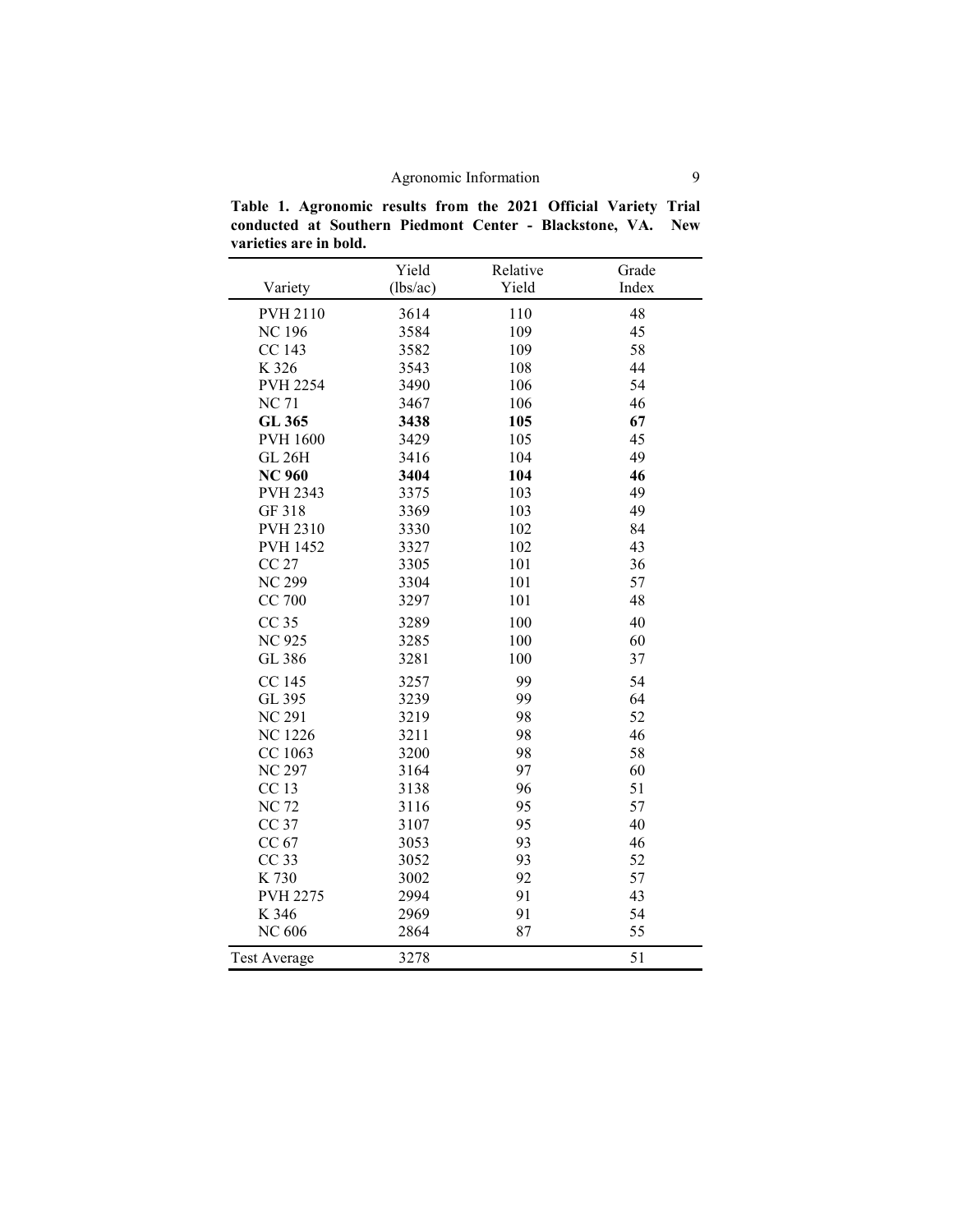10 Agronomic Information

**Table 2. Relative yields for Flue-Cured Tobacco Official Variety Trials conducted at the Southern Piedmont Center near Blackstone, Virginia for 2019 - 2021.**

|                 |          |                                                |         | 3-yr Avg.<br>Relative |
|-----------------|----------|------------------------------------------------|---------|-----------------------|
| Variety         | 2021     | Relative Yield and Ranking within Year<br>2020 | 2019    | Yield                 |
| PVH 2110        | 120(1)   | 104(8)                                         | 110(5)  | 111                   |
| <b>NC 196</b>   | 119(2)   | 98(22)                                         | 101(13) | 106                   |
| CC 143          | 119(2)   | 105(6)                                         | 107(9)  | 111                   |
| K 326           | 118(4)   | 101(14)                                        | 102(11) | 107                   |
| <b>PVH 2254</b> | 116(5)   | 99(20)                                         | 109(7)  | 108                   |
| <b>NC71</b>     | 116(5)   | 110(3)                                         | 93 (28) | 106                   |
| GL 365          | 115(7)   |                                                |         |                       |
| <b>PVH 1600</b> | 114(7)   | 102(11)                                        | 95 (23) | 104                   |
| <b>GL 26H</b>   | 114 (9)  | 105(6)                                         | 111(3)  | 110                   |
| <b>NC 960</b>   | 113(9)   |                                                |         |                       |
| PVH 2343        | 112(11)  | 106(5)                                         | 95 (23) | 104                   |
| GF 318          | 112(11)  | 98(22)                                         | 102(11) | 104                   |
| PVH 2310        | 111(13)  | 100(17)                                        | 94 (25) | 102                   |
| <b>PVH 1452</b> | 111(13)  | 103(9)                                         | 108(8)  | 107                   |
| <b>CC 27</b>    | 110(15)  | 113(2)                                         | 106(10) | 110                   |
| <b>NC 299</b>   | 110(15)  | 108(4)                                         | 94 (25) | 104                   |
| CC 700          | 110(15)  | 96(26)                                         | 89 (31) | 98                    |
| CC 35           | 110 (18) | 117(1)                                         | 122(1)  | 116                   |
| <b>NC 925</b>   | 109 (18) | 100(17)                                        | 99 (17) | 103                   |
| GL 386          | 109 (18) | 102(11)                                        |         |                       |
| CC 145          | 109(21)  | 90(31)                                         | 101(13) | 100                   |
| GL 395          | 108 (21) | 94 (28)                                        | 89 (31) | 97                    |
| <b>NC 291</b>   | 107(23)  | 101(14)                                        | 101(13) | 103                   |
| <b>NC</b> 1226  | 107(23)  | 101(14)                                        | 116(2)  | 108                   |
| CC 1063         | 107(23)  | 95(27)                                         | 92 (29) | 98                    |
| <b>NC 297</b>   | 105 (26) | 102(11)                                        | 97 (19) | 102                   |

**----------continue----------**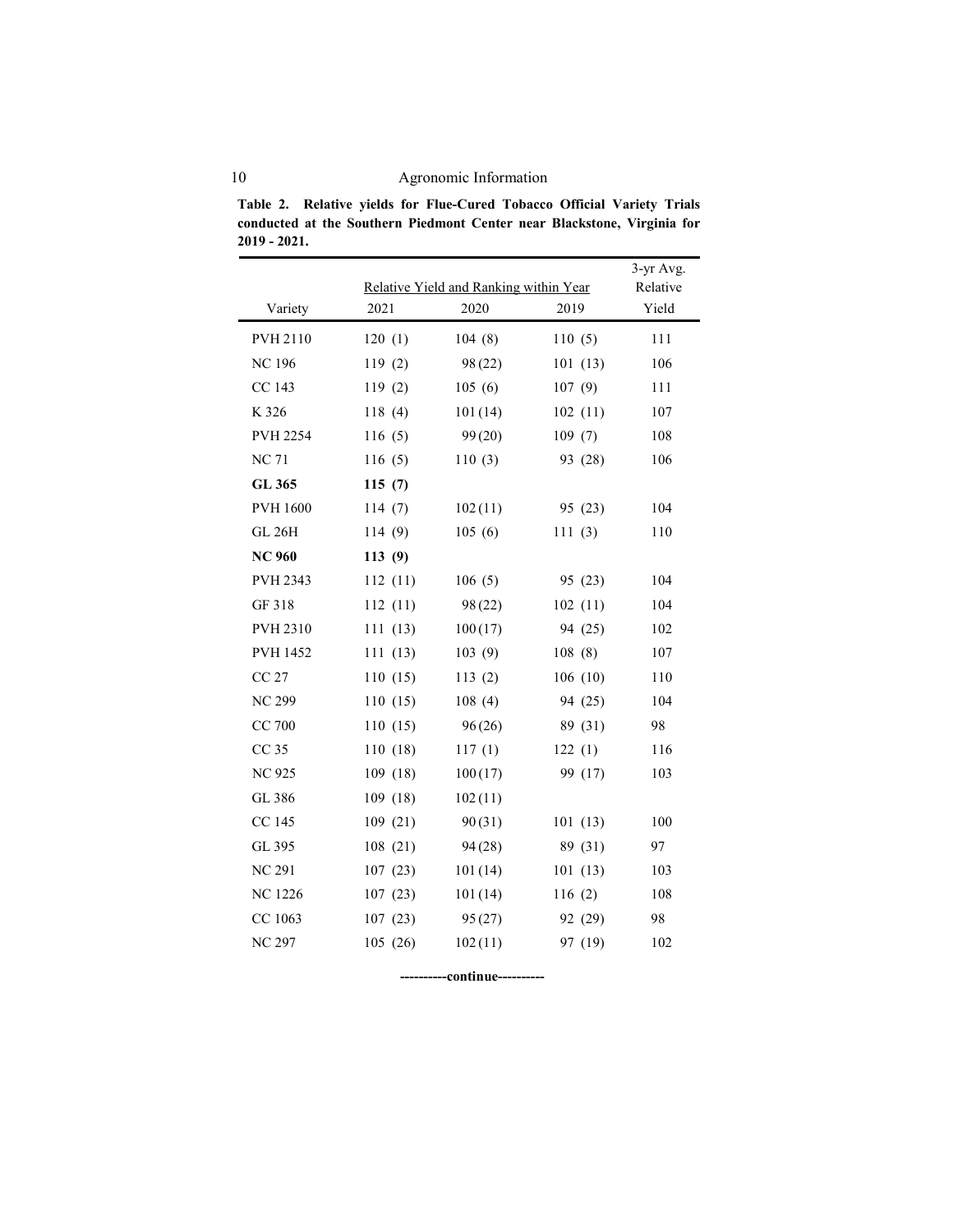**Table 2 (continued). Relative yields for Flue-Cured Tobacco Official Variety Trials conducted at the Southern Piedmont Center near Blackstone, Virginia for 2019 - 2021.**

|                  |         | Relative Yield and Ranking within Year |         | $3-yr$ Avg.<br>Relative |
|------------------|---------|----------------------------------------|---------|-------------------------|
| Variety          | 2021    | 2020                                   | 2019    | Yield                   |
| CC <sub>13</sub> | 105(27) | 97 (24)                                | 91 (30) | 98                      |
| NC 72            | 104(28) | 99 (20)                                | 111(3)  | 104                     |
| CC <sub>37</sub> | 103(28) | 92 (29)                                | 98 (18) | 98                      |
| CC 67            | 102(30) | 100(17)                                | 96 (21) | 99                      |
| CC <sub>33</sub> | 102(30) | 91 (30)                                | 84 (34) | 92                      |
| K 730            | 100(30) | 90 (31)                                | 101(13) | 97                      |
| <b>PVH 2275</b>  | 100(33) | 103(9)                                 | 110(5)  | 104                     |
| K 346            | 99 (34) | 90 (31)                                | 89 (31) | 93                      |
| NC 606           | 95 (35) | 90 (31)                                | 94 (25) | 93                      |
|                  |         |                                        |         |                         |

**GL 365** has been evaluated in our regional variety evaluation trials for a number of years. GL 365 has demonstrated a high level of resistance to black shank. The variety has the Php gene providing resistance to black shank Race 0 and the broad based, multi-gene resistance from FL 301 providing resistance to both Race 0 and 1. Additionally, GL 365 has a high level of resistance to bacterial wilt and resistance to the common root knot nematode. GL 365 will be marketed by Gold Leaf Seed Company.

**NC 960** (tested as NC 1960) was developed by Dr. Ramsey Lewis at NCSU and has been released as a publicly available variety and thus seed will be commercially available from multiple sources. NC 960 is similar to the recently released NC 1226 with perhaps cured leaf color characteristics differing between the two. NC 960 has a superior black shank resistance due to the inclusion of the Php gene providing near immunity to race 0, partial multi-gene resistance to race 0 and 1 from FL 301 and the Wz gene as well. Although not consider to have a high level, NC 960 appears to have high level of resistance to bacterial wilt than NC 1226.

All varieties made available for sell to growers have been approved by the Minimum Standards Program conducted by the Regional Flue-Cured Tobacco Variety Evaluation Committee. This program is conducted to ensure that new varieties meet necessary chemical and physical characteristics as well as the smoking properties of the cured leaf. Growers are encouraged to visit varieties trials conducted each year both at the Southern Piedmont Center and on-farm with cooperating growers to view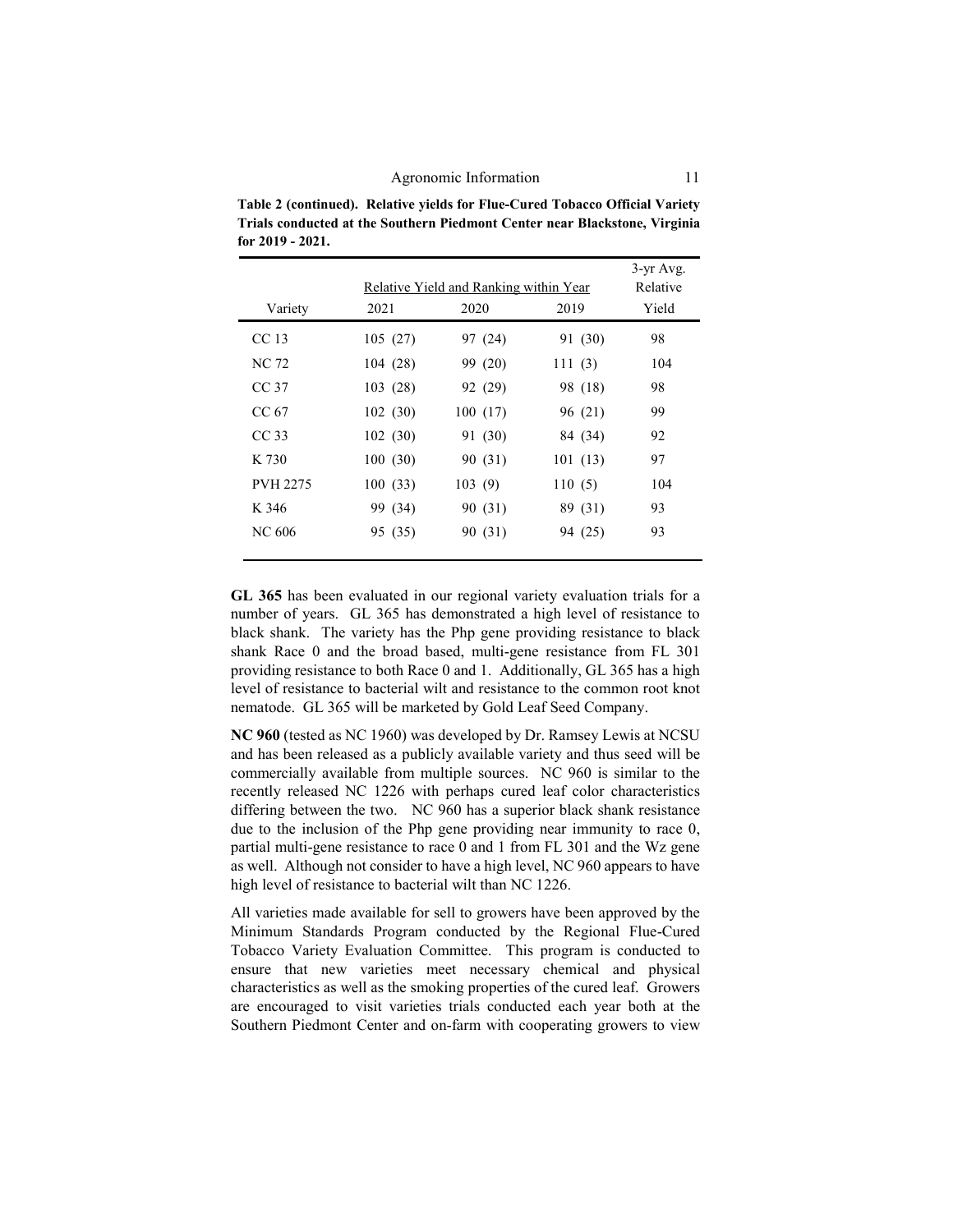potential new varieties for their farm. Limited data are available regarding agronomic, traits, disease resistance, handling, and curing traits under a wide range of geographic conditions. Such information continues to be collected once a variety is made commercially available.

### **GREENHOUSE TRANSPLANT PRODUCTION**

A successful tobacco crop begins with high quality transplants and the greenhouse float system remains the standard for the tobacco industry. Virtually all tobacco (flue-cured, burley, and dark-fired) transplants used in Virginia are produced in either a greenhouse or outdoor float bed.

## Plastic Greenhouse Float Trays

The expanded polystyrene (EPS) float tray has been the foundation of the greenhouse float system that we currently use for tobacco. However, the continued use of EPS trays is a concern to the tobacco industry since EPS is not readily recycled, relatively difficult to dispose of in an environmentally sound manner, and represents a potential source of NTRM in cured tobacco. A more practical concern for growers is the cost and effectiveness of EPS tray sanitation. As EPS trays age they become more porous and greater root penetration of the cells occurs. Such adds to the difficulty of removing contamination from the tray and reduces the effectiveness of tray sanitation.

A hard plastic float tray was introduced commercially to the tobacco industry in 2015 and enhancements made the following year to reduce the tray weight. A plastic tray addresses the environmental concerns of EPS trays and provides the grower with a tray that is easier to effectively sanitize and a tray with a substantially longer useful lifespan. The tray is compatible with most existing tray filling and seedling lines. Floatation of the trays comes from air trapped in multiple compartments on the underside of the trays. The trays have a lower floating depth resulting in increased media saturation, though seedling emergence is similar to that with EPS trays.

Greater attention to detail is warranted when clipping. Reel mowers need to be properly adjusted and blades sharpened to ensure a clean clipping of the plant foliage and avoid grabbing of the seedlings. Clipping height of both reel and rotary mowers should be adjusted to avoid pushing seedlings over with clipping. Excess space in float bays that allow movement of the trays when clipping is detrimental as well.

A trial was conducted in 2017 comparing EPS and the Trilogy plastic trays for initial plant stand (14 days after seeding) and usable transplants. Trays were evaluated with two soilless mixes, Beltwide and Carolina Choice. Additionally, trays were seeded with NC 938 to allow for comparison with two difference seed sources (Cross Creek and Rickard). Overall results showed a similar plant stand between the two trays and only a small difference in the percent usable transplants (89.6 and 87.5 % for EPS and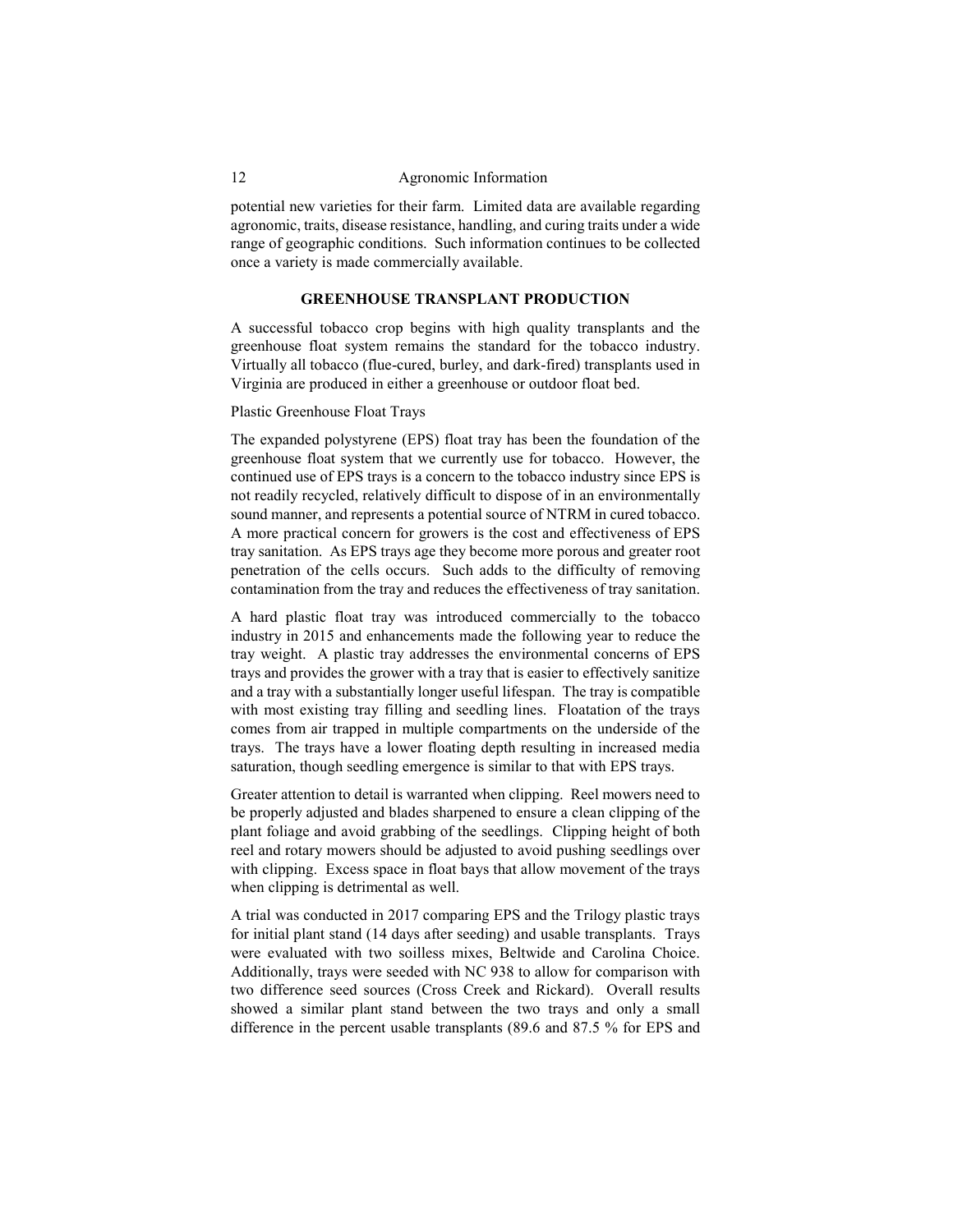plastic trays, respectively). Looking at the data for the tray types according to mix brand or seed sources illustrates the interaction of multiple factors on overall tray performance.

| Table 3. Comparison of plant stand and usable transplants in EPS and  |  |
|-----------------------------------------------------------------------|--|
| Trilogy plastic float trays with two soilless mixes and seed sources. |  |

| <b>Tray type</b> | <b>Plant Stand</b><br>$(14-days)$           | <b>Usable</b><br>transplants                                | <b>Seedling</b><br>mortality | Small<br>seedlings |
|------------------|---------------------------------------------|-------------------------------------------------------------|------------------------------|--------------------|
|                  |                                             |                                                             |                              |                    |
|                  | <b>Beltwide mix and Cross Creek Seed</b>    |                                                             | ------ (%) -------------     |                    |
| <b>EPS</b>       | 946                                         | 88.6                                                        | 2.8                          | 3.2                |
| Plastic          | 92.6                                        | 87.8                                                        | 2.0                          | 3.2                |
|                  | <b>Beltwide mix and Rickard Seed</b>        |                                                             |                              |                    |
| <b>EPS</b>       | 94.6                                        | 91.8                                                        | 2.0                          | 0.6                |
| Plastic          | 92.6                                        | 84.4                                                        | 4.8                          | 3.4                |
|                  |                                             | <b>Carolina Choice mix and Cross Creek Seed</b>             |                              |                    |
| <b>EPS</b>       | 91.0                                        | 87.2                                                        | 1.0                          | 2.8                |
| Plastic          | 89.6                                        | 84.8                                                        | 1.4                          | 3.4                |
|                  | <b>Carolina Choice mix and Rickard Seed</b> |                                                             |                              |                    |
| <b>EPS</b>       | 95.2                                        | 90.8                                                        | 2.0                          | 2.8                |
| Plastic          | 96.6                                        | 93.0                                                        | 1.4                          | 2.2                |
|                  |                                             |                                                             |                              |                    |
|                  |                                             | Rickard Seed averaged over overall mixes                    |                              |                    |
| <b>EPS</b>       | 92.8                                        | 87.9                                                        | 1.9                          | 3.0                |
| Plastic          | 91.1                                        | 86.3                                                        | 1.7                          | 3.3                |
| <b>EPS</b>       | 94.8                                        | <b>Cross Creek Seed averaged over overall mixes</b><br>91.3 | 2.0                          | 1.7                |
| Plastic          | 94.6                                        | 88.7                                                        | 3.1                          | 2.8                |
|                  |                                             |                                                             |                              |                    |
|                  |                                             | Beltwide mix averaged over seed sources                     |                              |                    |
| <b>EPS</b>       | 94.5                                        | 90.2                                                        | 2.4                          | 1.9                |
| Plastic          | 92.6                                        | 86.1                                                        | 3.4                          | 3.3                |
|                  |                                             | Carolina Choice mix averaged over seed sources              |                              |                    |
| <b>EPS</b>       | 93.1                                        | 89.3                                                        | 1.5                          | 2.8                |
| Plastic          | 93.1                                        | 88.9                                                        | 1.4                          | 2.8                |
|                  |                                             |                                                             |                              |                    |
|                  |                                             | Averaged over both mix and seed source                      |                              |                    |
| <b>EPS</b>       | 93.8                                        | 89.6                                                        | 2.0                          | 2.4                |
| Plastic          | 92.9                                        | 87.5                                                        | 2.4                          | 3.1                |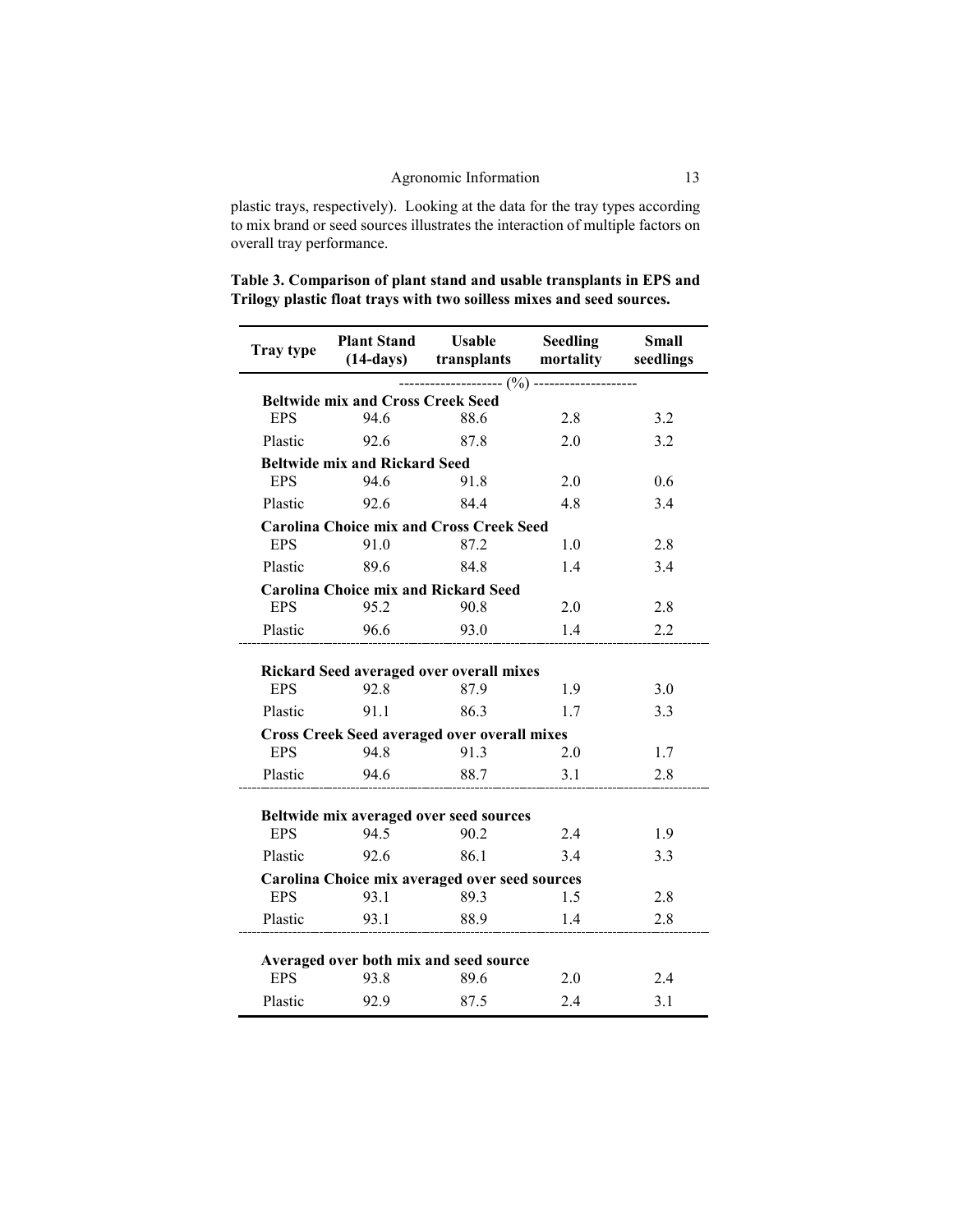Tobacco growers have become accustom to greenhouse management and the incidence of significant production problems that result in plant losses is unusual. Common production concerns include soilless mix issues, spiral root seedlings, fertilizer salts injury, algae growth, and various pest occurrence. Greenhouse management practices described in this guide are intended to provide the basics for successful greenhouse production.

The occurrence of spiral root seedlings is always a concern but has generally declined in recent years as seed coatings have evolved to better match the requirements of the tobacco seed and the wetting properties of our commonly used greenhouses mixes. A spiral root seedling may occur when the emerging root tip is damaged and does not function properly to establish a young seedling. The single most important factor that a grower can do to reduce spiral roots is to avoid over packing of the soilless mix into trays. Such over packing will result in excessively wet media in the trays and this can often impact seedling emergence. In general, spiral root seedlings will be reduced when using an automatic tray filling line with a rolling dibbler. The goal is to fill trays as uniformly as possible. However, under the best of circumstances spiral root seedlings may occur due to seed related factors. Results of a greenhouse test in conducted in 2010 to compare the performance of three commercial seed lots of the one variety are shown in Table 4. All trays were filled and seeded in a similar manner. Spiral root seedling incidence ranged from 3 to 17% and closely matched observations of the same seed lots in grower greenhouses. The impact of the spiral roots was apparent in the percentage of usable transplants as well as small seedling and observed seedling mortality.

| Seed<br>lot | 14 dy<br>seedling<br>emergence | Spiral<br>root<br>seedlings | Usable<br>transplants<br>(%) | Small<br>seedling | Seedling<br>mortality |
|-------------|--------------------------------|-----------------------------|------------------------------|-------------------|-----------------------|
| A           | 93.1                           | 17.1 a                      | 75.9 b                       | 13.5 a            | 4.9 a                 |
| B           | 93.1                           | 3.3 <sub>b</sub>            | 84.9 a                       | 6.8 <sub>b</sub>  | 1.4 <sub>b</sub>      |
| C           | 91.0                           | 10.3a                       | 79.0 ab                      | 12.4a             | 2.9a                  |

**Table 4. Seed performance trial results of three commercial seed lots of one variety. Test was conducted at the Southern Piedmont Center in Spring 2010, Blackstone, Va. Data shown are averages of six replications.**

Results of this trial reinforce the observation that seed pellet factors still play a role in the incidence of spiral root seedlings. Previous research has shown that an average of one-third of these will survive to produce usable transplants, one-third will survive but are too small to transplant, and onethird will not survive.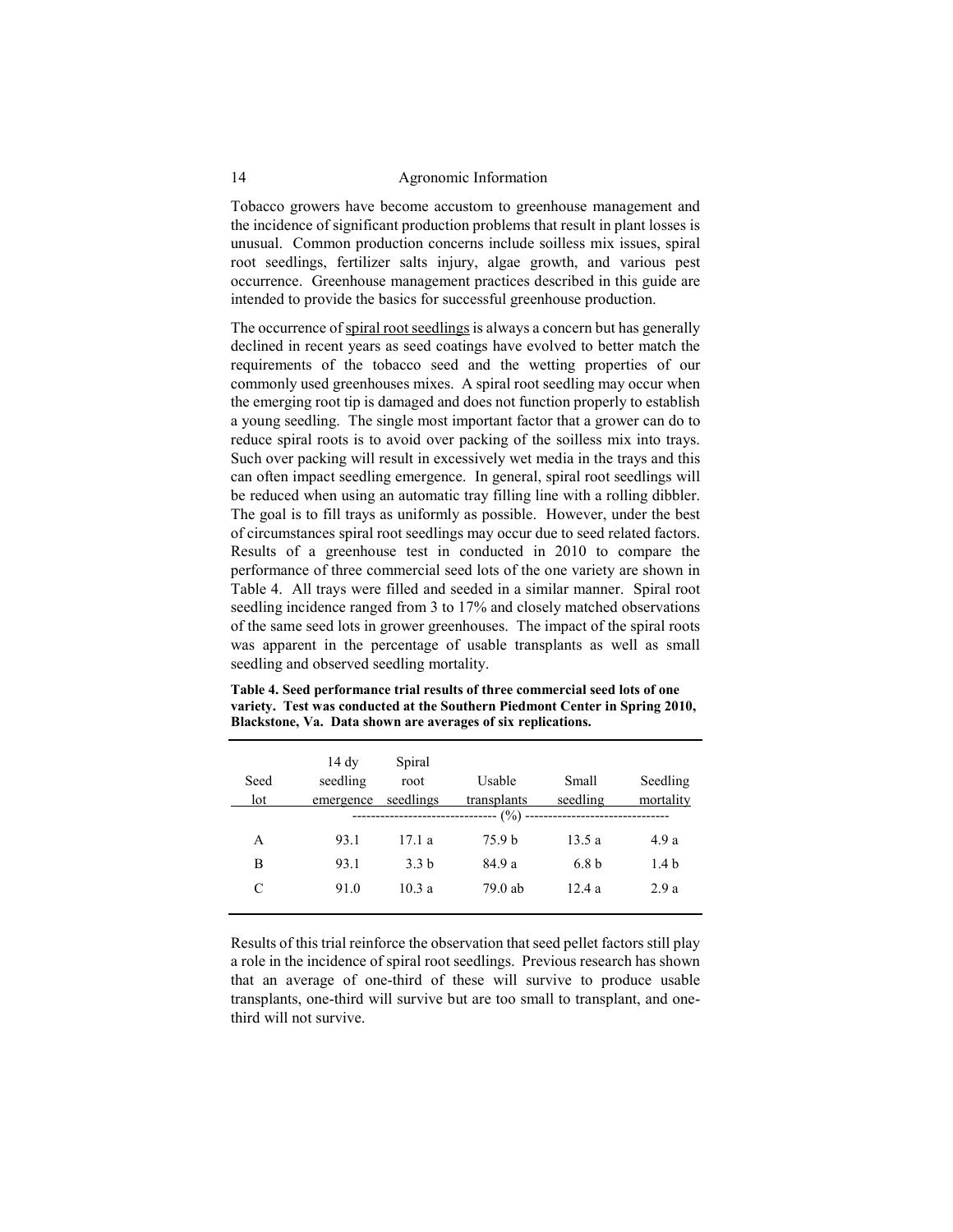The commonly used commercial soilless media used for tobacco transplant production are generally similar in their physical and chemical properties. When a problem does occur, it is not usually a common occurrence but limited to individual greenhouses or just a few. This would indicate that something unusual has occurred with a relatively limited quantity of media. Such could occur during manufacture, transport, at the dealer, or on the farm. Although not common, problems can occur with excessively wet or dry mix, sticks or other debris impacting tray filling, and inadequate wetting chemical agents. Growers should always keep lot numbers from their greenhouse media in case a problem does occur. The use of old media should be avoided since the chemical wetting agent degrades over time and this can impact the amount and uniformity of media wetting in the trays (wicking). Media should be stored so to avoid excessively high temperatures and drying. Whenever possible, bags should be kept wrapped in plastic until seeding time to preserve proper condition. Water should not be added to bags of mix unless expressly directed by the manufacturer.

Algae growth on the media surface is a common occurrence and excessive growth that covers the seed can be a concern. Other than tray sanitation, there is actually very little growers can do to prevent algae growth and algae seldom has any significant impact on seedling growth. The best strategy is to provide conditions as favorable as possible for seed germination and early seedling growth. The intention is to allow for seedlings to grow as rapidly as possible and eventually shade out any algae growth.

### Research Trial to Evaluate Timing of Initial Fertilization

Fertilizer salts injury can be a significant source of seedling mortality thus impacting the yield of useable transplants from a tobacco greenhouse. Mortality may occur when salt levels in the growing medium around a young seedling increase to a point where roots are burned and no longer able to provide adequate water uptake to the developing seedling. Float tobacco seedlings are most susceptible to injury during the third week after seeding and are seldom affected once roots have grown into the float bay water. Float production is more susceptible to accumulation of fertilizer salts than an overhead water system since water is continuing moving upward through the media and evaporating from the surface of the tray. The result is the accumulation of salts near the surface where the seedlings are emerging and developing. This accumulation is a natural occurrence in the float system and our goal as greenhouse managers is to maintain this below damaging levels. Factors that can lead to fertilizer salts injury include:

- A water source with high soluble salts may require a delay in fertilizer addition or a reduced initial amount of fertilizer.
- Improper bay fertilization –such as too much fertilizer, or too early, or uneven distribution within the bays will increase fertilizer salts accumulation.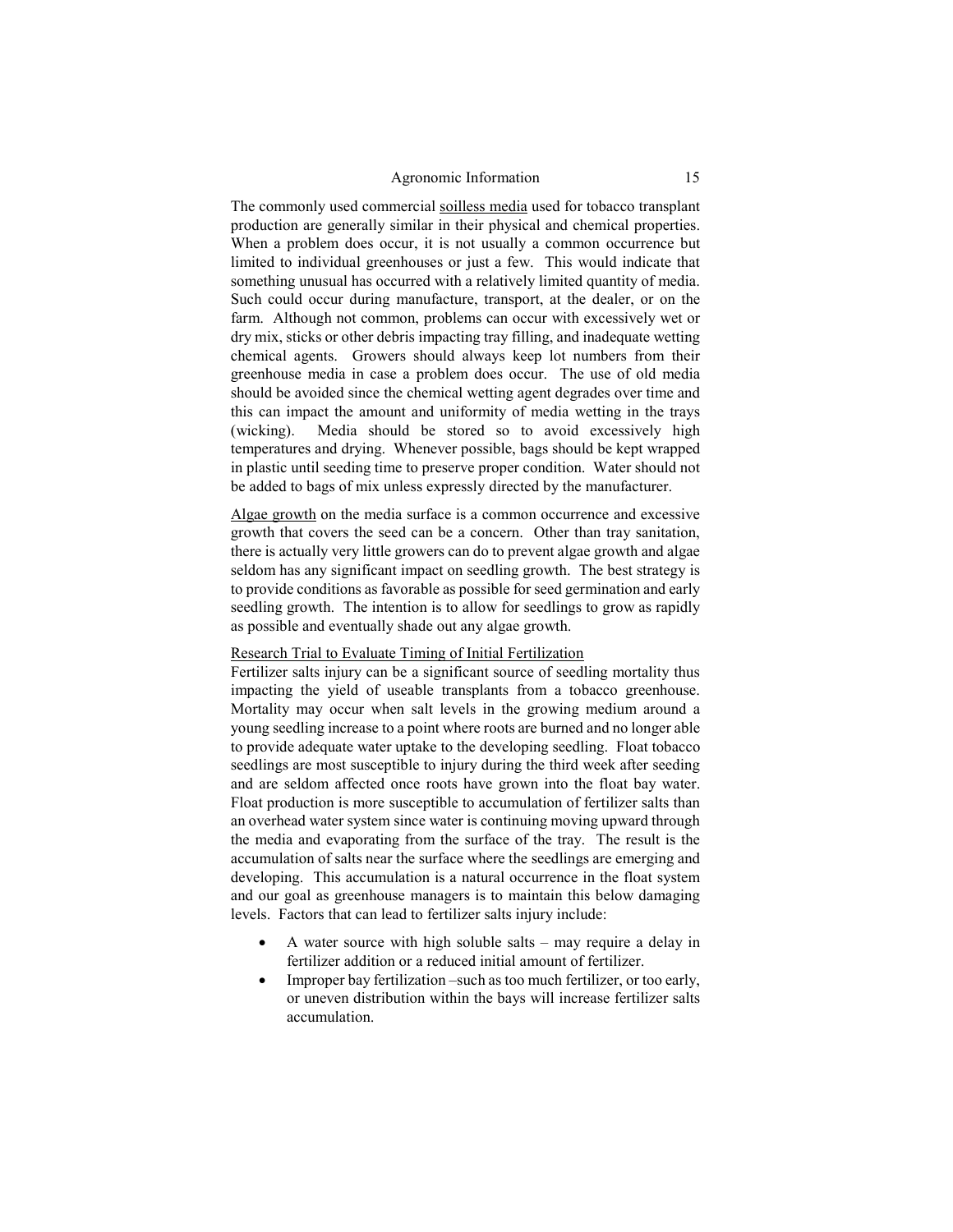- Delayed or uneven seedling emergence thus younger seedlings are exposed to increased salts level. Prolonged cloudy weather following seeding can delay germination or poor seed performance and subject seedlings to increased salt levels. Salts injury can frequently be observed in trays along the side curtains where germination can be somewhat delayed due to cooler nighttime temperatures.
- Excessive air movement over the trays will contribute to increased water loss and salts accumulation. This can be especially apparent where horizontal airflow fans (HAF) or heater fans are blowing directly onto trays.

A study of the timing of fertilizer addition was conducted at the Virginia Tech Southern Piedmont Center in 2021. The study compared the addition of fertilizer at 1, 6, 11, and 16 days after seeding. The fertilizer used was a 16-5-16 and the initial fertilizer addition was 150 ppm N. Two different varieties were seeded with the intent to having differing seed performance and corresponding different levels of fertilizer salts injury. However, seed of both varieties exhibited excellent seedling emergence (early and uniform) and thus the data were combined as one. Data collected included: bay water Ec levels, media Ec levels, seedling emergence, seedling mortality, and final usable transplant counts. Electrical conductivity (Ec) is a measure of the soluble salts or fertilizer salts. The bay water Ec values of each treatment are shown in Figure 1a. The unfertilized Ec value of the bay water was less than 0.25 mS and the addition of the fertilizer is evident as an increase by more than 1.5 mS for each treatment following fertilizer addition to the bay water. The Ec of the soilless mix with the trays is the measure of the fertilizer salts exposure to the seedlings and this is shown in Figure 1b. The unfertilized Ec level was approximately 1.75 mS and the resulting impact of fertilizer addition can be seed for each treatment. Generally, an Ec value from a direct media extract of 3.0 to 3.5 mS at 14 days after seeding is a sign of potential fertilizer salts injury. The 1 DAS treatment exceeded 4.0 mS while the 6 and 11 DAS treatment peaked at 3.5 mS closer to 21 days after seeding.

The corresponding impact of fertilizer salts on the seedlings is shown in Table 5. Seedling stand or emergence at 14 days after seeding was quite high for these seed and was not impacted by fertilizer addition. However, the percent usable transplants were significantly reduced by early fertilizer addition at 1 DAS. Usable transplants were reduced to 86.4% by the earliest fertilizer addition, followed by 6 DAS at 91.9%. The loss of usable transplants occurred through early seedling mortality or seedlings too small to be transplanted. The number of dead seedlings corresponded to fertilizer timing, with 7.6% mortality with fertilizer added at 1 DAS.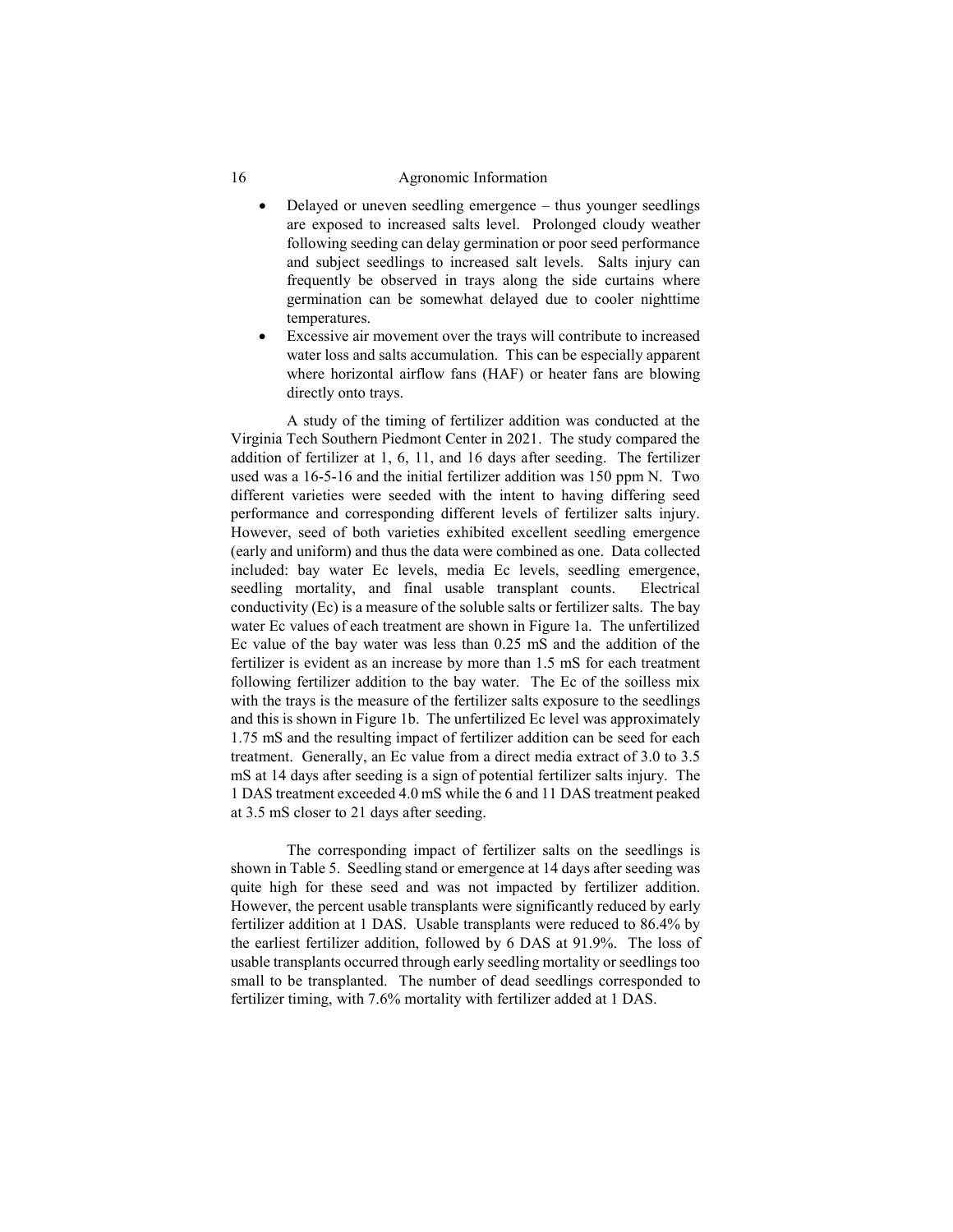**Table 5. Results of greenhouse fertilization timing study conducted at the Southern Piedmont Center, 2021. Data shown are averages of 8 replications.**

| <b>Timing of</b><br>initial<br>fertilization | 14-day<br>stand | Usable<br>transplants       | <b>Seedling</b><br>mortality | Small<br>seedlings |  |
|----------------------------------------------|-----------------|-----------------------------|------------------------------|--------------------|--|
|                                              |                 | $-(\%)$<br>---------------- | ----------------------       |                    |  |
| 1 DAS                                        | 96.5a           | 86.4 a                      | 7.6 a                        | 2.5 <sub>b</sub>   |  |
| 6 DAS                                        | 65.4a           | 91.9 <sub>b</sub>           | 2.1 <sub>b</sub>             | $1.4$ ab           |  |
| 11 DAS                                       | 95.7a           | 94.3 <sub>b</sub>           | 0.5 <sub>b</sub>             | 1.0a               |  |
| 16 DAS                                       | 95.4a           | 93.1 <sub>b</sub>           | 0.3 <sub>b</sub>             | $2.0$ ab           |  |

Value within a column followed by the same letter are not significantly different



**Figure 1. Bay water soluble salts (Fig. 1a) and fertilizer salts measured in media extracts (Fig. 1b) resulting from the addition of fertilizer to bays at 1, 6, 11, and 16 days after seeding (DAS). Test conducted at the Southern Piedmont Center, 2021.**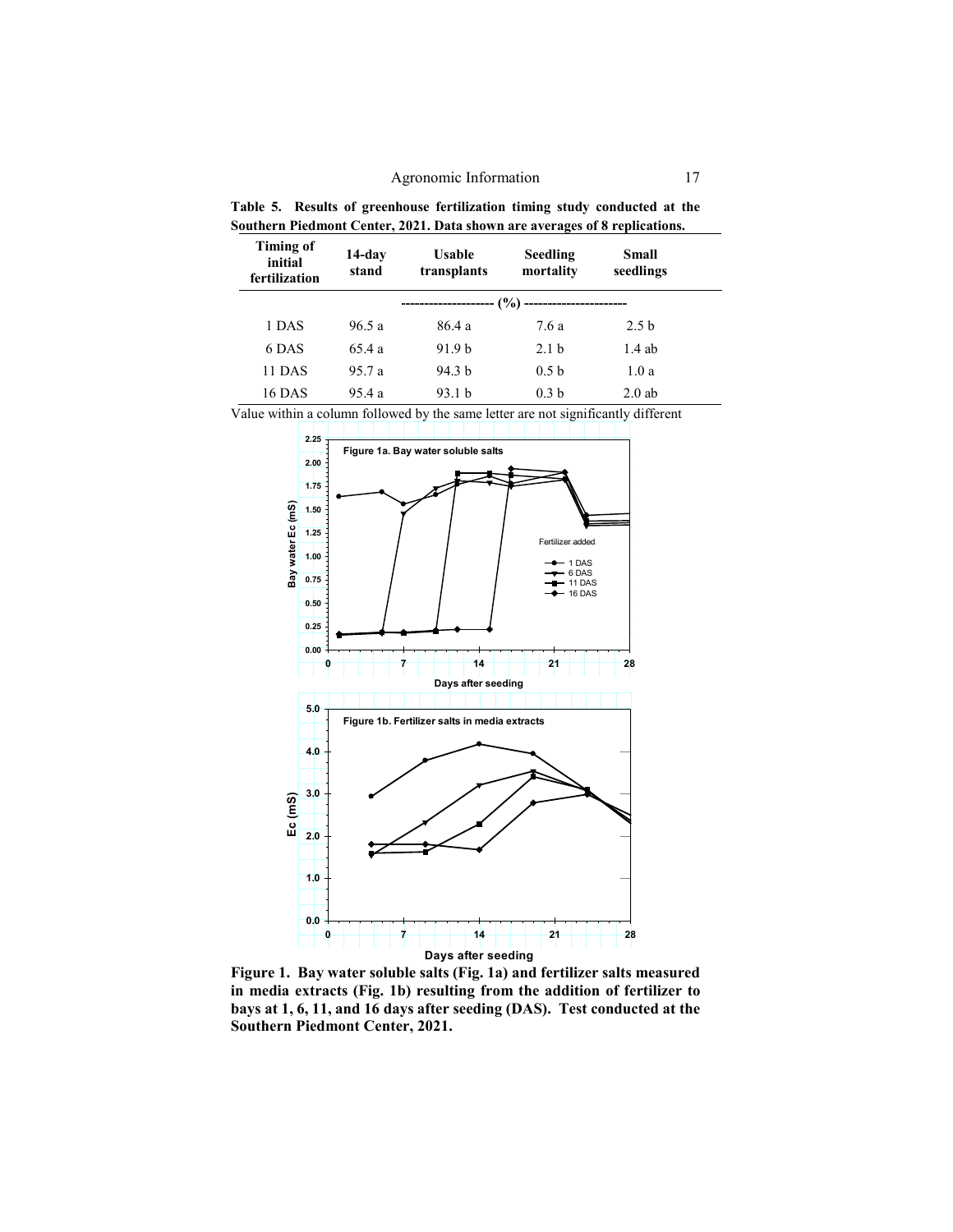### **Greenhouse Management Practices**

The following is a brief description of the important management practices required for successful greenhouse production.

1. Sanitation

Sanitation is the primary means of pest control available to greenhouse tobacco producers. Four important areas for sanitation include: the area in and around the greenhouse, people entering the greenhouse, float trays, and clipping equipment and the clipping operation. Specific information on sanitation is presented in the Disease Control chapter of this guide.

2. Ventilation and Air Circulation

Ventilation is necessary to reduce to amount of moisture that naturally accumulates inside the greenhouse and to prevent the occurrence of enormously high temperatures. Brief openings of the side curtains early in the morning and in late afternoon are particularity effective in removing moisture laden air before condensation occurs. Air circulation within the greenhouse is beneficial to reduce temperature stratification, reduce condensation on the underside of the greenhouse cover, remove moisture from the plant canopy, and evenly distribute greenhouse gases. The use of horizontal airflow (HAF) or a polytube system is highly recommended to provide adequate air circulation.

3. Temperature Control

The most demanding period for heating is during the seed germination period. Until optimum germination is obtained, the minimum temperature should be maintained at 70 to 72°F. Extended periods of cooler temperatures will delay germination and may decrease the uniformity in seedling emergence. Varieties differ somewhat in their temperature requirements. Providing some fluctuation in day to night temperatures is beneficial for some varieties and is seldom detrimental with others.

After germination, the minimum temperature may be initially reduced to 60-65°F and later to 55°F. Preventing high temperatures is perhaps of even greater importance. Young seedlings are particularly sensitive and the temperature should not be allowed to reach 95°F during the 2to 4-leaf stage. As seedlings grow they are better able to withstand increasingly higher temperatures. Although, to reduce stress on the seedlings, the temperature should not be allowed to exceed 100°F. High temperatures place greater stress on the tobacco seedlings due to increased water evaporation of and the resulting concentration of fertilizer salts on the surface of the growing medium.

Avoid seeding too early to reduce the cost of greenhouse heating. High quality transplants can be grown in seven weeks in most situations;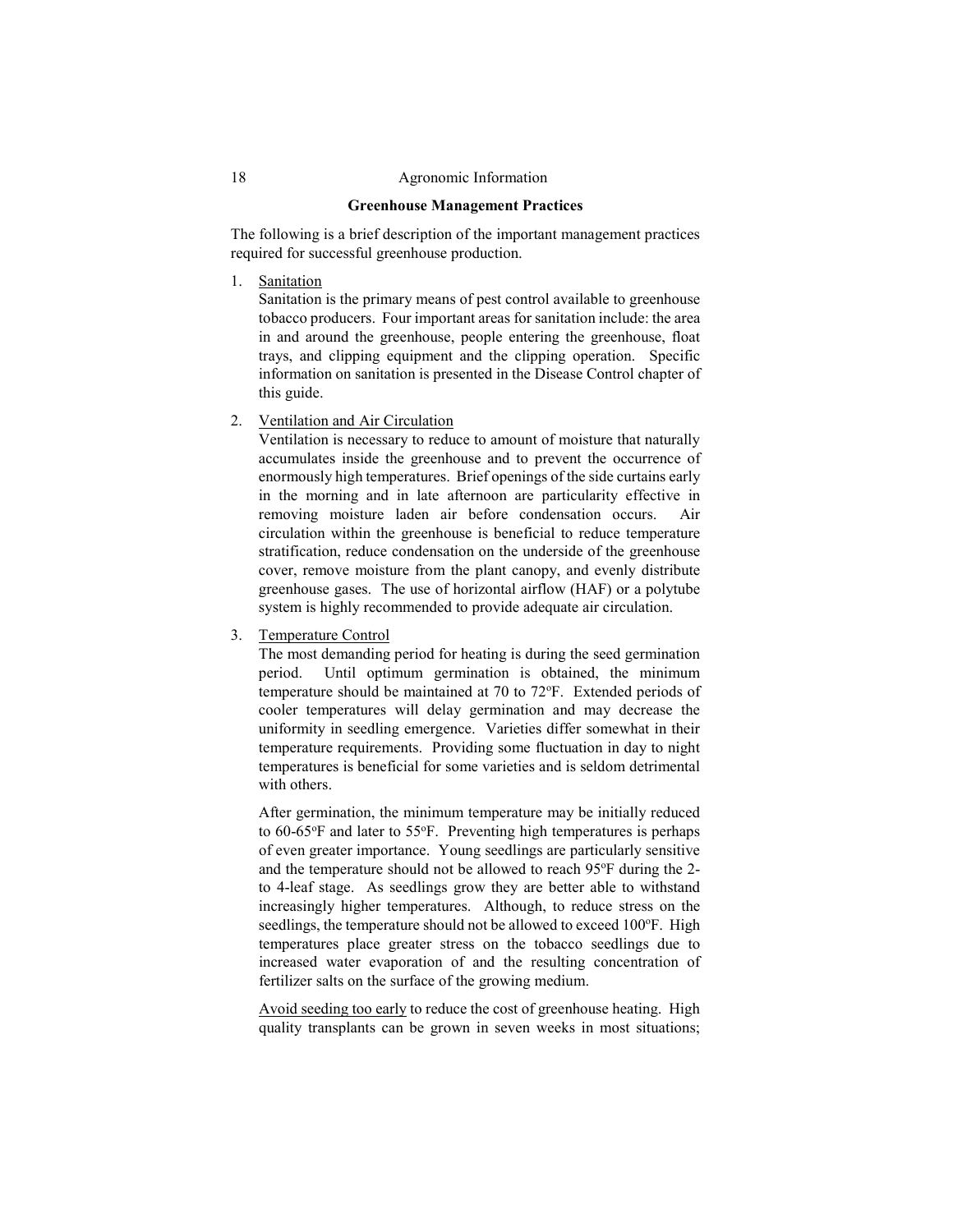though, some growers have found eight weeks may be necessary with 338-cell trays. An added benefit of not seeding too early is that some pest problems may be avoided by minimizing the time that plants are in the greenhouse. Many growers seed their greenhouse when labor or seeding equipment is available. If this occurs during a period of very cold weather, one may decide to provide only minimal heat (prevent freezing) for a few days until better weather conditions occur and less heating will be necessary. Research conducted for three years in Virginia has provided excellent results with providing for only a 40°F night time temperature and keeping the greenhouse cool during the day (open) for a period of three to five days. This allows for seed pellets to soften without beginning seed germination. Afterwards, normal heating can be started. This has been especially beneficial in reducing spiral root seedlings.

Greenhouse temperatures should be measured at plant level in one or more locations that are representation of the entire greenhouse. The use of a recording thermometer to measure daily high and low temperatures is an excellent management practice. Thermostat settings for heating and cooling should be made of the basis of thermometers within the immediate environment of the plants.

4. Media and Tray Filling

Media and tray filling may be the source of the greatest number of problems for Virginia greenhouse tobacco producers in recent years. Dry cells and spiral roots are each related to media and the tray filling operation. Assuring that all cells within a tray are uniformly filled and that all trays are similar will improve the uniformity in seed germination and seedling growth. Cells must be completed filled for their entire depth to wick properly and prevent dry cells; but over packing of the cells must be avoided to prevent the occurrence of spiral root plants. Proper moisture content of the mix is critical for adequate tray filling and the use of a premoistened medium is highly recommended. Better plant stands are generally obtained with a mix having a dry consistency rather than a mix with increased moisture and thus a heavier consistency. The mix needs only enough moisture to keep it from falling through the trays before floating. If trays wick properly, watering over the top should not be necessary to assist with seed germination. However, if trays are watered, only a fine mist should be used to prevent packing and waterlogging of the medium.

5. Fertilization

Fertilizers used in float greenhouse transplant production are formulated to function with a soilless growing medium. Such fertilizers should contain at least 50 percent of their nitrogen as nitrate-N and should contain only a minimal amount of urea. Also important to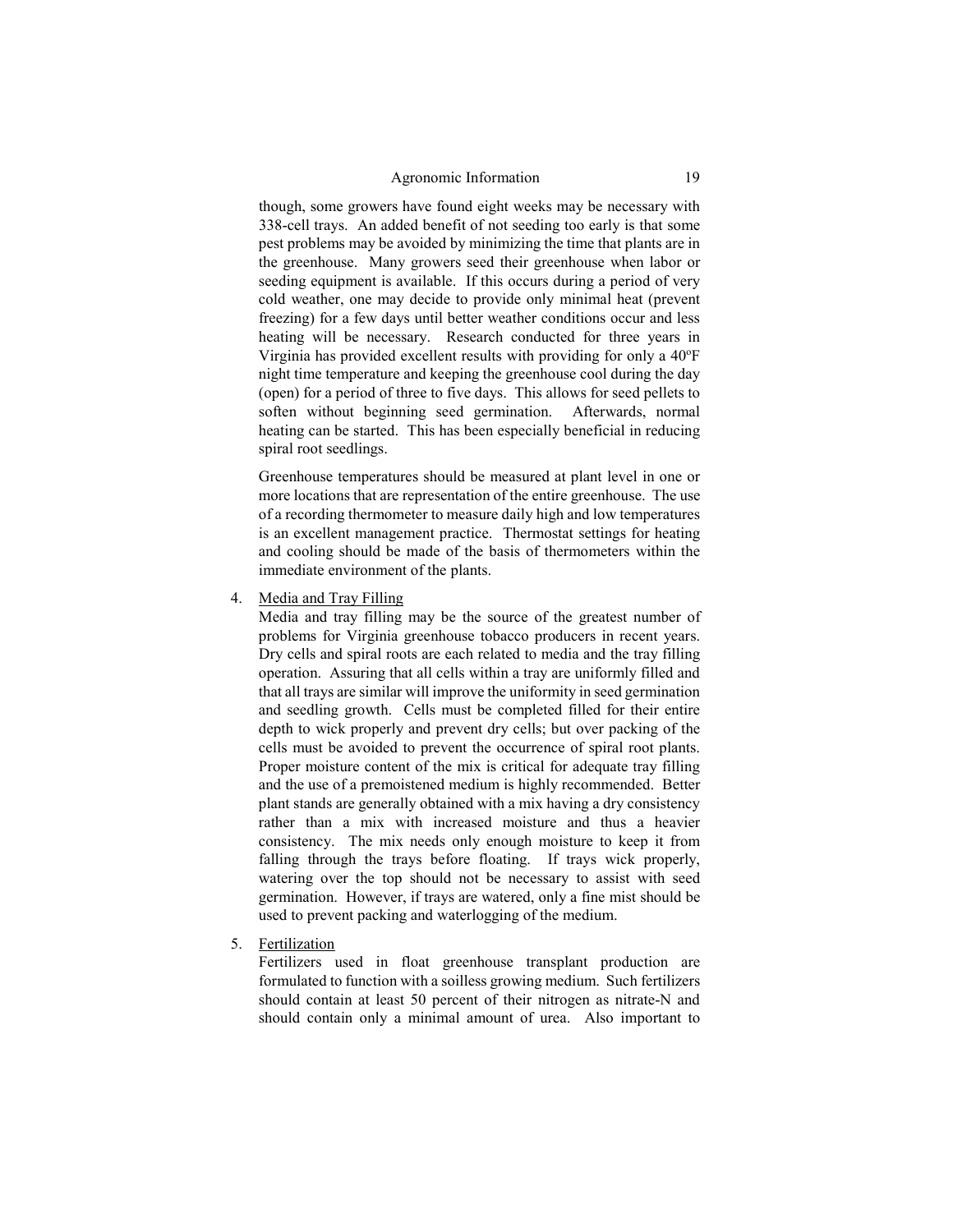proper fertilization is an accurate estimation of fertilizer solution concentration. In addition to using the correct fertilizer material, proper fertilization requires an accurate estimation of fertilizer solution concentration to ensure that seedlings are not injured by excessive fertilizer salts. The amount of fertilizer necessary for a float bay is determined by the volume of water in a bay, the fertilizer analysis, and the desired nutrient level of the float bay. Additional information on fertilization is presented on page 19.

6. Water Quality

Water quality is a critical factor to consider with greenhouse production. Although water sources across the flue-cured tobacco producing area of Virginia pose little difficulty for most growers, scattered cases of water quality problems have occurred for some growers. The only means of predicting such problems is through water testing. When having water analyzed it is important to have the results interpreted for plant production properties rather than as drinking water.

7. Clipping

Clipping is an essential management practice for direct-seeded greenhouse tobacco production. Begin clipping when plants are at least 2 inches to the bud. If seedling growth is unusually uneven, earlier clipping will allow smaller plants to catch up. Research conducted in Virginia indicates that the timing of the first clipping, the severity of clipping, and the number of total clippings does not have a significant impact on the stem diameter of the transplants. However, the above factors were important in controlling the growth rate of the seedlings and the size of the field-ready transplant. Very early clipping (1.5 inches to bud or less) resulted in shorter than desired transplants.

### **Suggested Clipping Program**

- Begin clipping when plants are 2 to 2.5 inches tall (bud height)
- Set mower blade at 1 to 1.5 inches above bud
- Clip on a 3-day interval between the first 3 clipping dates and every 5 days thereafter

Plant clippings must be collected to reduce the likelihood of disease development and spread throughout the entire greenhouse. The mower used to clip plants should be thoroughly cleaned and sanitized with a 50% chlorine bleach solution following each use.

The above description of greenhouse tobacco transplant production is greatly abbreviated. Additional information is available from your local Extension agent and is detailed in a "Float Greenhouse Tobacco Transplant Production Guide", VCE Publication No. 436-051.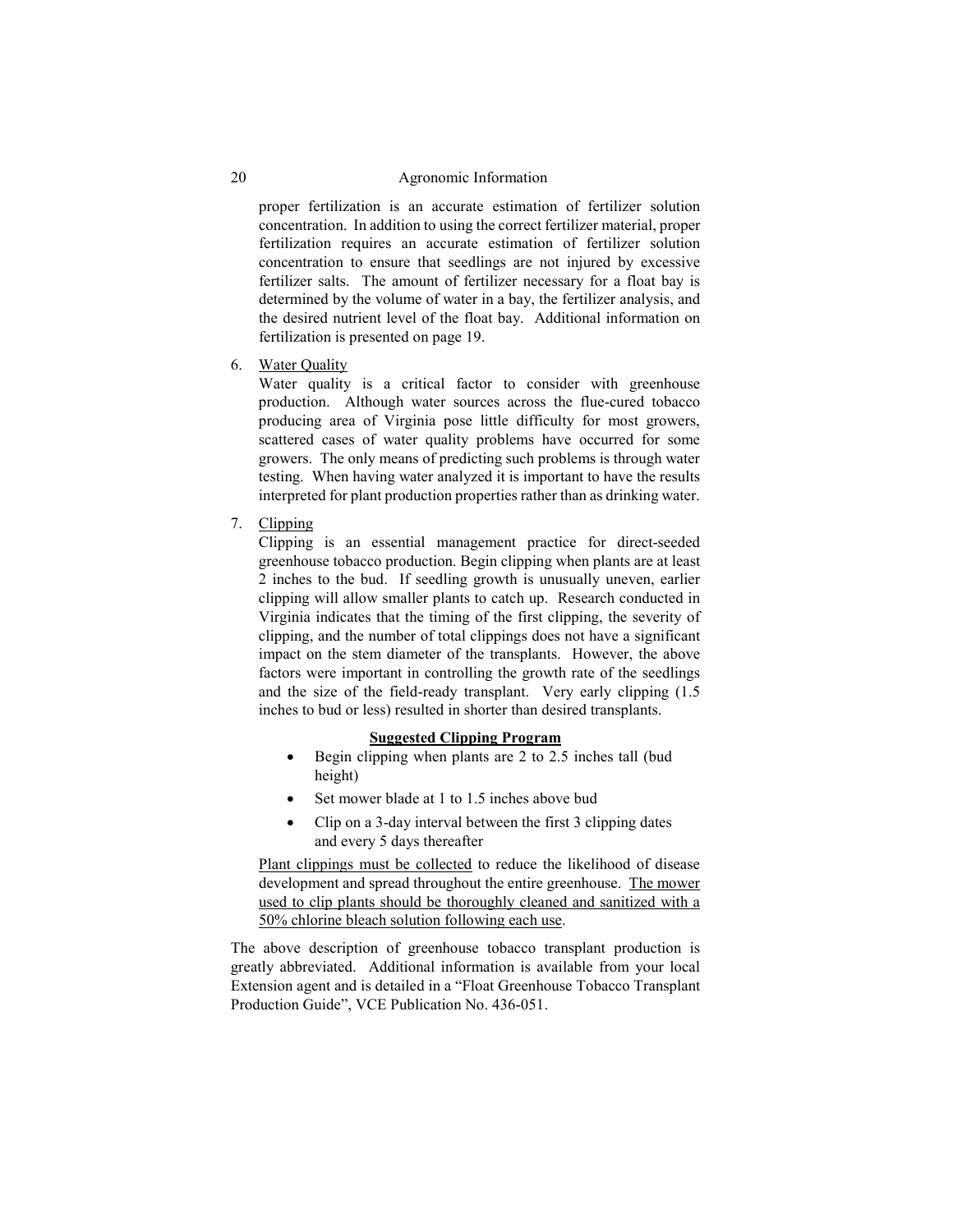### Float Fertilization Programs

**The suggested fertilization schedule for greenhouse tobacco transplant production has been changed for recent seasons**. This is the result of research trials conducted the past year and extensive observation of grower greenhouses over the past several years. Such a change was warranted due to the relatively high fertilizer charge of the brands of greenhouse mixes that have gained in popularity in recent years. Furthermore, some of the newer, popular flue-cured tobacco varieties have a tendency for slow and uneven seedling emergence making them more subject to injury from fertilizer salts. The new suggested fertilizer program is intended to reduce the potential of excessive fertilizer salts build-up while not impacting early seedling growth.

## **Suggested Greenhouse Tobacco Fertilization Schedule**

- **1.** Add 150 ppm N 3 to 5 days after seeding
- **2.** Maintain water level at 75% of the original depth for the first 3 weeks
- **3.** Refill bays to original depth and add 100 ppm N at 4 weeks after seeding in preparation for initial clipping

Though seedling injury or mortality is not necessarily common, the most likely timing for the occurrence is during the third week after seedling before root grow into the water. A potential cause can be avoided by not allowing the bay water levels to fall below 75% of the original depth during the first 3 weeks after seeding thus not allowing the fertilizer to become concentrated.

The total of both applications is the equivalent of 250 ppm N based on the original depth of water in the bay (usually 4 inches). For example: using a 16-5-16 fertilizer, a total of 20.8 oz per 100 gal. (250 ppm N) would be needed with 12.5 oz per 100 gal. (150 ppm N) for the first application and 8.3 oz per 100 gal. (100 ppm N) for the second. Under normal conditions, no additional fertilizer beyond the total of 250 ppm N should be necessary. However, if the greenhouse season is prolonged due to early seeding or late transplanting, a late season addition of 75 to 100 ppm N may be needed to maintain adequate seedling nutrient levels.

The primary drawback of delaying fertilization until after the trays are floated is the difficulty in adequately mixing the fertilizer throughout the entire float bay. To insure even mixing of fertilizer throughout the float bay: dissolve fertilizer in buckets of water, add fertilizer at several locations throughout the bay, and use pumps to circulate water and distribute the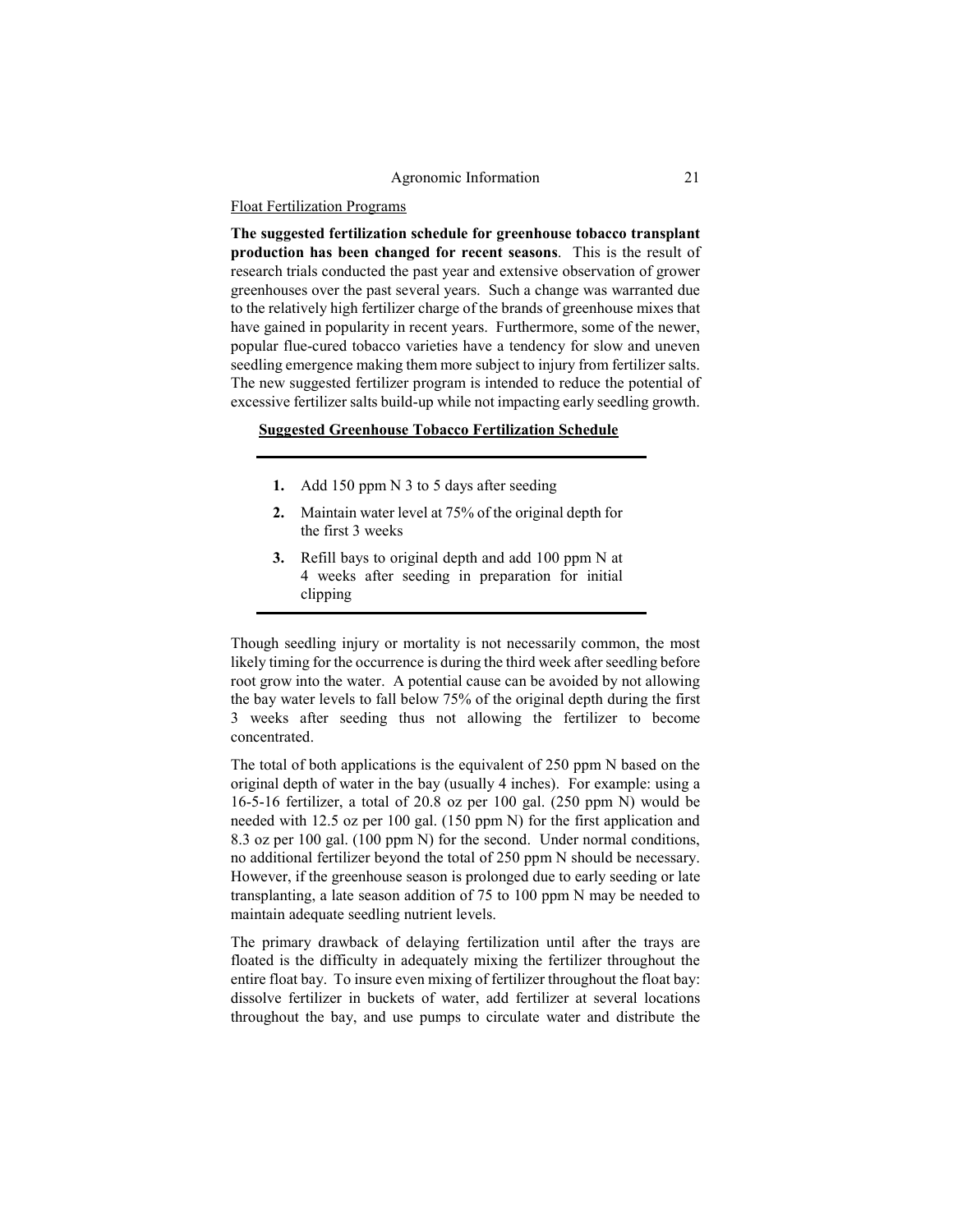fertilizer throughout the bay. Handheld conductivity meters (e.g. DiST4 or TDR Tester 4) are excellent tools to verify that fertilizer is evenly mixed throughout the entire float bay and that the desired concentration is obtained. The nutrient solution should be checked in several locations along both the center walkway and side curtains.

Growers accustom to using fertilizer injectors can continue to do so with the above fertilizer schedule. The most practical method would be to add fertilizer to the bay 1 to 3 days after seeding with adequate mixing in the bay water. The injector would be used to add 125 ppm N with each later addition of water to the bay. An alternative would be to fill bays to initial depth of 2 in. and allow trays to wick. The following day, bays would be filled to a depth of 4 in. injecting a 300 ppm N fertilizer solution for a final concentration of 150 ppm in the bay. Later additions of water would contain a concentration of 125 ppm N through the injector.

Calculation of Water Volume and Fertilizer Concentration

1. The number of gallons of water in a float bay may be calculated by:

length (ft) x width (ft) x depth (in) x 7.48 gal/ft<sup>3</sup> 12 *Example*: 96 ft x 16 ft x  $4 \text{ in } x$  7.48 = 3829 gal

12

2. The amount of fertilizer required per 100 gal of water is calculated by:

desired nutrient concentration (ppm) x 1.33 nutrient content of fertilizer (%) *Example*: 150 ppm N x  $1.33 = 12.5$  oz per 100 gal 16% N

## Organic Greenhouse Transplant Fertilization

Organic greenhouse fertilization is substantially more difficult than with a conventional greenhouse since organic fertilizers are not highly water soluble and the nitrogen is not readily available to the plants. Seabird guano (typically 12-10-2) is the most commonly used product and is predominately urea and contains very little plant available nitrate-N. Therefore, the N must be converted from urea to ammonium and then nitrate through natural processes that occur with variable rates in the anaerobic conditions present in greenhouse float bays. Seabird guano pellets are especially slow to dissolve so the process can be hastened by grinding the pellets to a powder and by soaking pellets in buckets of water to make a tea than can be periodically poured off into the float bay. To overcome the detrimental effects of anaerobic conditions in float bays, research has been conducted to evaluate the aeration of bays to added oxygen to the water. Results have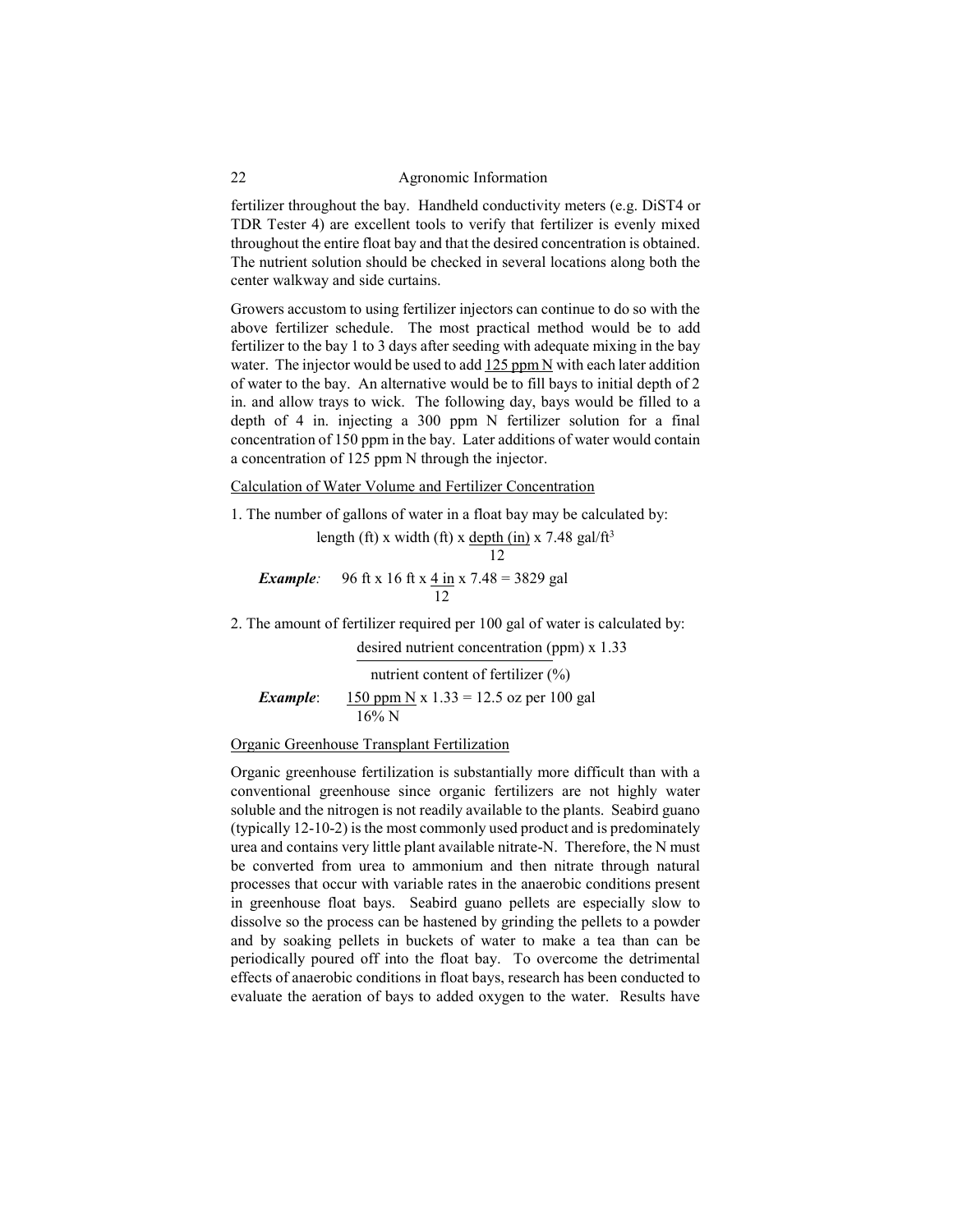shown benefits of doing so by a practical means of effectively aerating large bays has not be determined.

Research conducted at North Carolina State University has provided two suggested organic greenhouse fertilization programs.

Program 1:

- 13.9 oz per 100 gal.seabird guano (12-11-2)
- 3.0 oz per 100 gal potassium sulfate (0-0-52)

Program 2:

- 4.9 oz per 100 gal.seabird guano  $(12-11-2)$
- 6.8 oz per 100 gal sodium nitrate (16-0-0)
- 3.0 oz per 100 galpotassium sulfate (0-0-52)

The fertilizer should be added to the bays in spilt applications approximately 1 and 3 weeks after seeding. Seabird guano is relatively high in phorphorus and can result in relatively spindly seedlings. Program 2 addresses this by supplying the majority of the nitrogen from sodium nitrate which is readily available to the plants and does not contain any phosphorus.

### Usable Greenhouse Transplant Yield Research

The impact of seed, media, and fertilization on the yield of usable transplants was investigated in research trials conducted on-farm and at the Southern Piedmont Center. The timing of initial float bay fertilization (150 ppm N) was found to have the greatest impact on usable transplants. Fertilization at seeding resulted in an average seedling mortality of 15% compared to 6% where fertilizer was added three days after seeding. Delaying fertilizer addition until after seeding and floating of the trays resulted in 5 to 15% more usable transplants, depending on the particular seed and media combination. The primary benefit of adding fertilizer after trays are initially floated is to minimize the accumulation of excessive fertilizer salts in the media. Seedling mortality observed during the third week after seeding is frequently a result of excessive fertilizer salts. Fertilization was not found to impact the occurrence of spiral root seedlings. Seed, media, and the interaction of these two factors were related to the account of spiral root seedlings.

#### **FERTILIZATION**

The basic principles of flue-cured tobacco fertilization have been established by decades of research, but the subject has received much greater attention in recent years due to dramatic increases in the cost of fertilizer. Such increases in cost have provided growers with greater reason to examine their overall soil fertility program and how they fertilizer their tobacco. Any soil fertility program should begin with soil testing. Lime should be applied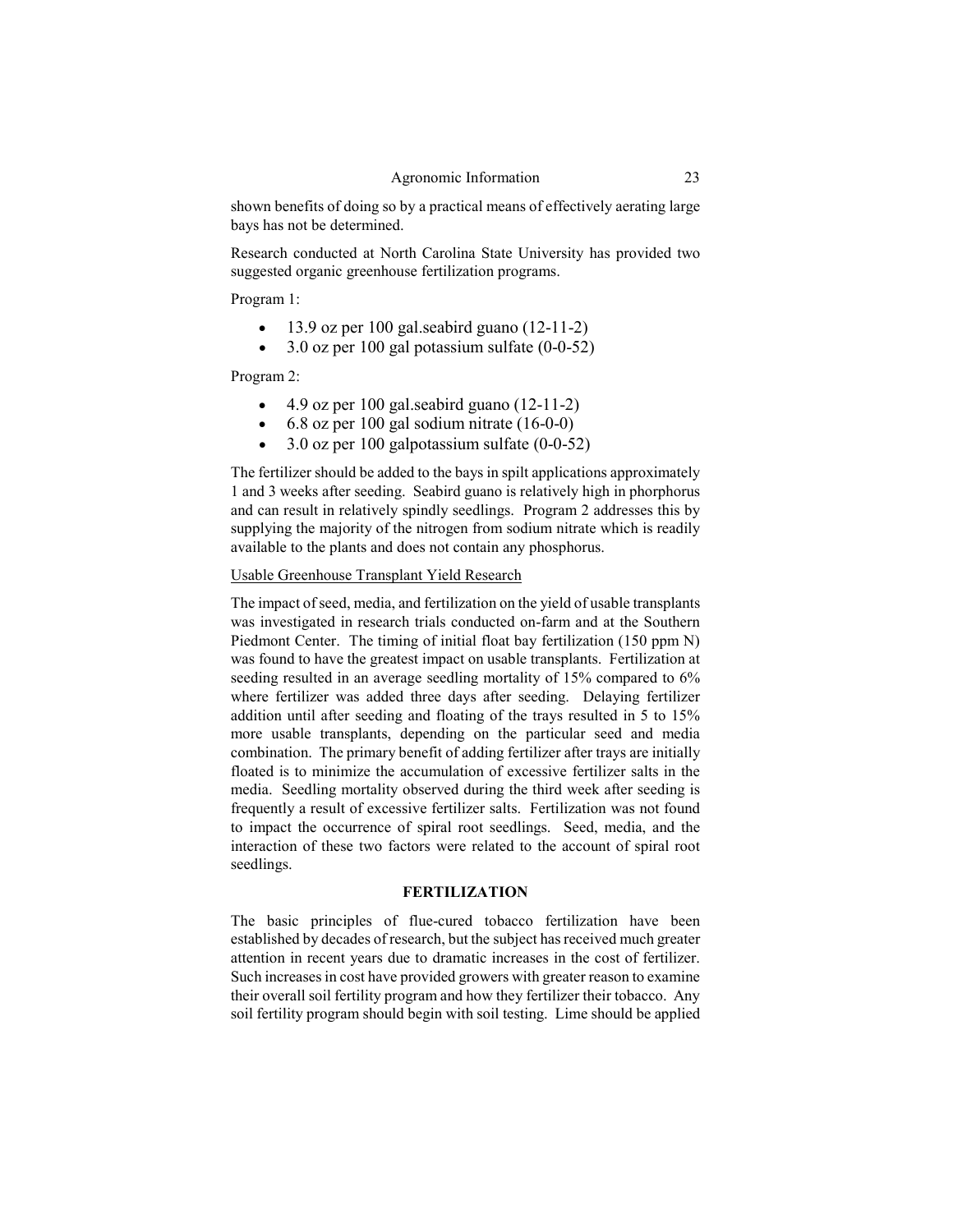according to soil test recommendations. The amounts of phosphorus  $(P_2O_5)$ and potash  $(K_2O)$  fertilizer should follow soil test levels.

A cost effective tobacco fertilization program begins with the selection of the complete grade fertilizer product based on soil P levels. Phosphorus contributes greatly the cost of fertilizer, and therefore; the lowest P grade fertilizer product to meet the soil test recommendation should be the most economical. Fields with a history of tobacco will usually tests at a medium plus (M+) to high level for soil P due to past applications of high P fertilizer products. Over application of P will not improve crop performance, but will continue to build-up high soil P levels and potentially contribute to environmental contamination through soil runoff into watersheds. Historically, the tobacco grade fertilizer with the lowest P level has been a 6-6-18 product.

The choice of a sidedress fertilizer product should be based on whether additional potash is needed above that supplied in the complete fertilizer application. Historically this was a choice primarily between 16-0-0 nitrate of soda and 15-0-14 soda potash. However, the availability of both of these products has been sporadic in recent years but alternative products have been introduced. Below is a list of tobacco sidedress products expected to be available next season.

### **Common Tobacco Sidedress Fertilizer Products**

|                                                     | Percent (%) nitrate-N |
|-----------------------------------------------------|-----------------------|
| $15.5 - 0 - 0$<br>(calcium nitrate)                 | 100                   |
| $15-0-2$<br>(predominately nitrate of soda)         | 100                   |
| $13 - 0 - 14$<br>(blended product)                  | $\sim$ 25             |
| $12 - 0 - 46$<br>(predominately potassium nitrate)  | 100                   |
| Liquid products                                     |                       |
| $CN-9$<br>(liquid calcium nitrate)                  | 100                   |
| $UAN-30$<br>(liquid urea ammonium nitrate solution) | 25                    |

The above materials were evaluated in 2017 in a sidedress fertilizer trial at the Southern Piedmont Center. The potash recommendation for test site was 120 lbs per ac and this was supplied with an application of 700 lbs per ac of 6-6-18 at bedding. Sidedress products were applied at rates necessary to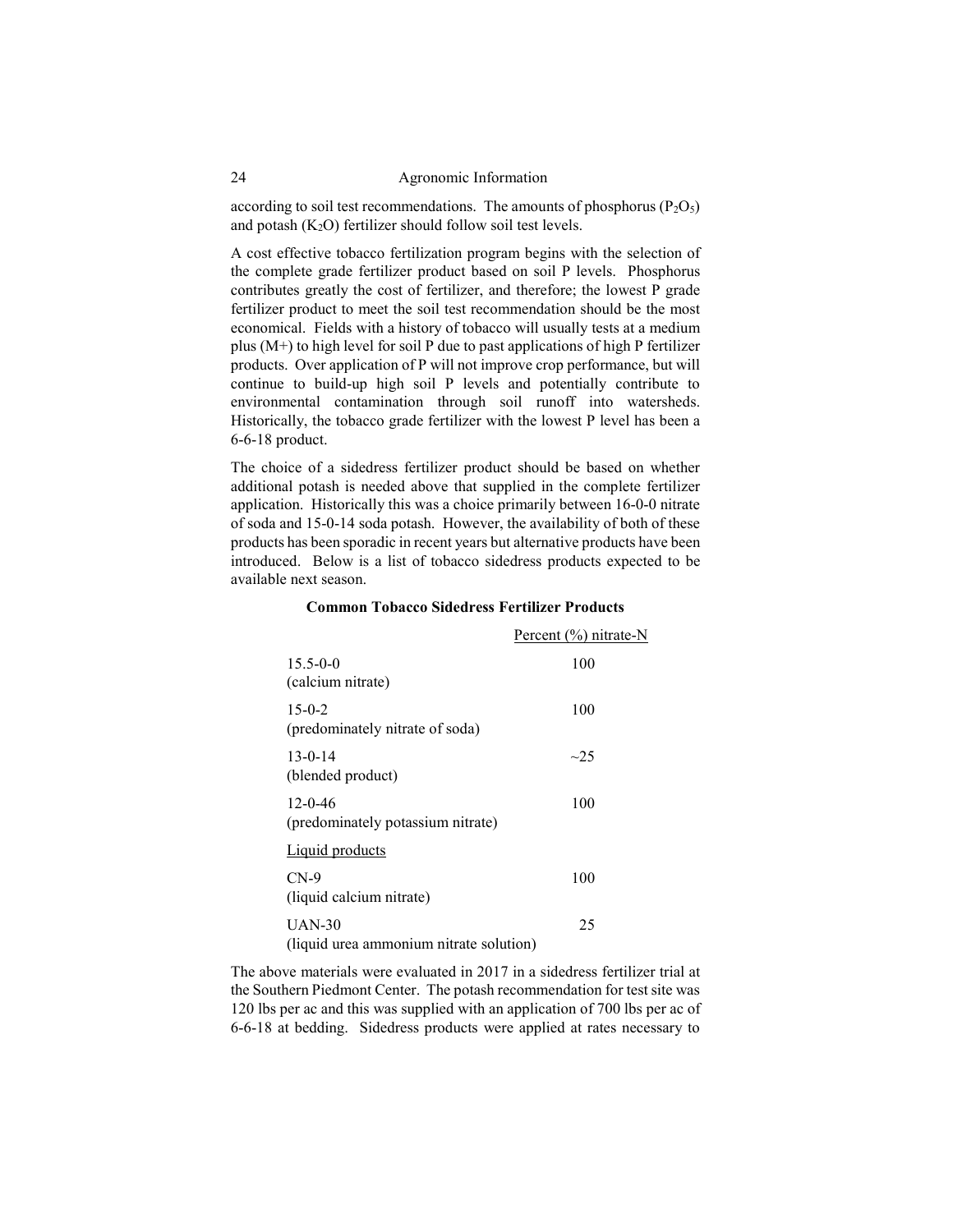provide 40 lbs per ac of N and therefore sidedress potash rates ranged from 0 to 153 lbs per ac depending on the sidedress product. No significant differences were observed for either yield or cured leaf quality.

Sidedress products with all nitrate N would be expected to result in quicker uptake and response in the crop. Application of liquid sidedress products such as CN-9 and UAN are convenient in application and save time in handling materials although specialized equipment is necessary. To reduce potential loss of N through volatilization, shallow incorporation of UAN is suggested. Sidedress products should be applied by the third week after transplanting to ensure for adequate uptake by the plants and proper crop maturation.

#### Tobacco Fertilizers

Historically, complete tobacco fertilizers (NPK) have been formulated to supply at least 50% of the total N as nitrate-N. Doing so ensures a more precise availability of the nitrogen to the plant, regardless of soil and environmental conditions. However, due to the cost and availability of basic fertilizer ingredients, tobacco fertilizers containing only 25% nitrate-N have been marketed in recent years. Research in Virginia with tobacco fertilizers with 50, 25, and 0% nitrate-N has not shown the reduced nitrate-N content to have a significant impact on either yield or quality of the cured tobacco. If the lower nitrate-N content is a concern, growers still have the option of using an all nitrate-N sidedress product to minimize the total amount of ammonium-N applied to the crop. Ammonium-N is naturally converted to nitrate-N for uptake by the plant. Therefore, application of a 25% nitrate-N fertilizer should not be excessively delayed beyond transplanting.

Tobacco fertilizers have traditionally been ammoniated products where the basic ingredients are melted and mixed to produce individual fertilizer granules that are as uniform in their content as possible. Another cost saving measure has been the use of blended tobacco grade fertilizer products. Blending produces a product that is as uniform a mixture of different fertilizer sources as possible. The quality of any blended fertilizer is dependent on the capacity of the fertilizer blender to provide a uniform product.

The practice of blending a complete fertilizer (NPK) with a sidedress fertilizer and working a single application is discouraged. Blending two dissimilar fertilizer products can result in a lack of uniformity. Furthermore, a single early application of fertilizer subjects all to potentially leaching rains and makes any necessary adjustment more difficult. Split application of a complete fertilizer and a sidedresser provides the nutrients to the cop when they are needed and the grower has greater control over the availability.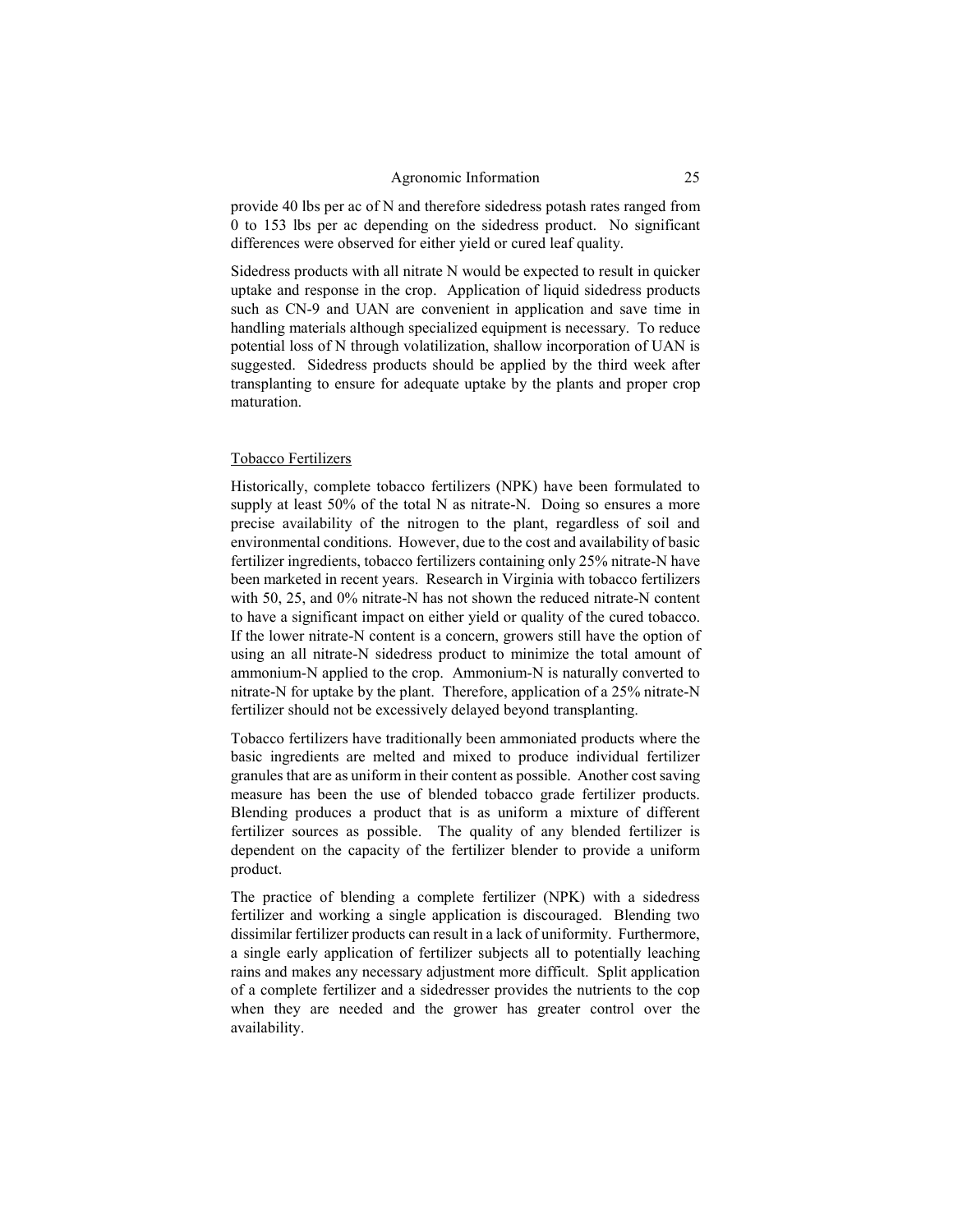A third traditional property of tobacco grade fertilizers is a limitation on chlorine or muriatic sources (potassium chloride). Chlorine is a factor that impacts the chemical quality of the tobacco by affecting the burn rate of tobacco as well as the curability of air-cured tobacco types. This remains an important issue to the industry and growers must not try to save on fertilizer expense by using fertilizer products containing excessive chlorine.

### Soil Testing

Only through soil sampling and soil testing can the pH and nutrient status of soils be determined and the most cost effective fertilization program followed. Fields used for tobacco production should be soil sampled every three years to monitor changes in soil pH. Soil testing and liming according to recommendations are critical to avoid either a low pH situation or an excessively high pH that results from over liming. Overliming can increase the possibility of certain disease problems (black shank and black root rot) and cause an imbalance of certain micronutrients; *though this should not be considered as a justification for not liming according to soil test recommendations*. The most common soil fertility problem associated with tobacco production in Virginia is low pH. As soil pH falls below 5.0, the availability of most soil nutrients may become limiting and elements such as manganese and aluminum can become toxic to tobacco. Furthermore, the efficiency of applied fertilizers is reduced by low soil pH as shown below. Fertilizer efficiency is considered to be optimum at a pH of 7.0; though this pH is not considered optimal for tobacco. The desired pH range for fluecured tobacco is 5.7 to 6.2.

| <b>Fertilizer Efficiency</b> |                  |        |  |
|------------------------------|------------------|--------|--|
| Nitrogen                     | <b>Phosphate</b> | Potash |  |
| 100%                         | 100%             | 100%   |  |
| 89%                          | 52%              | 100%   |  |
| 77%                          | 48%              | 77%    |  |
| 53%                          | 34%              | 52%    |  |
| 30%                          | 23%              | 33%    |  |
|                              |                  |        |  |

Failure to maintain a soil pH within the desirable range of 5.7 to 6.2 results in reduced fertilizer efficiency and perhaps increased fertilizer costs due to the over application of fertilizer necessary to compensate for reduced nutrient availability.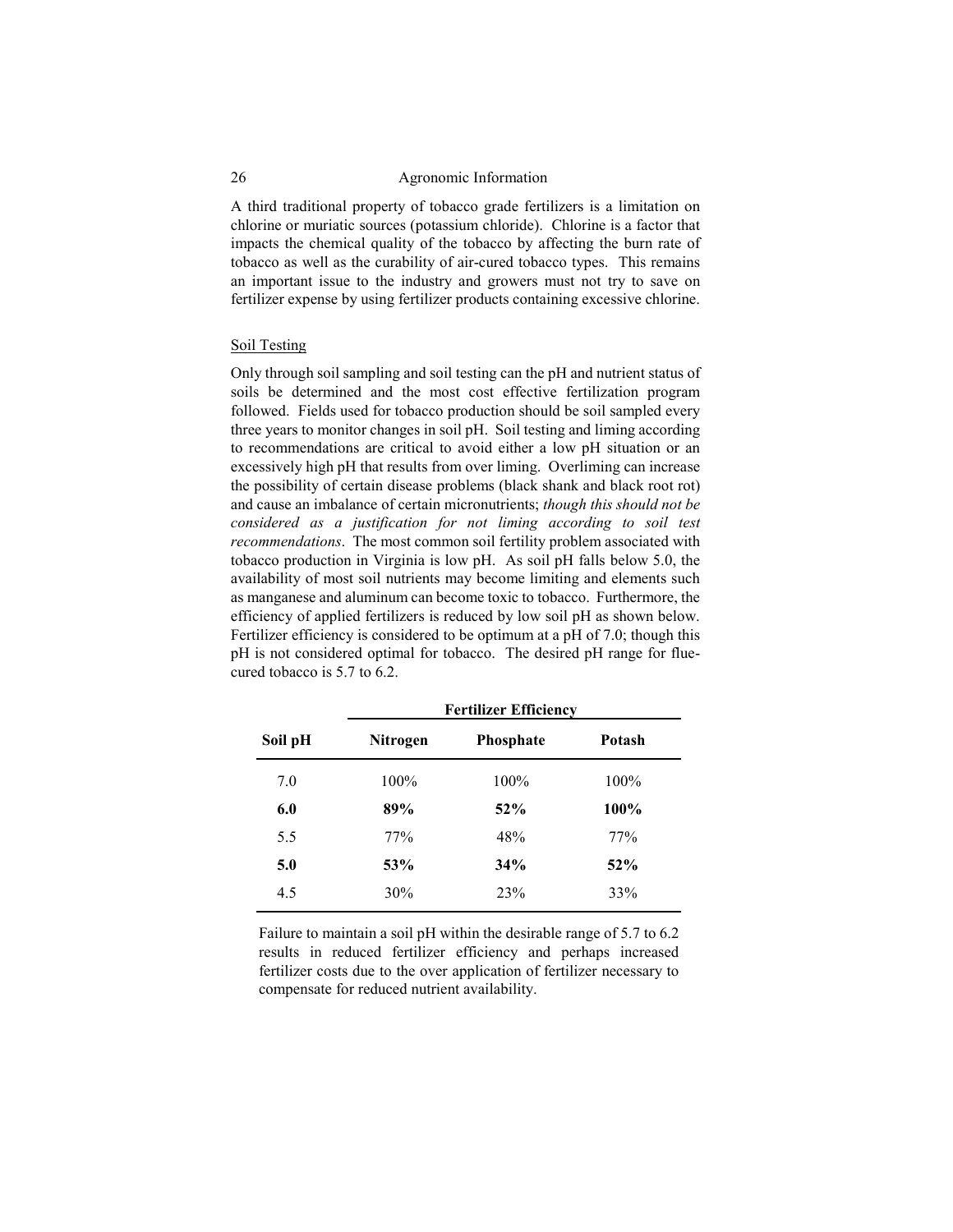### Nitrogen

Tobacco plant development, and more importantly leaf ripening, are directly affected by the availability of soil nitrogen. The cropping history and rotations of most typical tobacco fields precludes little carryover of nitrogen to be available to tobacco. As a result, the N requirement for flue-cured tobacco is supplied primarily through chemical fertilizers. Control of the amount and timing of N directly impacts the ripening and the curability of flue-cured tobacco. Inadequate N results in both low yield and quality as the plant does not develop and mature properly. However, the application of too much N is more likely to occur. Excessive N delays ripening and is associated with tobacco that is undesirable in color (KL, KF, GK, etc.), high in nicotine, and is of generally poor quality. Harvesting unripe tobacco affects curing costs by lengthening the yellowing time and thereby delays the turnaround time for curing barns. Excessive nitrogen may have secondary effects on the cost of production by increasing sucker growth as well as the susceptibility or severity of the crop to late season insect pests and disease outbreaks.

There is no reliable soil testing procedure for determining nitrogen needs as there is for phosphorus, potassium, and other nutrients. It is well recognized that soils differ in their ability to hold nitrogen. Some of the more important soil characteristics affecting N availability are organic matter content, soil texture, and depth to subsoil. Previous cropping history, seasonal rainfall, and variety must also be considered in determining nitrogen rates. Fields with deeper, sandy topsoils require more nitrogen than those with shallower, heavier textured topsoils. For sandy loams soils of average fertility, suggested nitrogen rates for different topsoil depth are as follows:

| Topsoil depth<br>(in.) | Nitrogen rate<br>(lbs/ac) |
|------------------------|---------------------------|
| $0$ to 12              | 50 to 60                  |
| 12 to 18               | $60 \text{ to } 70$       |
| 18 to 24               | 70 to 80                  |

## Adjustment for Leaching

Leaching is the loss of certain nutrients as a result of excessive water moving (percolating) through the root zone. Many producers often confuse drowning and associated root damage with fertilizer leaching. Leaching is seldom a problem on heavier textured soils or on soils with a hardpan within 10 to 12 inches of the surface. It is not uncommon for nitrogen and potassium to move down to clay and then be absorbed later as root growth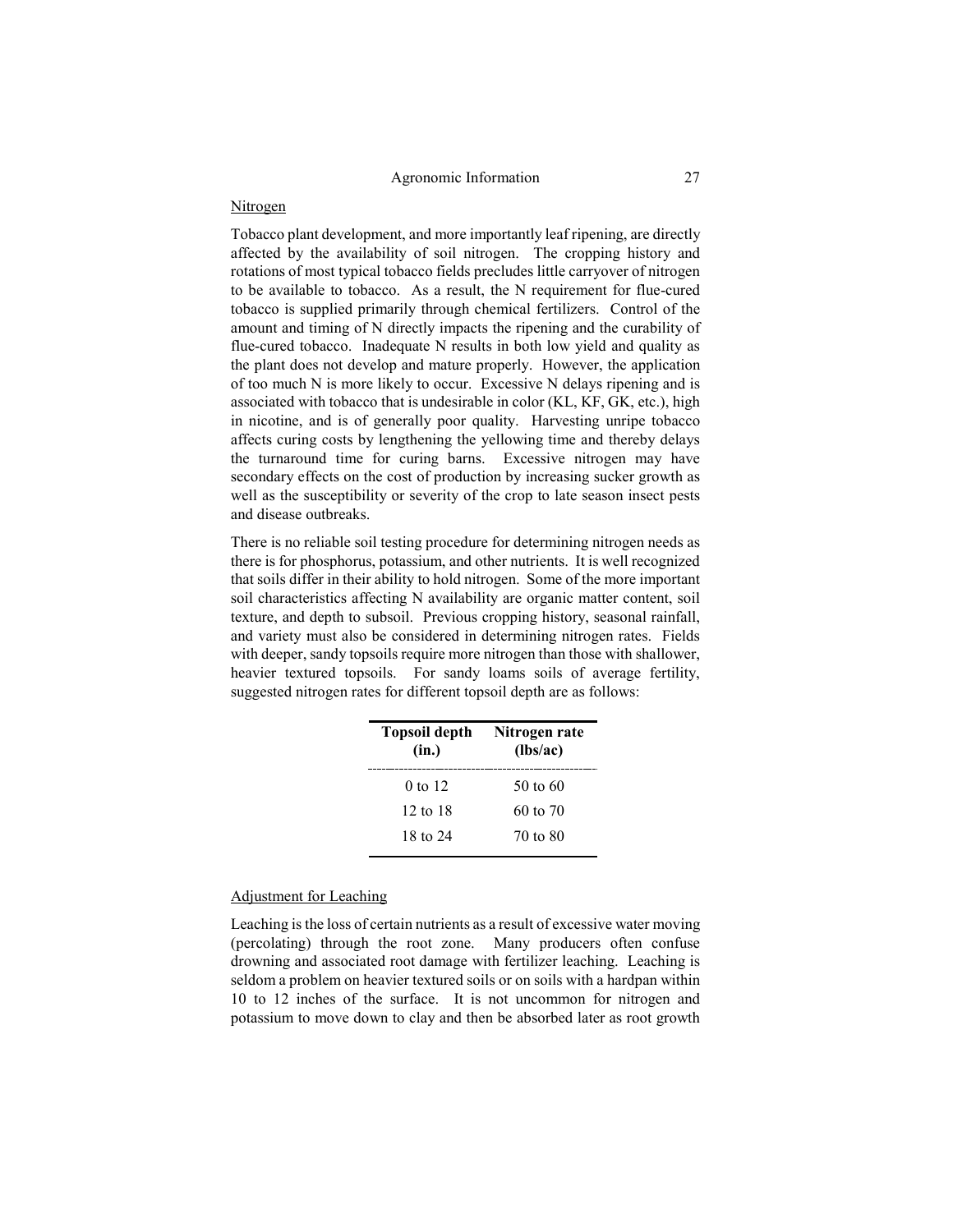continues. Adjustment for leaching in this case usually results in over fertilization and a crop that is slow to mature and difficult to cure.

When leaching does occur, the reapplication of both nitrogen and potassium may be necessary. The quantity of nitrogen and potassium required will depend on the amount of water that percolates through the plow layer and the stage of plant growth at the time this occurs. Although research information on nutrient replacement from leaching is limited, the information in Table 6 (taken from N. C. Agric. Ext. Serv. Pub. AG-187) may be used as a general guide for making leaching adjustments.

| Topsoil<br>depth<br>(to clay) | Estimate<br>amount of water<br>percolated through |                   | % of applied N to replace<br>after transplanting<br>----------------weeks--------------- |          |  |
|-------------------------------|---------------------------------------------------|-------------------|------------------------------------------------------------------------------------------|----------|--|
| (in.)                         | soil $(in.)^b$                                    | $1 \text{ to } 3$ | $4$ to 5                                                                                 | 6 to 7   |  |
| Less than 10                  | 1                                                 | 0                 | $\Omega$                                                                                 | $\Omega$ |  |
|                               | $\mathfrak{D}$                                    | 20                | 10                                                                                       | $\theta$ |  |
|                               | 3 or more                                         | 30                | 20                                                                                       | $\theta$ |  |
| $10 \text{ to } 6$            | 1                                                 | 30                | 20                                                                                       | $\Omega$ |  |
|                               | $\mathfrak{D}$                                    | 45                | 30                                                                                       | 10       |  |
|                               | 3 or more                                         | 60                | 40                                                                                       | 15       |  |
| 17 or more                    |                                                   | 50                | 25                                                                                       | 15       |  |
|                               | $\mathfrak{D}$                                    | 75                | 35                                                                                       | 20       |  |
|                               | 3 or more                                         | 100               | 45                                                                                       | 25       |  |

**Table 6. Nitrogen Adjustment for Excess Watera**

<sup>a</sup>For each lb. of N used as an adjustment for leaching, use about 1 lb. of potash (K20) where recommended potash levels as a base application have been used. <sup>b</sup>Excess water is that quantity percolating through the soil after the water-holding capacity of the soil has been satisfied.

Applications of fertilizer to replace nutrients lost through leaching should be made as soon as possible after leaching rains occur. Waiting until deficiency symptoms develop in the crop before applying supplemental fertilizer will decrease the likelihood of a positive response to the fertilizer.

### Phosphorus and Potassium

Phosphorus is probably the nutrient used more excessively in tobacco fertilization in Virginia. Repeated applications of larger quantities of phosphorus than plants can absorb, and with essentially no loss from leaching, has resulted in a general buildup of this nutrient. Soil analyses of tobacco fields conducted by the Virginia Tech Soil Testing Laboratory indicated that approximately 97% of the soils had a medium or higher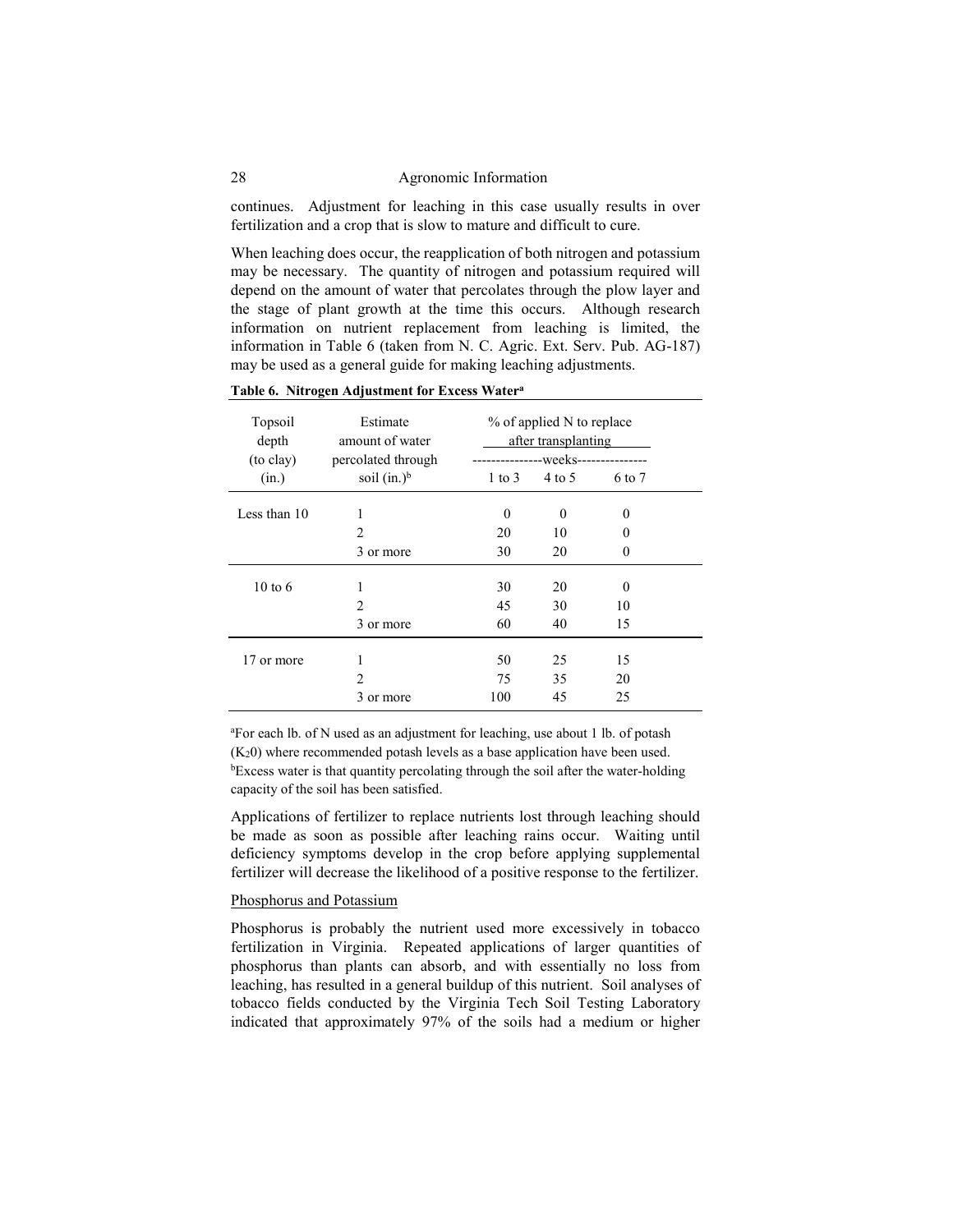phosphorus level. Extensive testing in Virginia and other states has shown that on soils with a medium or high phosphorus level, 40 pounds of phosphorus  $(P_2O_5)$  per acre are adequate to give maximum production and maintain the soil phosphorus levels. Growth responses of tobacco to phosphorus application are observed more frequently early in the growing season than they are in final yield and quality.

Potassium requirements of tobacco are relatively high, and a high potassium content in flue-cured tobacco impacts acceptable smoking characteristics of the tobacco. Soils vary in their supply of available potassium, depending upon the parent material, previous fertilization, and cropping history. Approximately 100-175 pounds of potash  $(K_2 0)$  per acre are adequate for most soil conditions. Potassium may be lost by leaching from the root zone in extremely sandy soils.

Due to the many factors necessary to consider when making fertilizer recommendations for a particular field, data in the following table can be used only as general recommendations for phosphorus  $(P_2O_5)$  and potassium  $(K_2 0)$ .

|           | Pounds suggested |          |  |  |
|-----------|------------------|----------|--|--|
| Soil Test |                  | per acre |  |  |
| Category  | $P_2O_5$         | $K_20$   |  |  |
| L         | $230^*$          | 150-175  |  |  |
|           | 60-100           |          |  |  |
| М         | 60-100           | 100-150  |  |  |
| н         | 40               | 100      |  |  |
| VН        | 40               | 100      |  |  |

\*Basic application; to build up soil phosphorus may be broadcast and plowed-in or disked-in before planting. The 230 lb  $P_2O<sub>5</sub>/A$  can be obtained from 500 lb/A of 0-46-0.

### Calcium and Magnesium

If the soil pH is maintained within the desirable range of 5.7 to 6.2 with dolomitic limestone, the available levels of calcium and magnesium will generally be sufficient to meet the needs of the crop. Otherwise, 40 to 50 lb/A of Ca and about 30 lb/A of available magnesium oxide (MgO) are needed from the mixed fertilizer.

### **Micronutrients**

The need for the application of micronutrients such as boron, copper, manganese, and zinc has not been demonstrated sufficiently with tobacco to warrant general applications. It is definitely known that if applied at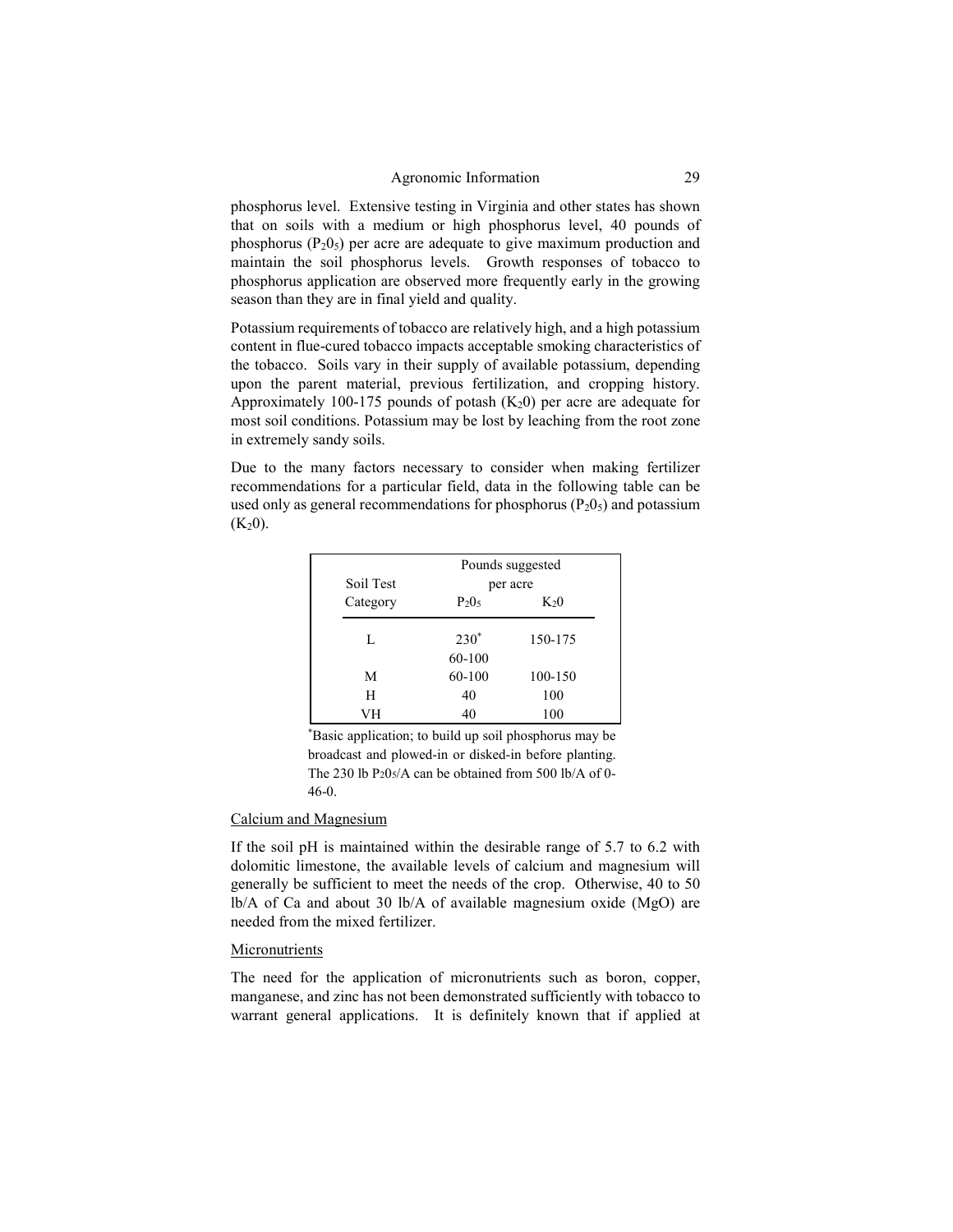excessive rates, these elements are toxic to tobacco. Though not likely to occur, boron is the micronutrient most likely to be deficient for tobacco. Generally, 0.25 pound of elemental boron per acre (approximately 2.5 pounds of borax) is sufficient to correct or prevent such deficiencies.

### Transplant Starter Solutions

The benefit of a high phosphorus starter fertilizer in the transplant setter water results from the ready availability of P at the stage in crop development when the nutrient be most limiting. Transplant starter fertilizers should contain a greater proportion of  $P_2O_5$  than N and potash (i.e. 10-52-8, 9-45-16, 12-48-8, etc.) and research has shown a rate of 4.5 to 5 lbs  $P_2O_5$  per acre to be sufficient and not result in crop injury. The use of high P transplant starter fertilizer can be expected to provide more rapid and uniform early season growth. Such can be beneficial when cultivating and will most likely result in earlier, and more uniform topping. However, these effects do not persist through harvest and no yield response should be expected. The results of a comparison of transplant starter fertilizers are described in tables below. The test evaluated starter fertilizers using both plant bed and greenhouse-grown transplants. Treatments tested included:

| Trt. No. | Product    | Analysis     | Application rate |
|----------|------------|--------------|------------------|
|          | Untreated  |              | --               |
| 2        | Exceed     | $10-10-10$   | 2 qts/a          |
| 3        | Jump-Start | $8 - 31 - 4$ | $2$ qts/a        |
| 4        | Charge     | $8 - 32 - 5$ | $2$ qts/a        |
| 5        | Pro-Sol    | $10-52-8$    | $10$ lbs/a       |
|          | Miller     | 12-48-8      | $10$ lbs/a       |

The products tested differ in analysis (N:P:K) and no attempt was made to apply similar nutrient levels with each product. Products were applied at suggested rates; and therefore, nutrient levels are not equal among the treatments.

Measurement of plants in the field indicated that Trts. 3 - 6 (high P) resulted in more rapid early season growth than observed with the low P fertilizer (Trt. 2) or untreated plants (Trt. 1). As plants neared topping stage, differences between the treatments tended to diminish. However, plants in Trts. 3 - 6 did come into top earlier than those in Trts. 1 and 2. There was no apparent difference in the response of plant bed and greenhouse-grown transplants to the fertilizers. Such early season growth responses did not result in any significant difference in the yield of the treatments for both plant bed and greenhouse transplants (see Table 7).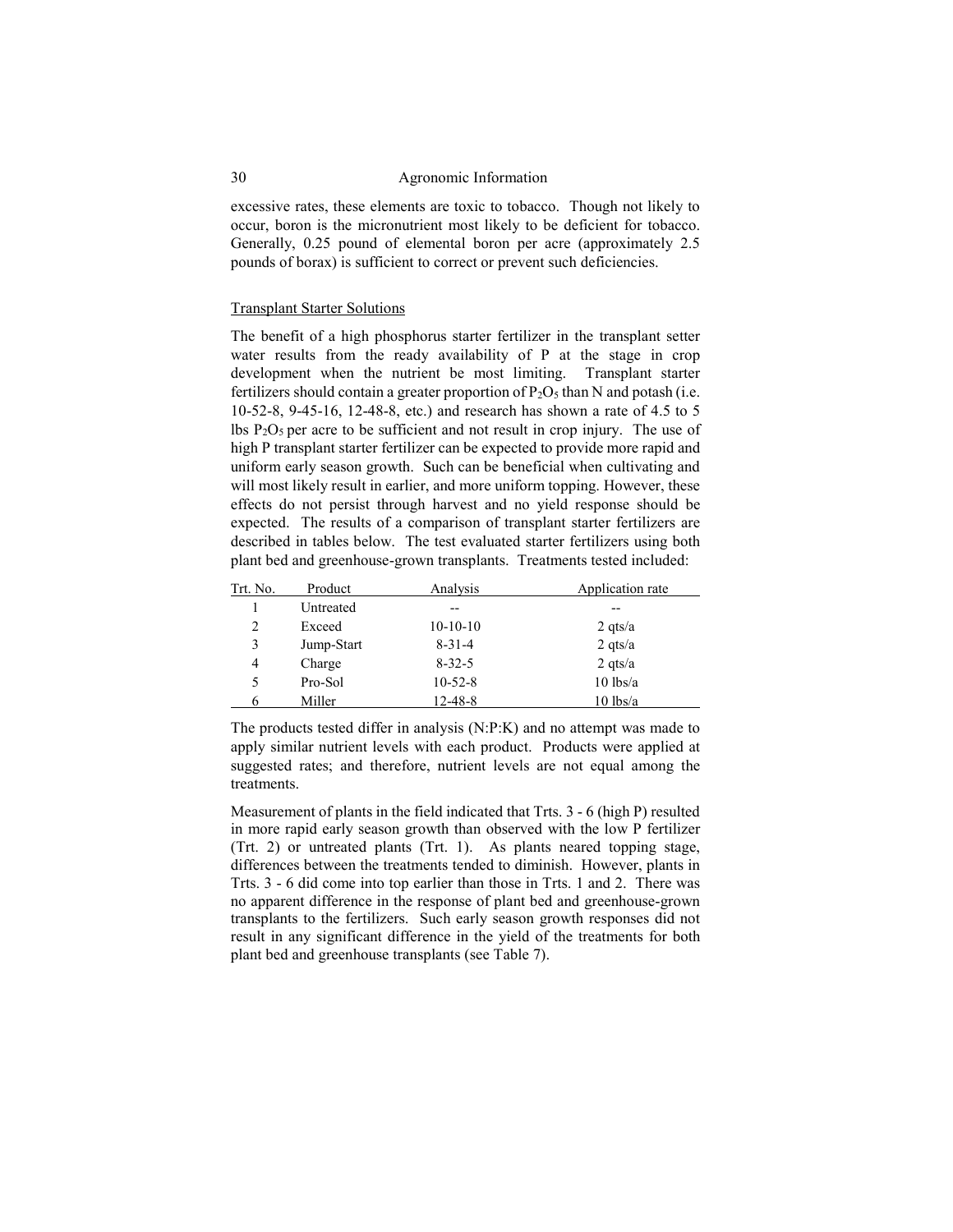| Table 7. Topping and yield data for six transplant water treatments applied to |  |  |                                                                           |  |
|--------------------------------------------------------------------------------|--|--|---------------------------------------------------------------------------|--|
|                                                                                |  |  | plant bed and greenhouse float transplants, Southern Piedmont AREC, 1993. |  |
|                                                                                |  |  |                                                                           |  |

|                | Percent of plants |    |                 |      |
|----------------|-------------------|----|-----------------|------|
| <b>Starter</b> | topped by July 19 |    | Yield $(lbs/a)$ |      |
| fertilizer     | GН                | РB | GH              | РB   |
| Untreated      | 33                | 30 | 3456            | 3471 |
| Exceed         | 23                | 30 | 3365            | 3400 |
| Jump-Start     | 69                | 88 | 3094            | 3424 |
| Charge         | 59                | 64 | 3440            | 3525 |
| Pro-Sol        | 81                | 88 | 3122            | 3399 |
| Miller         | 86                | 59 | 3169            | 3356 |

 $GH =$  greenhouse and  $PB =$  plant bed grown transplants

Fertilizer Calculations

(1) Calculating nutrient rates

A **6-6-18** fertilizer is **6%** N, **6%** P2O5, and **18%** K2O (potash)

*Example*:

700 lbs/ac of 6-3-18 would supply:

| 42 lbs/ac $N$         | Ωr | 700 lbs/ac $\times$ 0.06 N                             |
|-----------------------|----|--------------------------------------------------------|
| 42 lbs/ac $P_2O_5$ or |    | 700 lbs/ac $\times$ 0.03 P <sub>2</sub> O <sub>5</sub> |
| 126 lbs/ac $K_2O$ or  |    | 700 lbs/ac $\times$ 0.18 K <sub>2</sub> O              |

(2) Calculating fertilizer rate to obtain a desired nutrient rate

*Example:*

30 lbs/ac N from 15.5-0-0 (calcium nitrate) would be supplied by:

194 lbs/ac or 30 lbs/ac N 0.155 N

### **DE-LUGGING OF FLUE-CURED TOBACCO**

The demand for high quality U.S. tobacco remains strong in the world market. However, this is tempered somewhat by changes in recent market seasons toward specific styles of cured leaf and weaker market demand for otherwise high quality tobacco grades deemed undesirable by some contract companies. Quality upper stalk tobacco that is not orange to mahogany can be significantly discounted by some buyers. Additionally, thin-bodied grades of tobacco (lugs and cutters) has become increasing difficult to market due the comparatively high price of this style of tobacco in the world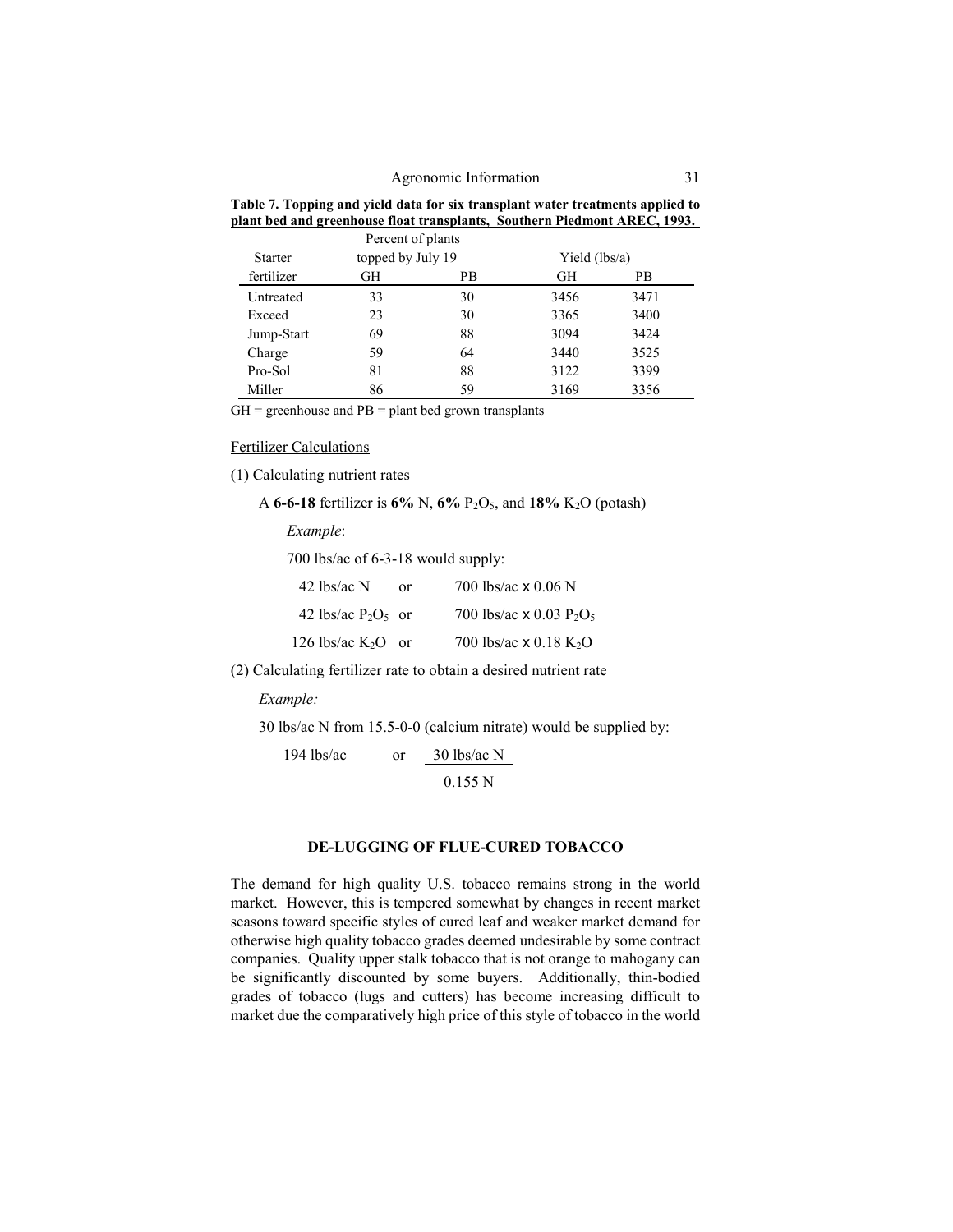market. Such tobacco is in an oversupply from numerous sources worldwide and the price of U.S. tobacco creates a severe competitive disadvantage. As a result, some contract purchasers of U.S. tobacco have either limited purchases of thin-bodied tobacco or substantially discounted the prices for such tobacco.

The practice of removing of lower leaves and discarding is described as "delugging" and has been discussed within the industry from time to time given the supply and demand for lug and even cutter grades of tobacco in the world market. Research evaluating de-lugging management practices has been conducted in multiple countries as the oversupply of thin-bodied tobacco is not limited to the U.S. De-lugging studies have been conducted in Virginia the past two seasons. Factors studied included: (1) the number and timing of lower leaf removal, (2) topping higher to compensate for removal of lower leaves, and (3) the addition of extra nitrogen to replace that lost in the early removal of leaves from the plant. A description of four de-lugging studies conducted at the Virginia Tech Southern Piedmont Center in 2017 are described below.

### Field Research Tests

- 1. Timing and number of removed for de-lugging
	- Timing of leaf removal: layby, topping, and time of normal first harvest
	- Number of leaves removed at de-lugging: 4, 6 and 8 leaves
- 2. De-lugging leaf number and topping height
	- Number of leaves removed at de-lugging: 4, 6 and 8 leaves
	- Topping height: normal (18-20 leaves), plus 2, and plus 4 leaves
	- All de-lugging occurred at topping time
- 3. De-lugging timing and added nitrogen sidedress
	- Timing of leaf removal: layby, topping, and time of normal first harvest
	- Extra N sidedress: 0, 5, and 10 lbs per ac
	- Number of leaves removed was 4.
- 4. Topping height and added nitrogen sidedress
	- Topping height: normal (18-20 leaves), plus 2, and plus 4 leaves
	- Extra N sidedress: 0, 5, and 10 lbs per ac
	- All de-lugging occurred at topping time
	- Number of leaves removed was 4.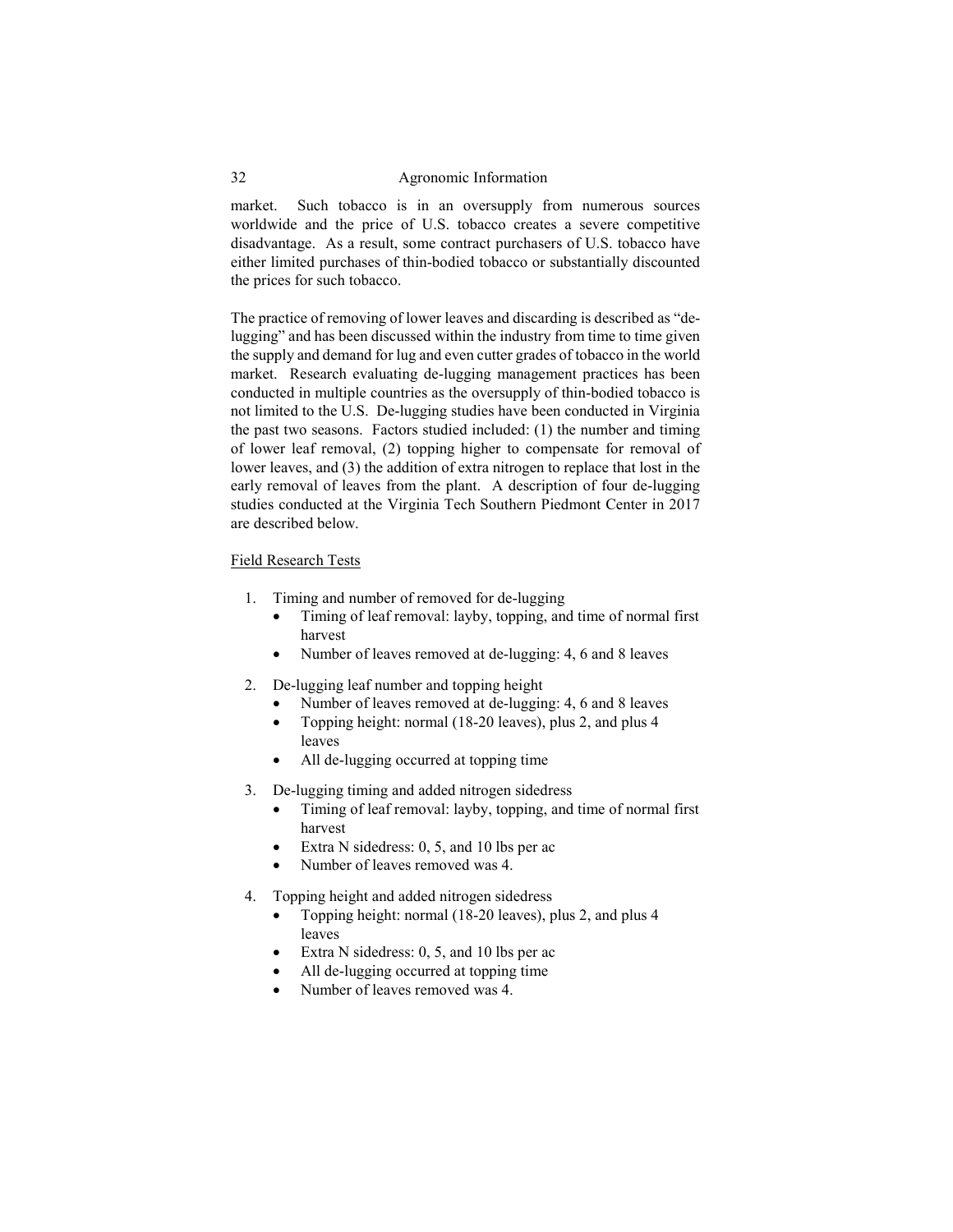All four tests were planted with NC 196. Standard fertilization for all of the above tests was 72 lbs per ac of N supplied from 700 lbs of 6-6-18 and 195 lbs of 15.5-0-0. Additional N treatments were supplied from 15-0-2.

Results of the limited research conducted shows clearly the yield loss expected with the de-lugging treatments. This yield loss can be reduced by de-lugging earlier (at layby compared to topping or later) before the plants directs additional resources to the leaves and giving the plant additional time to compensate for leaf removal. Removal of 4 leaves eliminated lug  $(X)$ grades in these studies while cutters (C) were eliminated by only 6 and 8 leaf removal. However, results for an individual grower will depend on harvest management practices such as the number of leaves in the first harvest and the total number of harvests. Although results are not conclusive, topping higher to make-up for de-lugging yield loss dues appear to be effective. However, it should be noted that topping higher will impact crop maturity and ripening and should be considered carefully on an individual farm basis. Perhaps the most prudent approach would be to evaluate this on your farm and to try topping two leaves higher initially. The additional of added nitrogen (5 or 10 lbs per ac) did not result in increased yield and is therefore not recommended.

**De-lugging Study no. 1.** Average yields (lbs per ac) of de-lugging treatments evaluating the timing and number of leaves removed. The percent reduction in yield compared the standard treatment is shown below each average yield in parentheses.

| Timing of<br>de-lugging | Number of leaves removed with de-lugging |            |            |
|-------------------------|------------------------------------------|------------|------------|
| treatment               | 4                                        | 6          | 8          |
| Layby                   | 2692                                     | $2326*$    | $2255*$    |
|                         | $(4.8\%)$                                | $(17.8\%)$ | $(20.3\%)$ |
| Topping                 | 2598                                     | $2251*$    | $1955*$    |
|                         | $(8.2\%)$                                | $(20.4\%)$ | $(30.9\%)$ |
| At first harvest        | $2268*$                                  | 2289*      | $2016*$    |
|                         | $(19.8\%)$                               | $(19.1\%)$ | (28.7%)    |

Yield of standard management treatment = 2829 lbs per ac

Yields highlighted with a '\*' are significantly different from the standard treatment.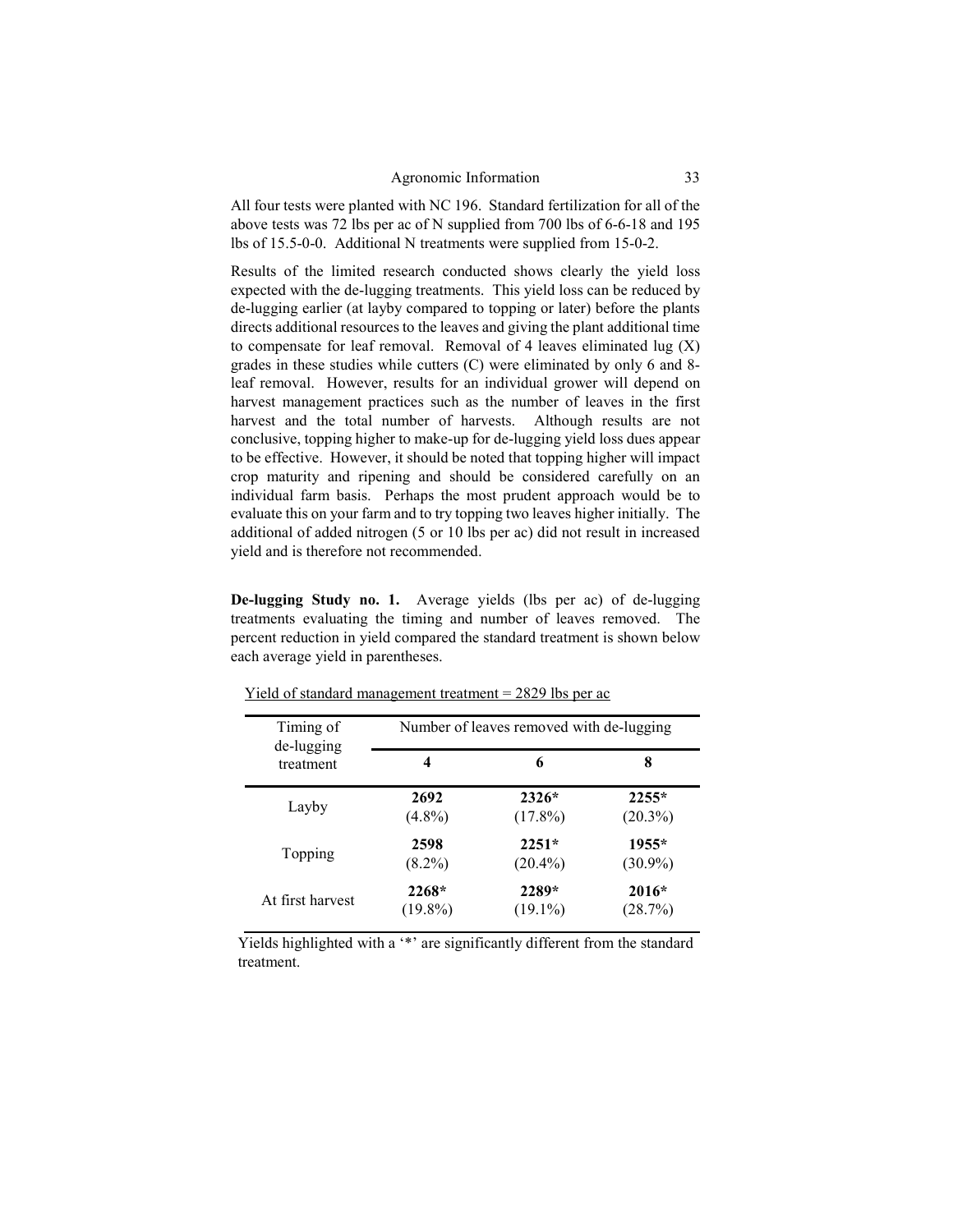**De-lugging Study no. 2.** Average yields (lbs per ac) of de-lugging treatments evaluating the number of leaves removed and topping height. De-lugging of four leaves occurred at topping time. The percent reduction in yield compared the standard treatment is shown below each average yield in parentheses.

| Added topping    | Number of leaves removed with de-lugging |            |            |
|------------------|------------------------------------------|------------|------------|
| heights (leaves) | 4                                        | 6          | 8          |
| normal           | 2208*                                    | $2075*$    | $1649*$    |
|                  | $(20.0\%)$                               | $(24.8\%)$ | $(40.3\%)$ |
| Plus 2           | 2492                                     | $2163*$    | 1887*      |
|                  | $(9.7\%)$                                | (21.7%)    | $(31.7\%)$ |
| Plus 4           | 2591                                     | 2235       | 2311       |
|                  | $(6.2\%)$                                | $(19.1\%)$ | $(16.3\%)$ |

Yield of standard management treatment  $= 2761$  lbs per ac

Yields highlighted with a '\*' are significantly different from the standard treatment.

**De-lugging Study no. 3.** Average yields (lbs per ac) of de-lugging treatments evaluating the timing and extra N fertilization. The percent reduction in yield compared the standard treatment is shown below each average yield in parentheses.

| Timing of<br>de-lugging | Added N sidedress (lbs per ac) |            |            |  |
|-------------------------|--------------------------------|------------|------------|--|
| treatment               | 0                              | 5          | 10         |  |
| Layby                   | 2725                           | 2675       | 2718       |  |
|                         | $(8.1\%)$                      | $(9.8\%)$  | $(8.4\%)$  |  |
| Topping                 | $2471*$                        | 2409*      | $2657*$    |  |
|                         | $(16.7\%)$                     | $(18.8\%)$ | $(10.4\%)$ |  |
| At first harvest        | $2351*$                        | $2393*$    | $2303*$    |  |
|                         | (20.7%)                        | $(19.3\%)$ | $(22.4\%)$ |  |

Yield of standard management treatment = 2966 lbs per ac

Yields highlighted with a '\*' are significantly different from the standard treatment.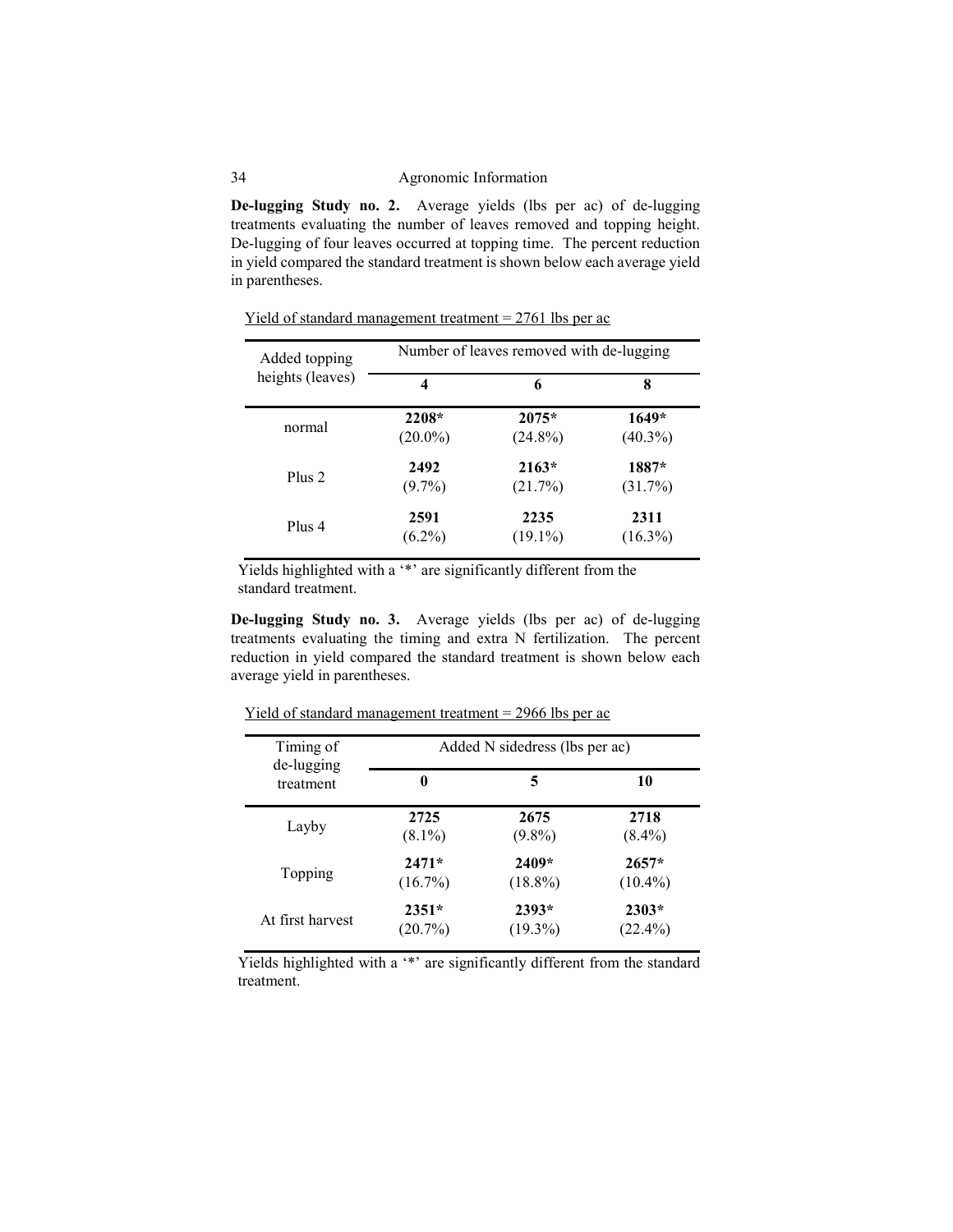**De-lugging Study no. 4.** Average yields (lbs per ac) of de-lugging treatments evaluating topping height and extra N fertilization. De-lugging of four leaves occurred at topping time. The percent reduction in yield compared the standard treatment is shown below each average yield in parentheses.

| Added topping    | Added N sidedress (lbs per ac) |            |            |
|------------------|--------------------------------|------------|------------|
| heights (leaves) | 0                              | 5          | 10         |
| normal           | $2482*$                        | $2271*$    | $2475*$    |
|                  | $(10.8\%)$                     | $(18.4\%)$ | $(11.1\%)$ |
| Plus 2           | 2682                           | 2629       | 2722       |
|                  | $(3.7\%)$                      | $(5.6\%)$  | $(2.2\%)$  |
| Plus 4           | 2683                           | 2791       | 2769       |
|                  | $(3.6\%)$                      | $(+0.3\%)$ | $(0.5\%)$  |

Yield of standard management treatment = 2784 lbs per ac

Yields highlighted with a '\*' are significantly different from the standard treatment.

### **SUCKER CONTROL**

Flue-cured tobacco should be topped when 40 to 50 percent of the plants reach the elongated button stage of flowering. Remaining plants should be topped as early as practical reaching the button stage. Allowing tobacco to remain untopped for up to three weeks after reaching the button stage will reduce yields 20 to 25 lb per acre per day. Late topping increases the number of pretopping suckers that must be removed as well as the chance of plants blowing over in a windstorm.

The height at which to top the plants will depend primarily on seasonal conditions, variety, and, to some extent, on the fertility level of the soil. Optimum leaf number is generally in the range of 18 to 22 leaves per plant.

### **MH Residues**

Residues of MH have long been a concern for the tobacco industry and this factor is especially critical for tobacco sold for international markets. Virginia has historically had some of the lowest MH residues levels of any tobacco grown in the U.S. This has largely been due to the hand application of flumetralin products such as Drexalin Plus, Flupro, and Prime+. However, this is a more labor intensive procedure and worker safety is a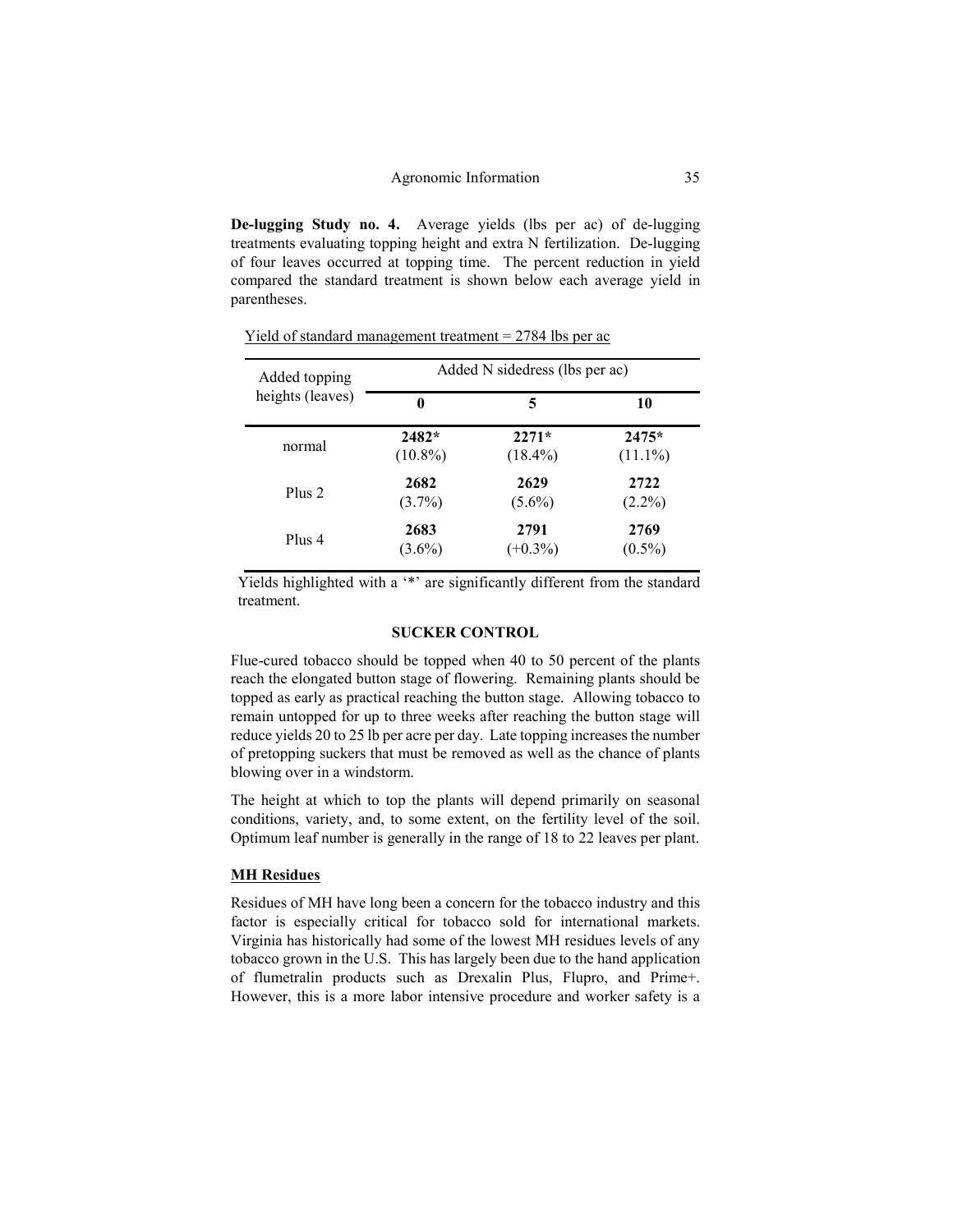significant concern. Growers need to be mindful of product signal words and the required personal protection equipment for each.

Residues of MH remain an industry concern and Virginia is generally among the lowest in MH. However, growers are evaluated individually in regard to MH residues and must follow recommended practices to decrease the likelihood of residues becoming an issue.

### **Guidelines to Minimize MH Residues**

- 1. Observe the preharvest interval (PHI) of 7 days following MH application. Rainfall during the preharvest interval is helpful in reducing MH residues. Additional time beyond the PHI will further reduce the likelihood of excessive MH residues.
- 2. Make only 1 application of a labeled rate of MH. Do not make split applications of MH even at reduced rates since the second application will likely increase residues present in later harvests.
- 3. Consider the addition of flumetralin to a sequential sucker control program. These products may be tankmixed with MH, applied before the first harvest and delaying MH, or applied alone after MH (usually 3 to 4 weeks later).

The application MH after first harvest should not exceed 1 gal per ac. (1.5 lbs a.i.) and should be made as soon as possible after the harvest.

- 4. Maximize the effectiveness of contact fatty alcohols by limiting excessive growth prior to their application. It is important to make the first application before pre-topping suckers have grown too large (greater than 1 in. long). The first application of a C8 / C10 fatty alcohol mixture should be made at a 4% concentration (4 gal. to 96 gal. of water) and later applications should be made at 5% (5 gal. per 95 gal.).
- 5. The use of coarse spray tips (i.e. TG3-TG5-TG3) and low pressure for MH applications results in coarser droplets that result in less wetting of the underside of the leaves and thus not as exposed to rainfall and dews.
- 6. Make certain of the concentration of your MH product as formulations may contain either 1.5 or 2.25 lbs of MH per gal. The 1.5 lb per gal. formulation has traditionally been the product of choice in Virginia though either is acceptable if the correct application rate is used.
- 7. Don't add spray surfactants to MH applications. Product labels for MH do not state either their usefulness or necessity. Research has not shown their effectiveness in increasing rainfastness.

Research is ongoing at the Southern Piedmont Center toward management practices to reduce MH residues. Early results are encouraging but additional testing is necessary before changes can be made to current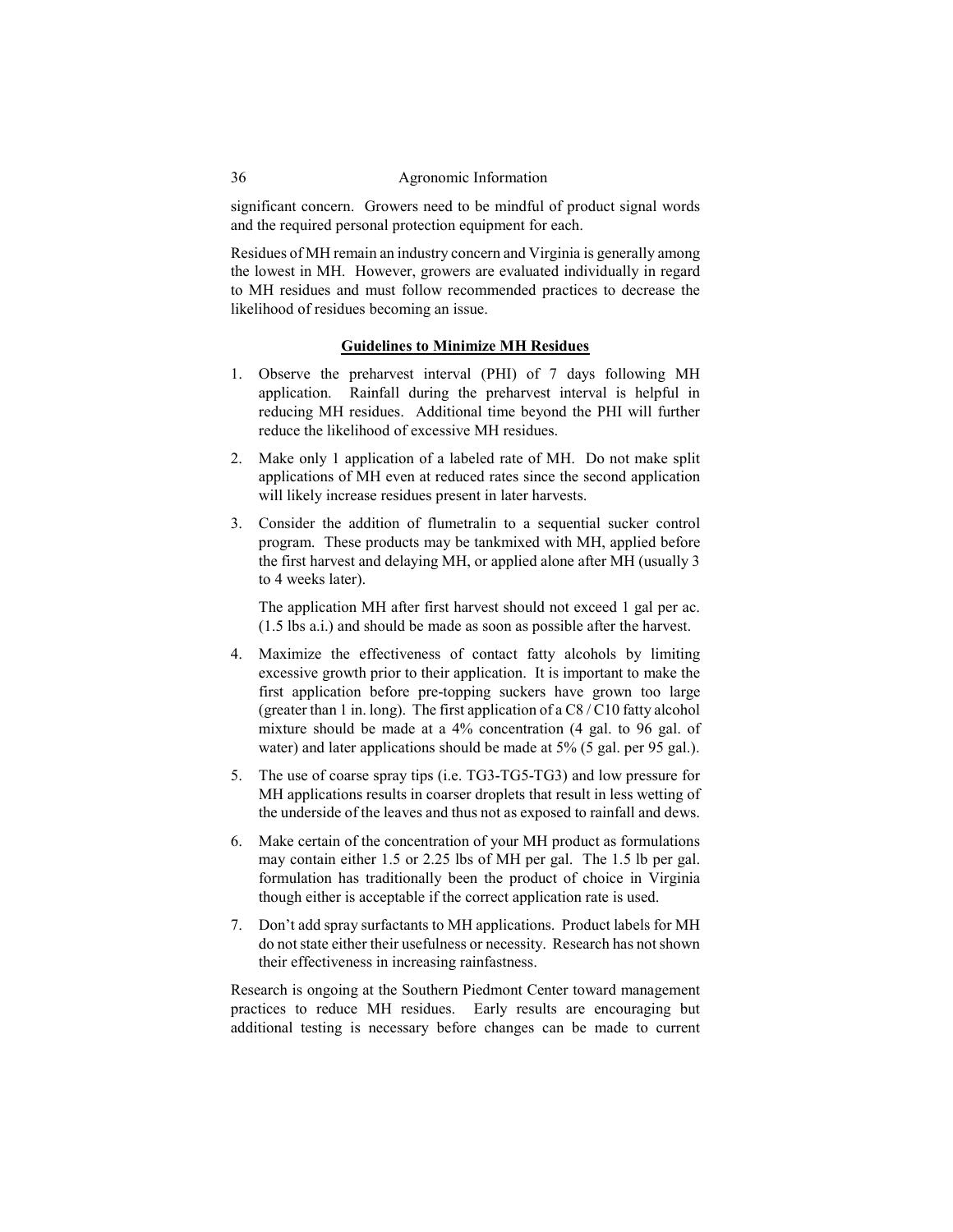practices. One such test has been the comparison of MH applications made at 8 a.m., noon, and 4 p.m. Results from 2012-15 show consistently lower MH residues with the early morning application with no reduction in sucker control when applied in a sequential program with flumetralin.

### **MH Plant Factors Study**

A multi-year study is underway at the Southern Piedmont Center to investigate various plant related factors that may impact MH residues in cured tobacco. One such factor is the time of day when MH is applied to a tobacco field. The physiological condition of plants changes throughout the day due to changes in moisture, temperature, and sunlight. These daily changes in plant stress levels impact how MH is absorbed into the plant to control suckers and how MH is metabolized within the plant and broken down.

The study compared MH applications made at 8 a.m., noon, and 4 p.m. Additionally, applications were made either before the first harvest, after the first harvests, or later after first harvest. The three applications were typically spaced 13 days apart over the past 4 years. A rate of 1.5 gal/ac (2.25 lbs a.i. per acre) was applied to all treatments in a sequential sucker control program with contact fatty alcohol and flumetralin.

Four-year averages of MH residues from tobacco in the fourth harvest are shown in Table 8. Additionally, the range in seasonal average MH residues that resulted from each treatment is shown below the 4-year average. Cured leaf MH residues were consistently lower with applications made before the first harvest with the overall average and the ranged in season averages below an 80 ppm tolerance. In contrast, applications made at noon and 4 p.m. after the first harvest were consistently above 80 ppm. Residues below 80 ppm occurred only in one year out of four.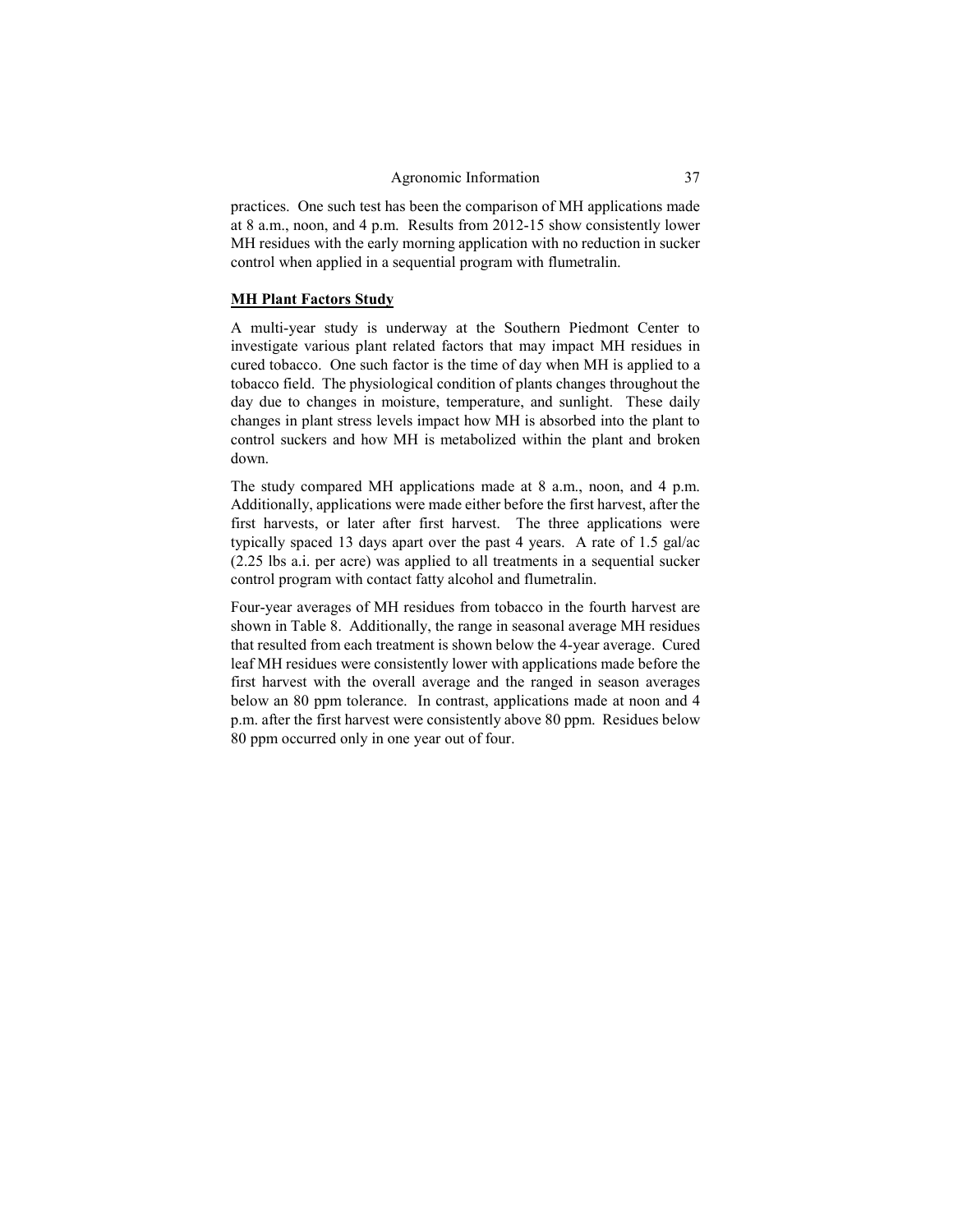**Table 8. Cured leaf MH residues from the final harvest of tobacco treated with MH at three times of day. Applications were made on three dates relative to the first harvest. Data shown are averages of 4 years of tests from 2012-2015. Values in parentheses are the range of seasonal averages in MH residues.**

| <b>Timing of MH</b>        | Time of day for MH application |              |              |  |
|----------------------------|--------------------------------|--------------|--------------|--|
| application                | 8 a.m.                         | Noon         | 4 p.m.       |  |
| <b>Before</b> 1st          | 33                             | 53           | 44           |  |
| harvest                    | $(19 - 53)$                    | $(30-64)$    | $(22 - 78)$  |  |
| After 1 <sup>st</sup>      | 49                             | 101          | 105          |  |
| harvest                    | $(33 - 66)$                    | $(70 - 154)$ | $(87 - 124)$ |  |
| Late after 1 <sup>st</sup> | 50                             | 101          | 115          |  |
| harvest                    | $(31 - 70)$                    | $(75 - 159)$ | $(68 - 159)$ |  |

Test results show that an early morning application of MH is an effective means of reducing MH residues compared to applications made later in the day. No significant differences were observed in the level of sucker control obtained. Additionally, if MH residues in the tobacco of from the first harvest are not a concern, application before the harvest will effectively reduce MH in tobacco of later harvests. If MH is prohibited in the first harvest tobacco, then the rate of MH applied afterwards should be reduced (1 gal. rather than 1.5 gal./ac) to address MH residue concerns.

### **Suggestions for MH-Free Sucker Control**

Dropline application of flumetralin has been long proven to be an effective alternative to the use of MH and specific details are described later as Program II. Worker safety and following label requirements with regard to PPE must be a consideration.

More recently, over-the-top spray applications of flumetralan have been successfully used in place of MH. Application of flumetralin should follow 2 or 3 applications of a fatty alcohol. Although labeled up to 1 gal. per ac, 2 to 3 qt/ac of flumetralin will be sufficient in most circumstances. If 3 qts are used, this should be spilt as two applications with 2 qts applied 1 week after the last contact and followed with 1 qt 3 to 4 weeks later.

Flumetralin does not provide the true systemic activity of MH and therefore the spray material must contact a small sucker in every leaf axil. This may not be feasible with crooked or windblown stalks. Likewise, spray nozzles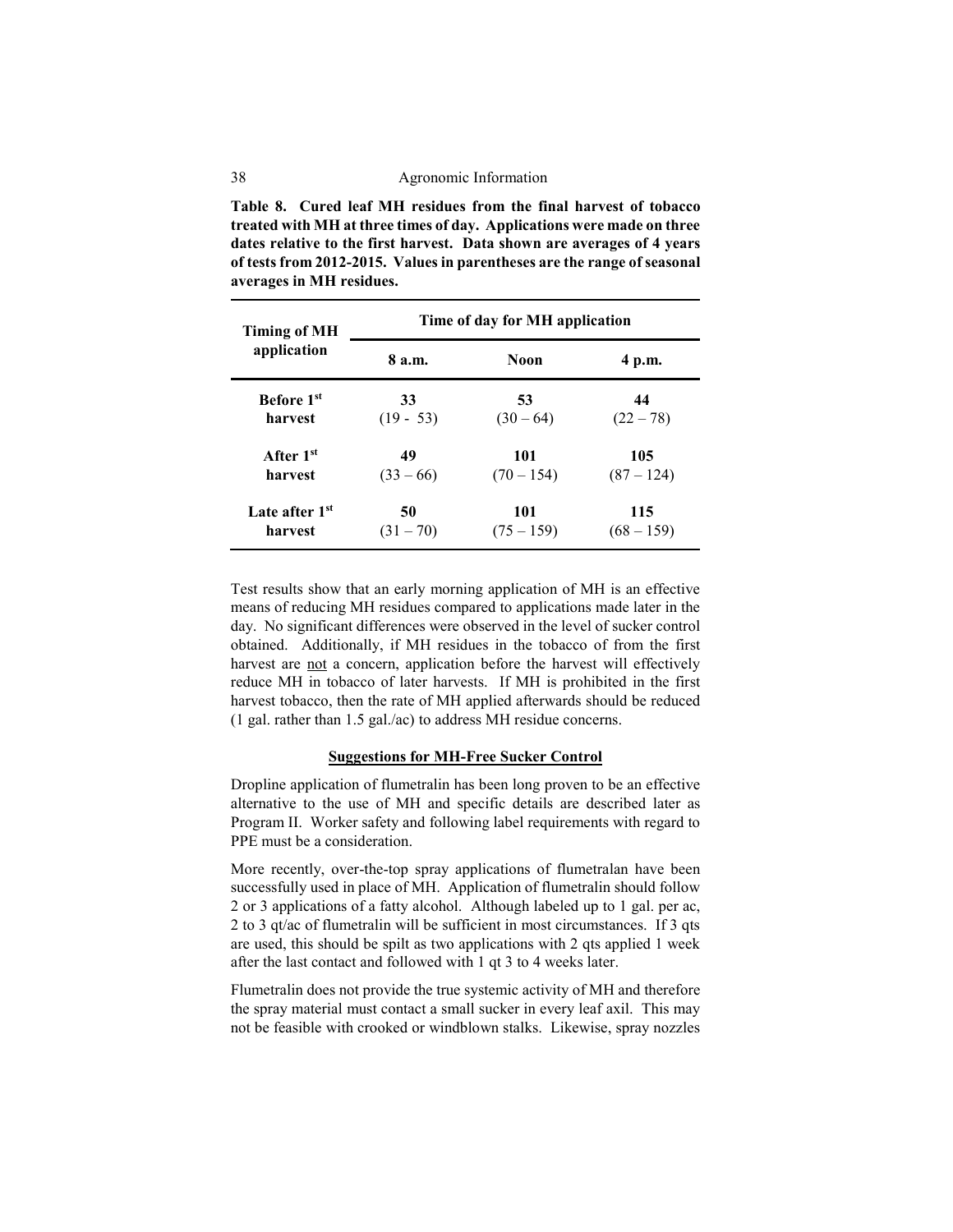must be positioned properly over the plants for optimum control. This best achieved by spraying the same number of rows as the crop is transplanted.

### **Chemical Sucker Control Materials**

Three types of chemicals are currently available for sucker control. Growers should have a basic understanding of how the various chemicals work in order to most effectively use them.

1. Contacts (fatty alcohols) quickly kill suckers by burning and must come in contact with the suckers to be effective. Suckers should begin to turn brown within an hour of contact application. A sufficiently concentrated solution of contact material is required to obtain adequate sucker control. Use a 4% solution or 2 gal. in 48 gals of water.

The strength of a contact fatty alcohol product is dependent on carbon chain length of the fatty alcohols. Products traditionally used in Virginia are a mixture of  $C_6$ ,  $C_8$ ,  $C_{10}$  and  $C_{12}$  alcohols while products containing only  $C_{10}$  alcohols are available. To avoid possible injury,  $C_{10}$  products should be used at lower concentrations than mixed alcohol products (3 and 4% concentration of a  $C_{10}$  product would be comparable to 4 and 5% concentration of a mixed alcohol product, respectively).

- 2. Systemic sucker control chemicals or maleic hydrazide (MH) restrict sucker growth physiologically by stopping cell division. The only growth made after MH is applied is in the expansion of cells already present in the plant. To reduce MH residues on the cured tobacco, only one application of up to the labeled rate of MH must be applied per season. Wait at least one week between MH application and harvest.
- 3. Products that have a local systemic mode of action stop cell division in a localized area and must wet the sucker buds in each leaf axial to be effective. The primary local systemic material flumetralin and is sold under the trade names of Prime+, Flupro, and Drexalin Plus. Affected suckers will have a yellow, deformed appearance.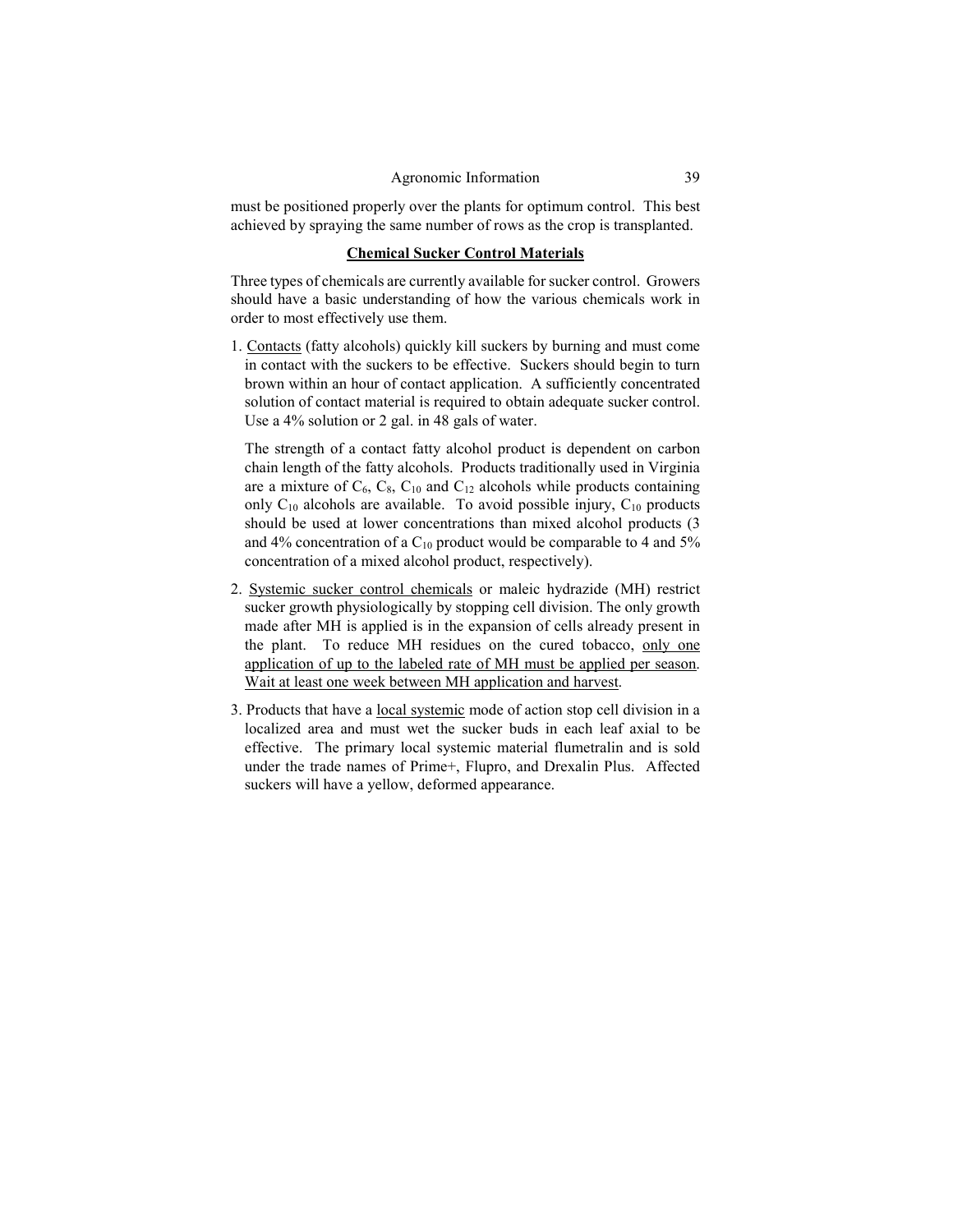### **Precautions with contacts**:

- 1. Control is achieved when suckers are small (not over one inch long).
- 2. Never spray foam from tank; this will increase the likelihood of burning leaves.
- 3. Do not spray extremely succulent tobacco (tobacco with a light green to creamy white bud area). This indicates a fast rate of growth.
- 4. Rain within an hour after application of contacts may reduce their effectiveness.
- 5. In order to kill both primary and secondary suckers, contact solutions should not be applied at concentrations less than 4%. It may be necessary to increase the concentration to 5% when applications are made under cool overcast weather conditions.

### **Precautions with local systemics**:

- 1. Rain occurring within 2 hours after spraying may reduce effectiveness.
- 2. Applications to leaning plants, wet plants, or wilted plants may reduce effectiveness.
- 3. Applications made before the elongated button stage of growth may result in chemical topping or distortion of leaves that were too immature at time of application.
- 4. Sucker buds must be directly contacted to obtain control. Control is reduced if suckers are allowed to grow too large before application (greater than 1 in.).
- 5. Flumetralin residues may carryover in the soil to injure small grain and corn, and has been reported to stunt early season growth of tobacco when used with dinitroaniline herbicides such as Prowl. Fall disking and deep tillage are suggested to mitigate this potential.

## **Precautions with systemics**:

- 1. Do not apply during the hot part of the day when leaf stomata are closed.
- 2. Rain within six hours after application of MH may reduce control. Research has shown that if a significant rain occurs more than three hours after application, only a half rate of MH should be reapplied to maintain good sucker control.

### EPA WORKER PROTECTION STANDARDS

**Read and follow all label directions regarding EPA Worker Protection**  Standards (WPS). Growers must follow requirements for personal protective equipment (PPE) and restricted entry intervals (REI).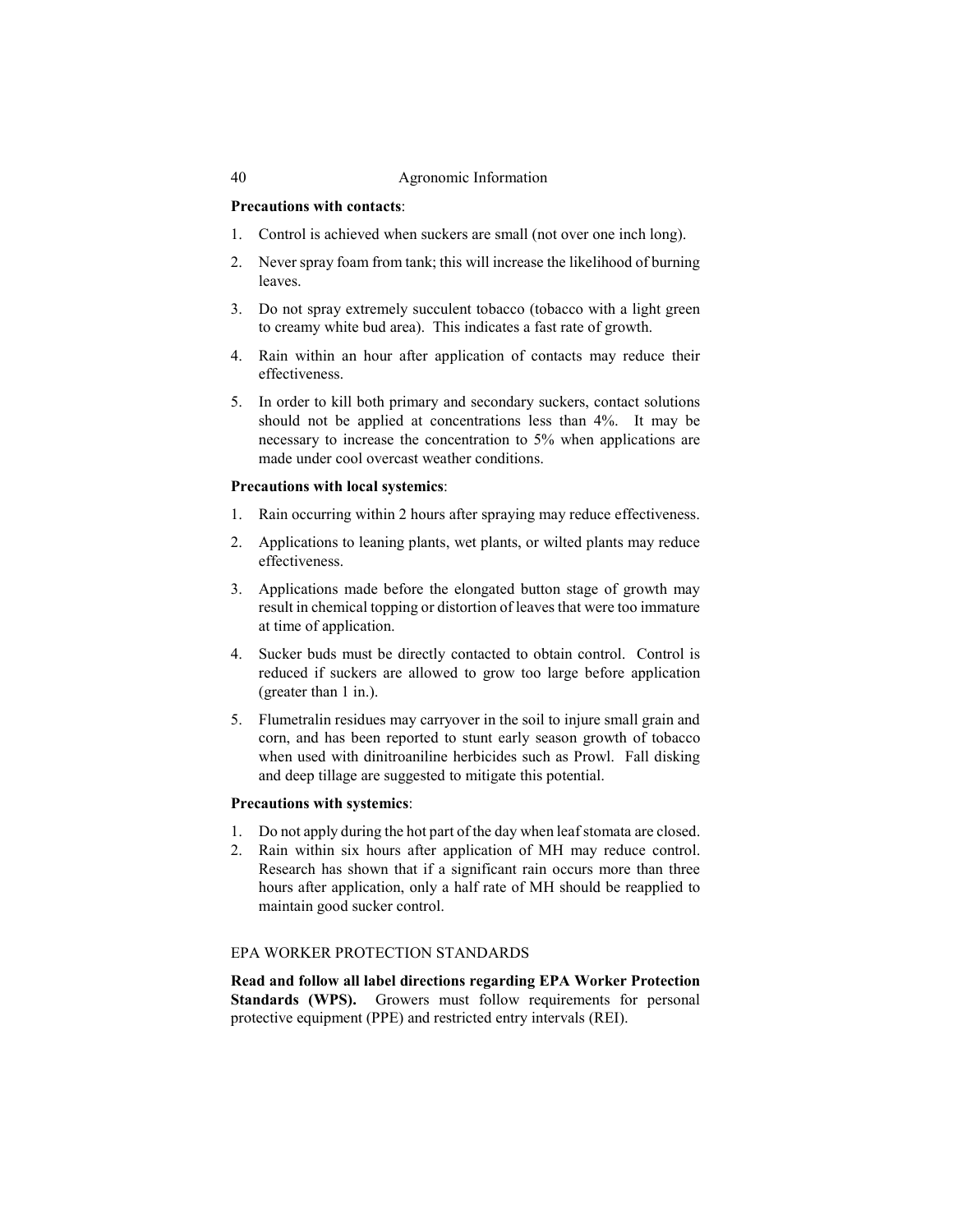### **Suggested Sucker Control Programs**

### Program I. Sequential Method

- 1. Apply contact sucker control chemical (4% concentration) before topping when approximately 50 to 60% of plants reach the button stage. A small percentage (5%) of plants should be chemically topped by this application.
- 2. A second contact application (5% concentration) should be made 3-5 days after the first. Fields having irregular growth will require a third application (5% concentration) 5-7 days later.
- 3. About 5 to 7 days after the last contact, apply one of the following alternatives:

a) MH (only one application per season); or

- b) FST-7, Leven-38 or a contact and MH tank mix; or
- c) tank mix of MH with flumetralin
- d) flumetralin (up to 1 gal per acre but 2 to 3 qts is suggested)
- 4. Flumetralin may be substituted for the last contact application and delay an application of a reduced rate of MH until after the first harvest.
- 5. If control of late season sucker growth is necessary, one of the following alternatives may be applied 3-4 weeks after MH application:
	- a) Flumetralin
	- b) 5% concentration of contact material

### Program II. Individual Plant Method with a Flumetralin

Apply flumetralin with a dropline, backpack, or jug when plants reach the elongated bud stage. Usually two or perhaps three trips are required to remove tops and treat all plants in a field. Individual plants should not be treated more than once. **Growers are reminded to comply with all label directions regarding worker protection standards (WPS).**

Whether applied with jugs or with droplines, hand application of sucker control chemicals is problematic in regard to worker exposure to pesticides and issues related to worker protection standards (WPS). Complying with personal protection equipment (PPE) requirements for WPS is challenging for hand application of sucker control chemicals.

### Chemical Sucker Control Test

A sucker control test was conducted at the Southern Piedmont Center in 2016 to compare treatments of reduced rates of MH and MH-free treatments. The treatment applications described in Table 9 were applied following two contact fatty alcohol applications at 4 and 5%. All applications were made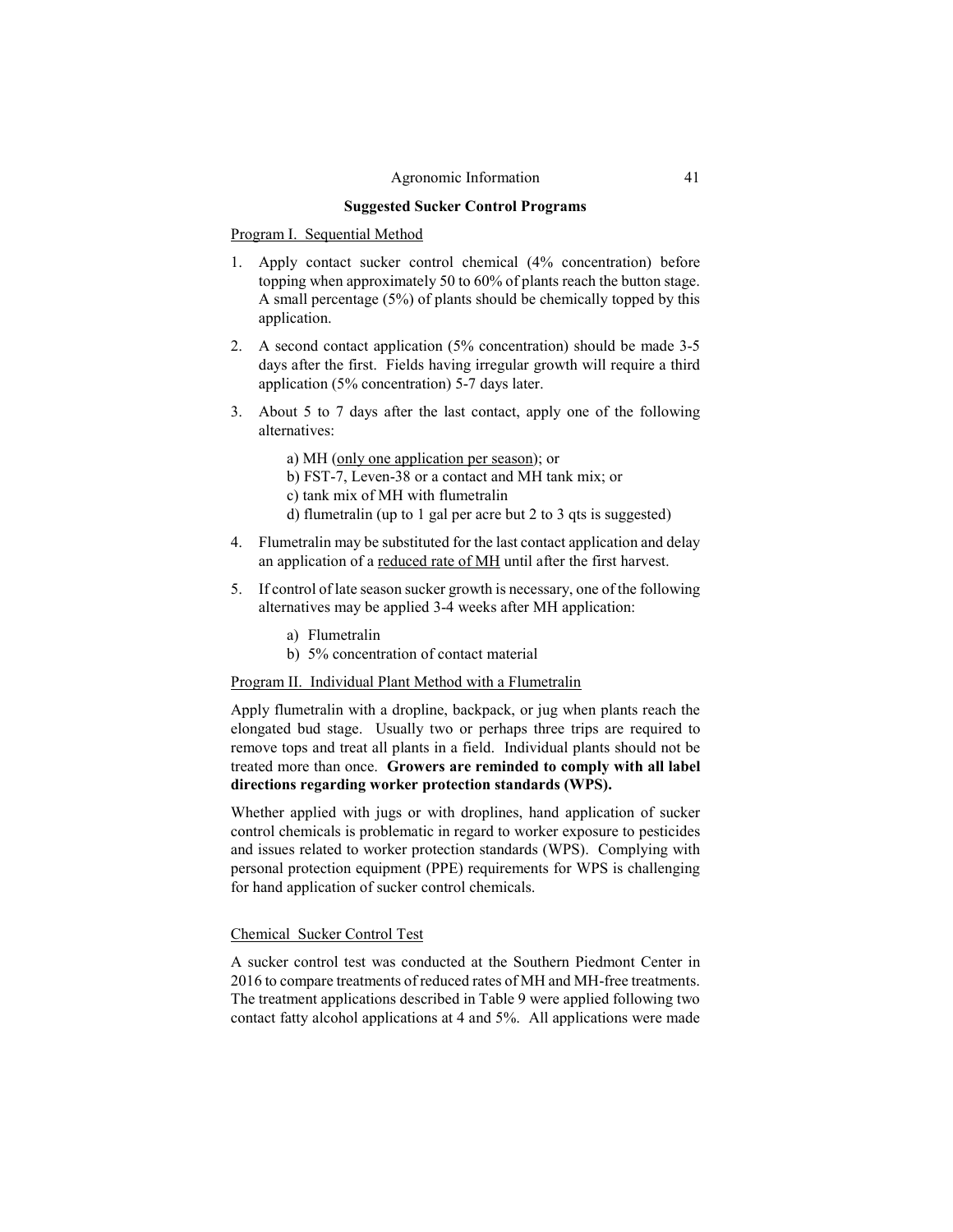with 3 nozzles per row (2 TG-3 and 1 TG-5). Pre-topping suckers were removed but any suckers that escaped control from the chemical applications were allowed to grow until the end of the season. The level of sucker control is expressed as the percent sucker control compared to a topped-not-suckered treatment where no chemical sucker control was applied.

Reasonable sucker control was obtained from all treatments with the possible exception of no. 7 where only 2 qts/a of Flupro was applied. Among the MH-free treatments, 90% or better control occurred with the addition of a contact fatty alcohol (Off-Shoot T) to the first Flupro application. Butralin is an alternative dinitroaniline product that can be used to reduce the amount of flumetralin applied. Although trt. no. 4 with Butralin provided the highest level of sucker control among the MH-free treatments, the differences in sucker control with the comparative treatment (no. 3) with the addition of a 3 qt of Flumetralin is likely of little practical importance. Similarly, the addition of a 5% rate of the fatty alcohol to the Flupro application was not significant, but tended to improve sucker control. Whether this is a direct result of the contact fatty alcohol activity or improved wetting of the suckers that may occur with the addition of fatty alcohol to the DNA product needs to be further studied.

The systemic activity of MH is important is controlling suckers not controlled by contact fatty alcohols locally systemic DNAs. Improved sucker control was generally observed with the addition of MH to the sequential sucker control treatments in this test. However, results of this test show that reduced rates of MH can be used to obtain good sucker control. Reducing the MH application rate is one of the most effective means of reducing MH residues in cured tobacco. One gal of MH applied either before first harvest (trt. no. 9) or after first harvest (trt. no. 10) provided sucker control equivalent to 1.5 gal of MH (trt. no. 8). Furthermore, a 0.5 lb rate of MH provided similarly good sucker control with the addition of a third qt. of Flupro (trt. no. 11) though control was reduced where only 2 qt of Flupro were applied (trt. no. 12).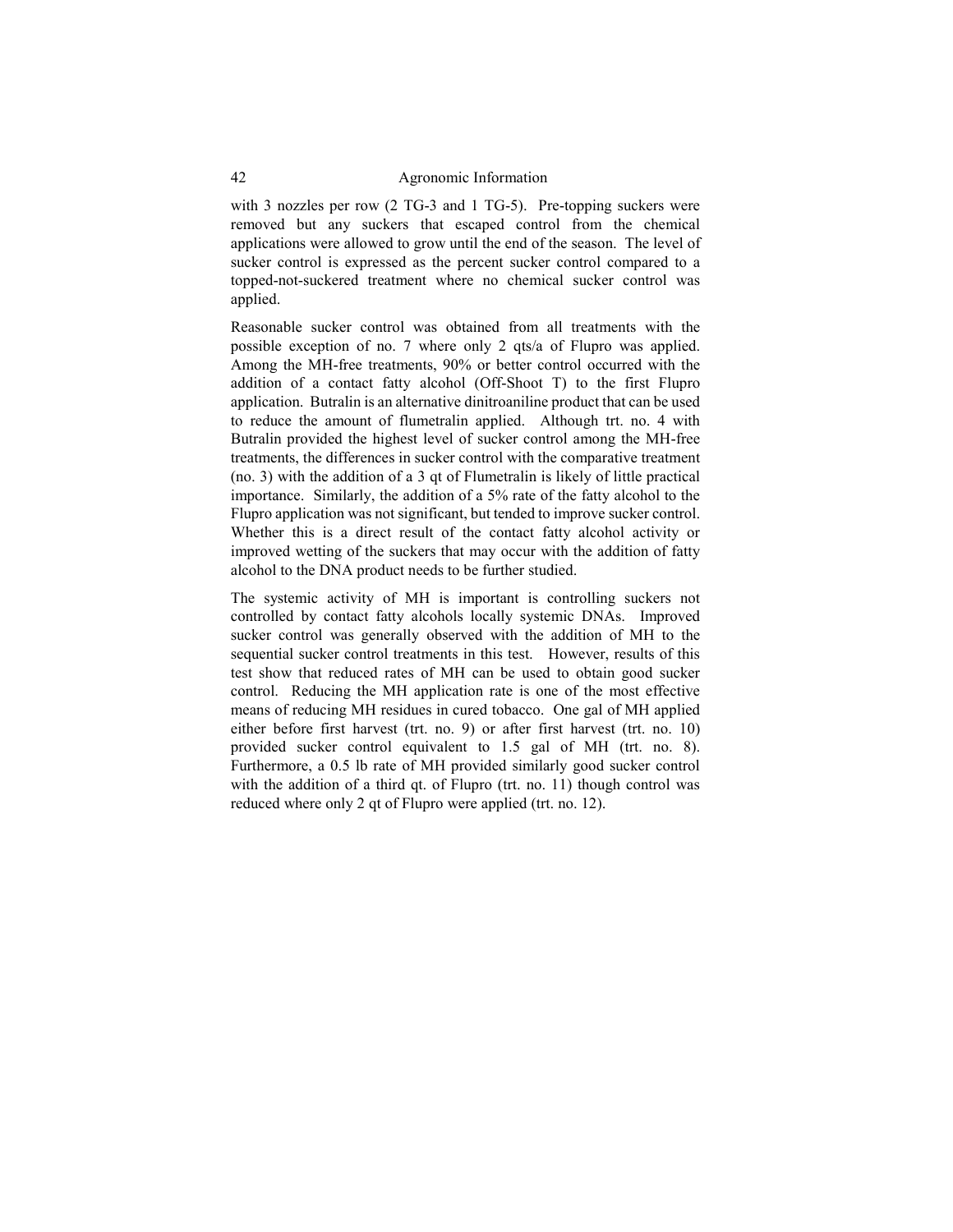**Table 9. Reduced MH and MH-Free Sucker Control Test Conducted at the Southern Piedmont Center, Blackstone, Va. 2016.**

| Trt.           | <b>Application no.</b>                   |                          | <b>Sucker Control</b>              |
|----------------|------------------------------------------|--------------------------|------------------------------------|
| No.            | before 1 <sup>st</sup> Harvest           | after 1st Harvest        | $(\%)^1$                           |
| $\,1\,$        | Topped-Not-Suckered                      |                          | (used to calculate sucker control) |
|                | <b>MH-Free Treatments</b> <sup>2</sup>   |                          |                                    |
| $\overline{2}$ | $OST + Flupro$<br>$5\% + 3$ qt/ac        |                          | 92.4 bc                            |
| 3              | $OST + Flupro$<br>$5% + 2$ qt/ac         | Flupro<br>$1$ qt/ac      | 91.9 bc                            |
| 4              | $OST + Flupro$<br>$5\% + 2$ qt/ac        | Butralin<br>$1$ qt/ac    | 95.6 ab                            |
| 5              | Flupro<br>2 qt/ac                        | Flupro<br>1 qt/ac        | 88.9c                              |
| 6              | Flupro<br>3 qt/ac                        |                          | 87.1 dc                            |
| 7              | Flupro<br>2 qt/ac                        |                          | 82.8 d                             |
|                | <b>Treatments with MH<sup>3</sup></b>    |                          |                                    |
| 8              | $RMH-30 + Flupro$<br>$1.5$ gal + 2 qt/ac | .                        | 100.0a                             |
| 9              | $RMH-30 + Flupro$<br>$1.0$ gal + 2 qt/ac |                          | 98.4 a                             |
| 10             | Flupro<br>2 qt/ac                        | $RMH-30$<br>$1.0$ gal/ac | 100.0a                             |
| 11             | $RMH-30 + Flupro$<br>$0.5$ gal + 2 qt/ac | Flupro<br>1 qt/ac        | 97.0 ab                            |
| 12             | <b>RMH-30</b><br>$0.5$ qt/ac             | Flupro<br>2 qt/ac        | 89.7 c                             |

/1Percent sucker control values followed by the same letter are not significantly different.

 $^{2}$ Flupro is one of three flumetralin products labeled for tobacco, alternatives include Prime+ and Drexalin Plus. Use rates are the same for all three products.

/3Royal MH-30 was used for this test (1.5 lbs a.i. per gal.)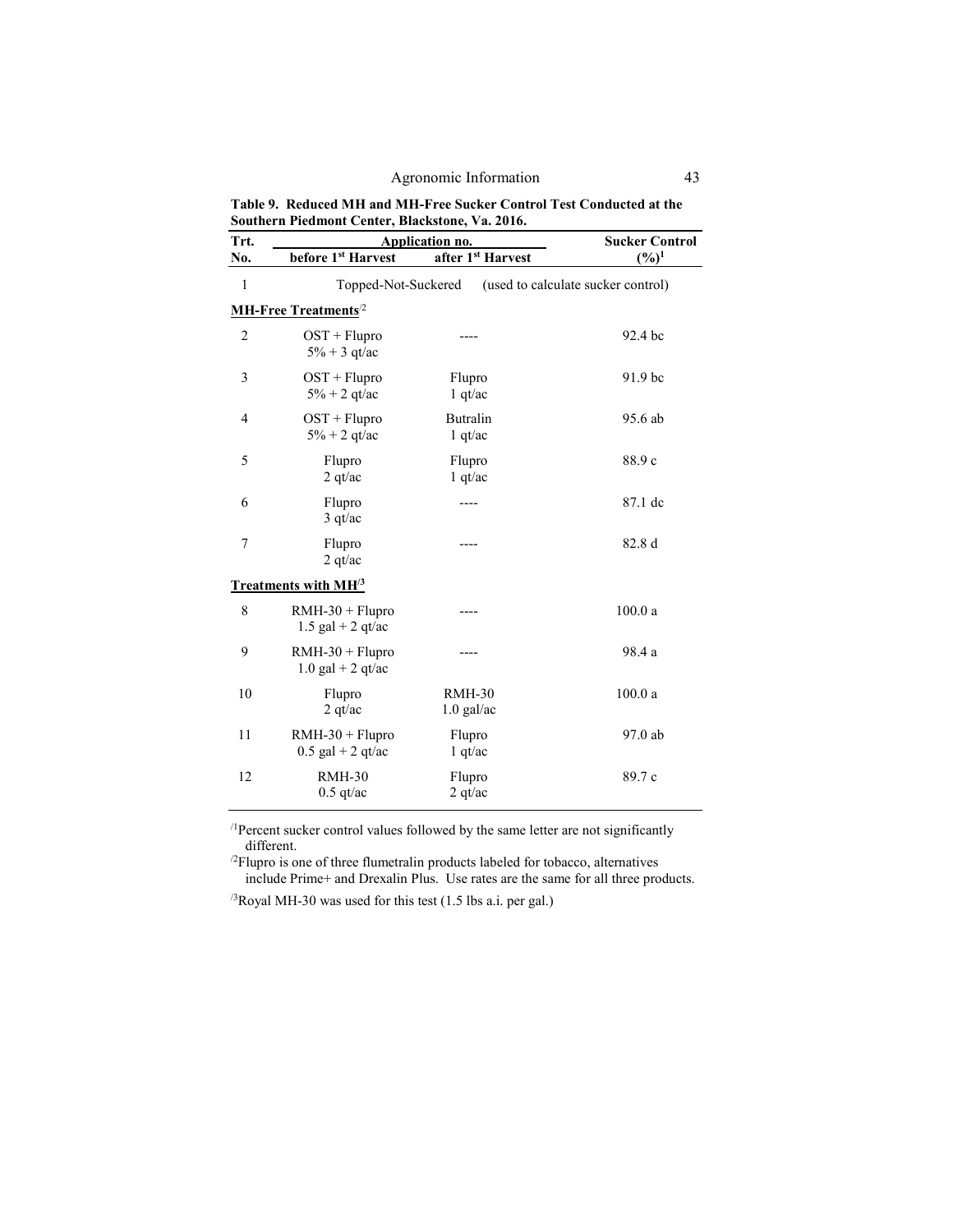| Product<br><b>Type</b>              | When to Apply                                                                                                                    | <b>Application Rate</b>                                                                                                                                                     |
|-------------------------------------|----------------------------------------------------------------------------------------------------------------------------------|-----------------------------------------------------------------------------------------------------------------------------------------------------------------------------|
| Contacts<br>(fatty)<br>alcohols)    | $1st$ appl. at 50%<br>1.<br>elongated button<br>2. $2^{\text{nd}}$ appl. 3 to 5 days                                             | 1 <sup>st</sup> application as a 4% solution<br>or 2 gal in 48 gal of water<br>$2nd$ application as a 5% solution                                                           |
|                                     | after 1 <sup>st</sup> appl.<br>3. Late season application<br>3 to 4 weeks after MH,<br>if needed<br><b>Application Procedure</b> | or 2.5 gal in 47.5 gal of water<br>$C_{10}$ products are applied at 3<br>and 4% for the 1 <sup>st</sup> and 2 <sup>nd</sup><br>applications, respectively                   |
|                                     | Power Spray                                                                                                                      |                                                                                                                                                                             |
|                                     | 20 psi using 3 solid cone nozzles per row (i.e. 1 TG-5 and 2 TG-3's)                                                             |                                                                                                                                                                             |
|                                     | Apply 50 gal of spray material per acre                                                                                          |                                                                                                                                                                             |
|                                     | <b>Hand Application</b>                                                                                                          |                                                                                                                                                                             |
|                                     | 20 psi max. and $\frac{1}{2}$ to $\frac{2}{3}$ fl oz per plant                                                                   |                                                                                                                                                                             |
| Local<br>systemics<br>(flumetralin) | 1. Individual plants at<br>elongated button stage<br>(dropline or jug<br>application)<br>5 days after 1st contact<br>2.          | Power Spray<br>2 qt/a of flumetralin<br>Apply 50 gal of spray material<br>per acre.                                                                                         |
|                                     | application<br>3. Late season application<br>3 to 4 weeks after MH,<br>if needed                                                 | <b>Hand Application</b><br>2% solution or 1 gal in 49 gal<br>of water (2.5 fl oz of<br>flumetralin per gal of water).<br>Do not apply more than 30 gal<br>of spray per acre |
|                                     | <b>Application Procedure</b>                                                                                                     |                                                                                                                                                                             |
|                                     | Power Spray                                                                                                                      |                                                                                                                                                                             |
|                                     |                                                                                                                                  | 15 - 20 psi using 3 solid cone nozzles per row (i.e. 1 TG-5 and 2 TG-3's)                                                                                                   |
|                                     | <b>Hand Application</b><br>$\frac{2}{3}$ fl oz per plant depending on height                                                     | coarse spray (20 psi and TG-3 or 5 nozzle) or drench using jugs and apply $\frac{1}{2}$ to                                                                                  |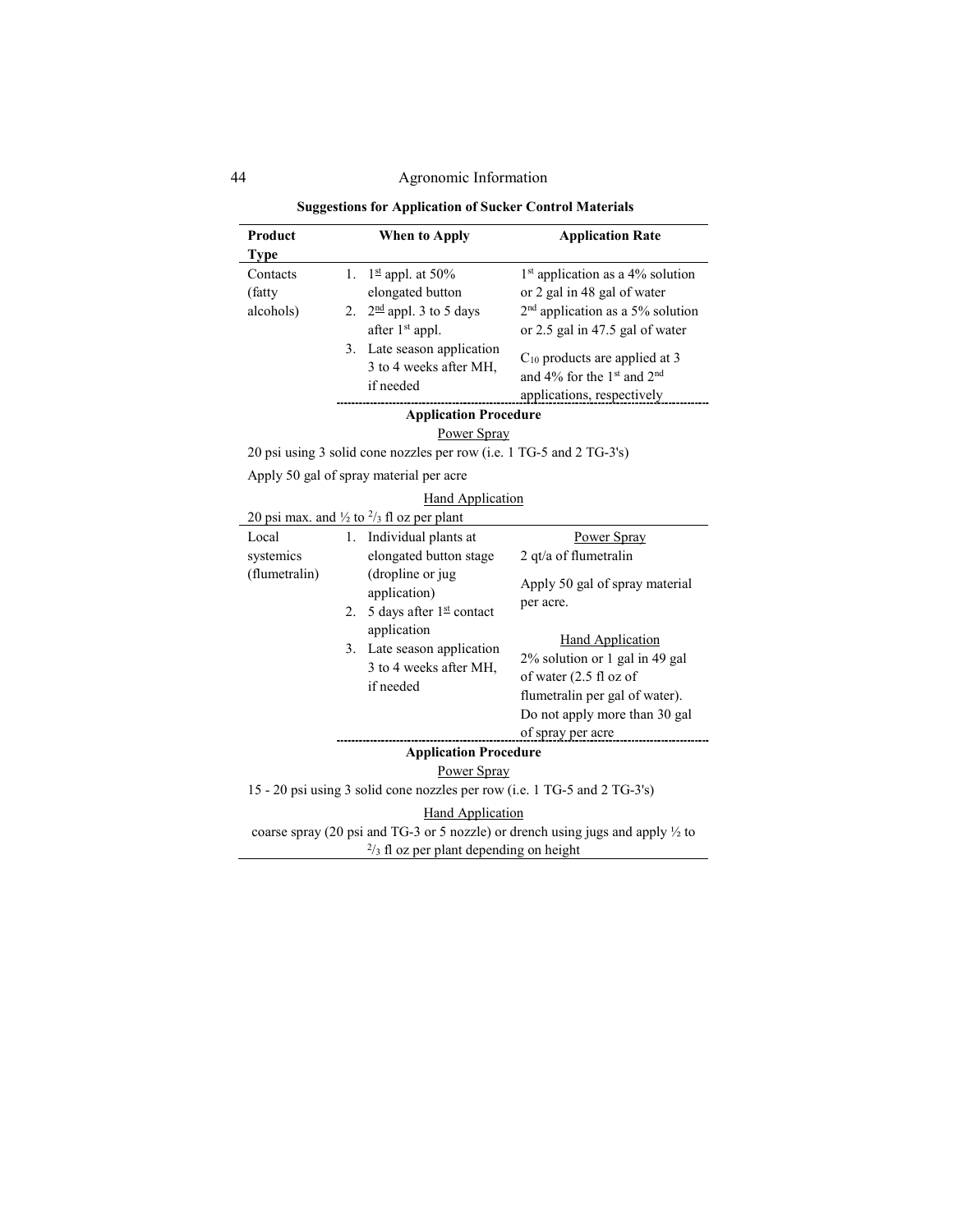**Suggestions for Application of Sucker Control Materials (Cont'd)**

| Product                                                                                     | When to Apply                                                                                                                                                                            | <b>Application Rate</b>                                                                                                                       |  |  |
|---------------------------------------------------------------------------------------------|------------------------------------------------------------------------------------------------------------------------------------------------------------------------------------------|-----------------------------------------------------------------------------------------------------------------------------------------------|--|--|
| <b>Type</b>                                                                                 |                                                                                                                                                                                          |                                                                                                                                               |  |  |
| Premix<br>product of<br>fatty alcohol<br>and<br>flumetralin<br>(Plucker Plus)               | 1.<br>Apply from elongated<br>button to full flower,<br>either before or after<br>topping (apply within<br>24 hours of topping)<br>A second application<br>2.<br>can be made 5 to 7 days | Power Spray<br>Up to 4 qt/a with 2 to 4 qt/a in<br>sequence with MH<br>Apply 50 gal of spray material<br>per acre.                            |  |  |
|                                                                                             | after the first<br>3.<br>May be applied<br>following an MH<br>application                                                                                                                | <b>Hand Application</b><br>1 gal in 49 gal of water (2.5 fl<br>oz of per gal of water).<br>Do not apply more than 30 gal<br>of spray per acre |  |  |
| <b>Application Procedure</b>                                                                |                                                                                                                                                                                          |                                                                                                                                               |  |  |
| Power Spray                                                                                 |                                                                                                                                                                                          |                                                                                                                                               |  |  |
| 15 - 20 psi using 3 solid cone nozzles per row (i.e. 1 TG-5 and 2 TG-3's)                   |                                                                                                                                                                                          |                                                                                                                                               |  |  |
| <b>Hand Application</b>                                                                     |                                                                                                                                                                                          |                                                                                                                                               |  |  |
|                                                                                             |                                                                                                                                                                                          | coarse spray (20 psi and TG-3 or 5 nozzle) or drench using jugs and apply 1/2 to                                                              |  |  |
|                                                                                             | $\frac{2}{3}$ fl oz per plant depending on height                                                                                                                                        |                                                                                                                                               |  |  |
| Systemics                                                                                   | When used as part of                                                                                                                                                                     | 2.25 to 3.0 lb of MH                                                                                                                          |  |  |
| (MH)                                                                                        | sequential control program                                                                                                                                                               | $(1.5 \text{ to } 2 \text{ gal of } 1.5 \text{ lb/gal})$                                                                                      |  |  |
|                                                                                             | - apply 1 week after $2^{\frac{nd}{m}}$                                                                                                                                                  | product)                                                                                                                                      |  |  |
|                                                                                             | contact application.                                                                                                                                                                     | $(1 \text{ to } 1.33 \text{ gal of } 2.25 \text{ lb/gal})$                                                                                    |  |  |
|                                                                                             |                                                                                                                                                                                          | product)                                                                                                                                      |  |  |
|                                                                                             |                                                                                                                                                                                          | Apply 40 to 50 gal of spray<br>material per acre.                                                                                             |  |  |
| <b>Application Procedure</b>                                                                |                                                                                                                                                                                          |                                                                                                                                               |  |  |
| Apply as a coarse spray using 3 solid cone nozzles (i.e. TG-5 and 2 TG-3's).                |                                                                                                                                                                                          |                                                                                                                                               |  |  |
|                                                                                             | Direct spray toward upper third of the plant.                                                                                                                                            |                                                                                                                                               |  |  |
| Tank mix of                                                                                 | When used as part of                                                                                                                                                                     | 2.25 to 3.0 lb MH with 2 $qt/A$                                                                                                               |  |  |
| MH with                                                                                     | sequential control program                                                                                                                                                               | of flumetralin                                                                                                                                |  |  |
| flumetralin                                                                                 | - apply 1 week after 2nd<br>contact application.                                                                                                                                         | Apply 50 gal of spray material<br>per acre.                                                                                                   |  |  |
| <b>Application Procedure</b>                                                                |                                                                                                                                                                                          |                                                                                                                                               |  |  |
| Apply as coarse spray using 3 solid cone nozzles (i.e. TG-5 and 2 TG-3's) and<br>20-25 psi. |                                                                                                                                                                                          |                                                                                                                                               |  |  |